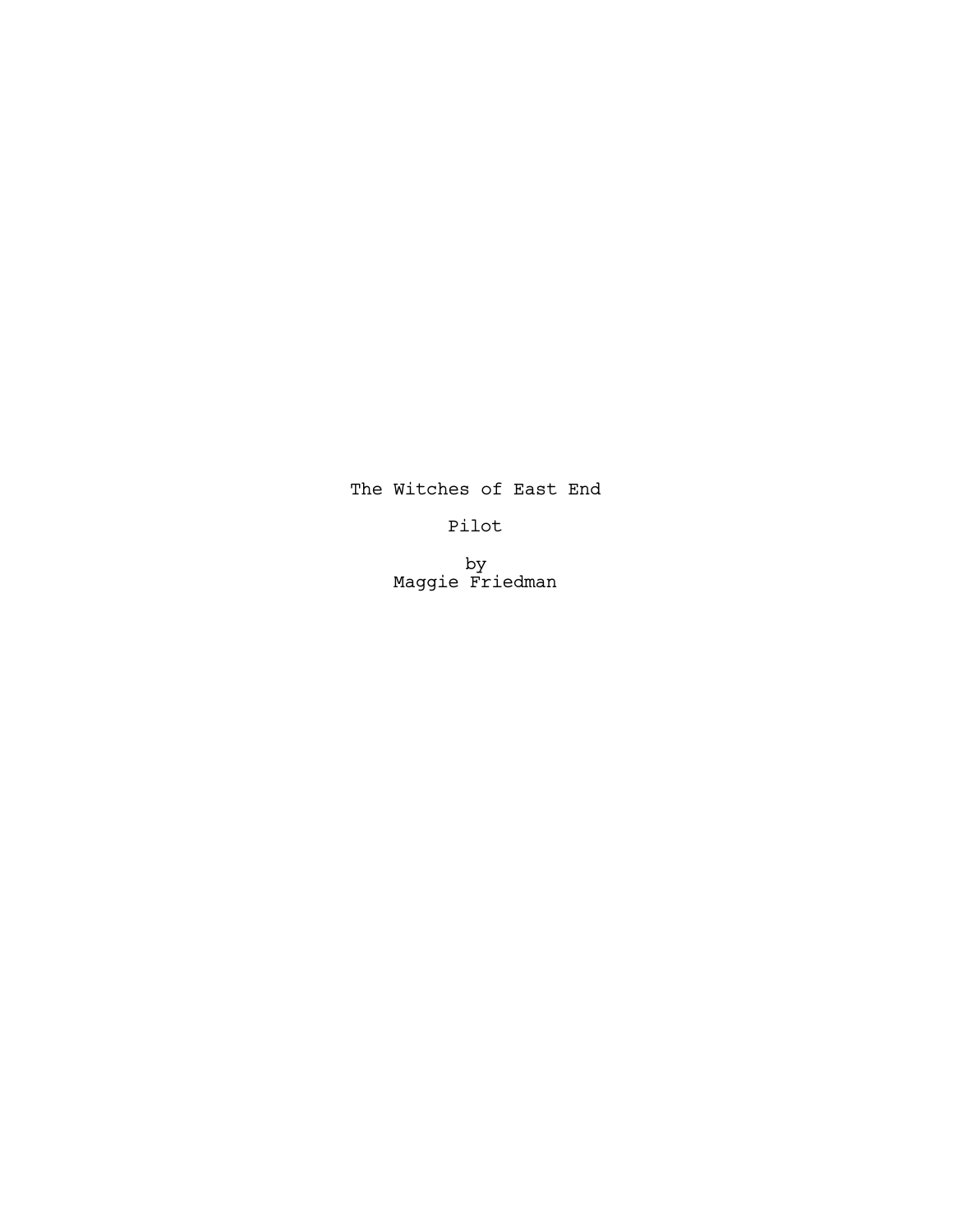### ACT ONE

### EXT. NORTH HAMPTON BEACH -- DUSK

A rocky beach, eerily beautiful, empty, foggy, desolate. **BILL** and **MAURA THATCHER**, 50s, emerge from the mist, walking their dog along the water. Bill points to a **BREATHTAKING MANSION** on its own little island, just off the coast. Small water taxis with lantern string lights bob in the distance, taking well-dressed laughing revelers toward the mansion.

> BILL Guess my invitation got lost in the mail.

MAURA It's disgusting, what they've done to that place...

BILL

My dear, they've restored it. And I hear they did a spectacular job - even opened up the old catacombs...

MAURA It wasn't theirs to restore! It belonged to the town. It still does. That deal wasn't even legal.

BTLL Dash Gardiner would beg to differ.

MAURA

Dash Gardiner isn't even from here! Dash Gardiner fired you from your post after thirty years of faithful service, for no reason whatsoever! Dash Gardiner can bite me!

Bill smiles and hugs her, glad to have her on his side.

BTLL An occupied house doesn't need a caretaker, darling.

MAURA Well I still don't like him, and I don't trust him. And he's marrying that little hussy Freya Beauchamp-

BILL (amused) Hussy?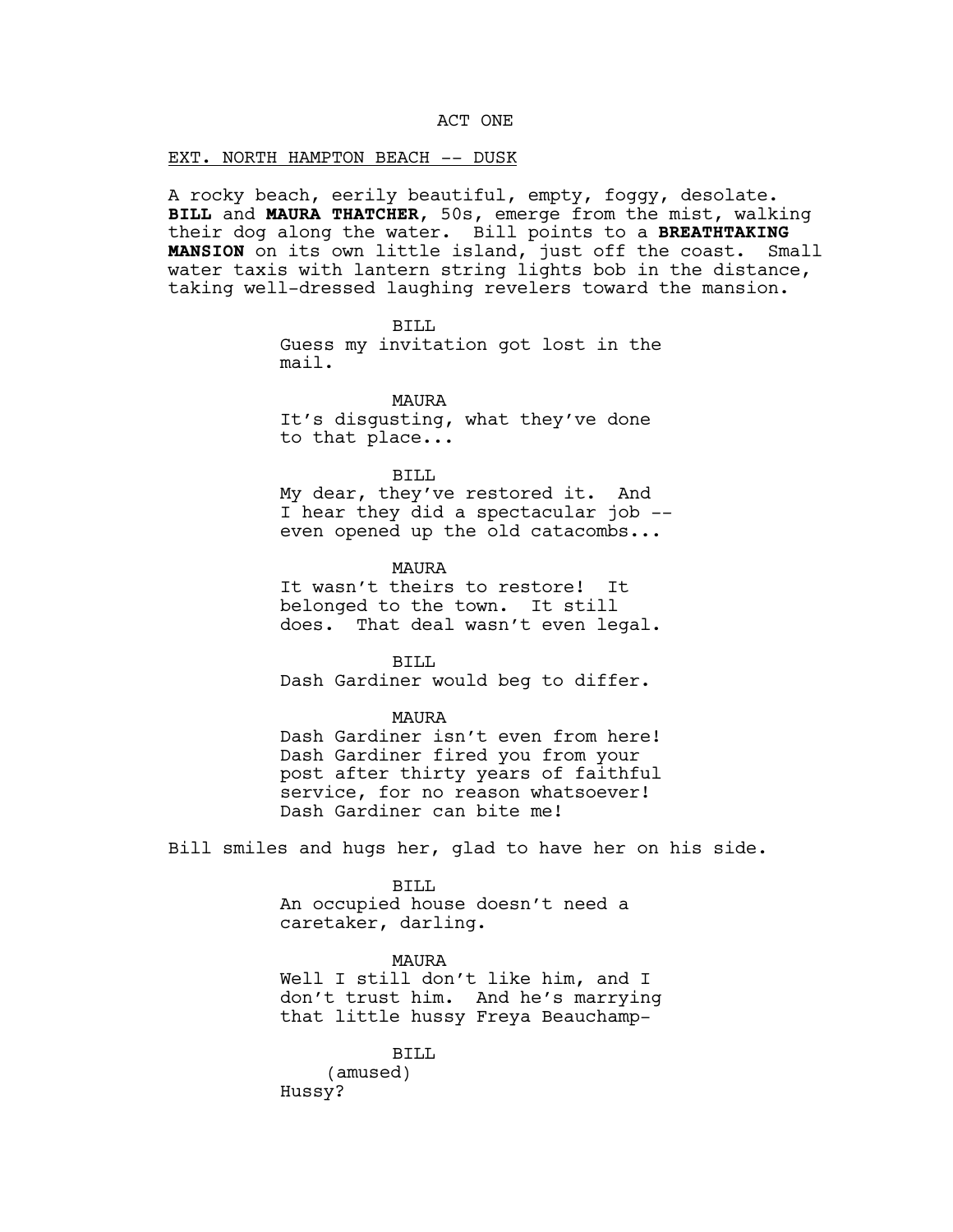It's the nicest word I could think of.

They giggle to themselves, as a figure emerges from the fog: **JOANNA BEAUCHAMP**, late 40s, but somehow ageless. She's ethereal, otherworldly. She doesn't just walk -- she glides.

> MAURA (CONT'D) (whispers to Bill) Do you think she heard us? Talking about her daughter?

Bill just shakes his head, indicating they should shut up.

BILL Evening Mrs. Beauchamp. Headed off to the engagement party?

Joanna just stares at them coldly as she passes, **HER EYES ARE DEEP SHINING EMERALD GREEN**. The DOG barks at her, scared.

> MAURA (whispers to Bill) Friendly, isn't she?

Bill and Maura keep walking. We follow Joanna. She stops in her tracks with a sly smile, Bill and Maura are behind her, walking away, their backs to her. She turns to look at them, and her face **SUBTLY MORPHS into something inhuman, evil, demonic**. She stares at them for a beat, then heads toward them with dark purpose...

# INT. FAIR HAVEN MANSION -- NIGHT

The PARTY is in full swing, the interior of the gorgeous mansion even more impressive than it looked from outside. We drift through the DRESSED UP CROWD, picking up on the small town gossip as we go, stopping to listen here or there to the revelers whisper about the guests of honor...

> WHISPERING PARTY GUEST 1 They've only been dating, what? Three months?!

WHISPERING PARTY GUEST 2 Guess she'd already been with every other man in town, might as well get married.

WHISPERING PARTY GUEST 3 Yeah, to the richest, most eligible bachelor in North Hampton, before any of us even got a crack at him!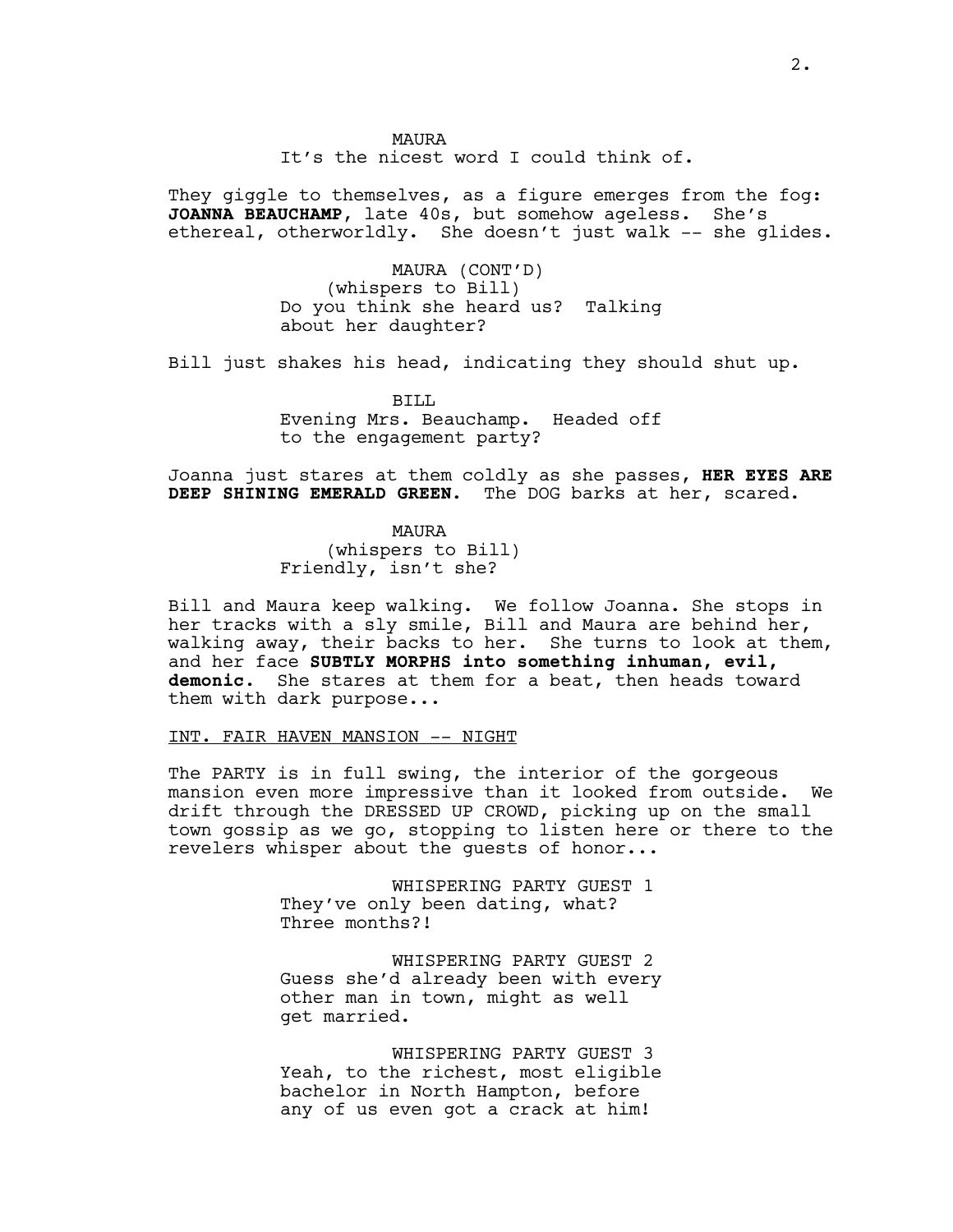WHISPERING PARTY GUEST 4 And she walks around like she's such hot stuff, but she's not even that hot. I don't get the appeal. Honey stop staring-

We see a **MAN** practically DROOLING WITH LUST while his **WIFE**  watches, pissed. And then we see who he's drooling over...

**FREYA BEAUCHAMP,** 20s -- curvy, buxom, big-boobed, unapologetic wild-haired sex goddess. (If Christina Hendricks and Angelina Jolie had a baby, Freya would still be hotter.) She walks right up to the handsome, commanding **DASH GARDINER**, 30. She gives him a sultry, passionate, bedroom-style kiss. He grins.

> DASH What was that for?

FREYA That was for everyone at this party who hates me right now, because I'm marrying you...

DASH How could anyone hate someone as wonderful as you?!

FREYA

Oh my dear Dashy. You haven't been in this town very long...

They're approached by his MOTHER, **PENELOPE GARDINER**, 50s, elegant, sour, vain. She kisses Dash on both cheeks.

> DASH Mother, where have you been? Your cheeks are ice cold-

Penelope shrugs, touching her cheek self-consciously, clearly hiding something. She looks at Freya, disapproving.

> PENELOPE So, Dash tells me you're planning to... *make* your own wedding dress.

FREYA My mother is. She's an amazing seamstress. Vera Wang's got nothin' on her!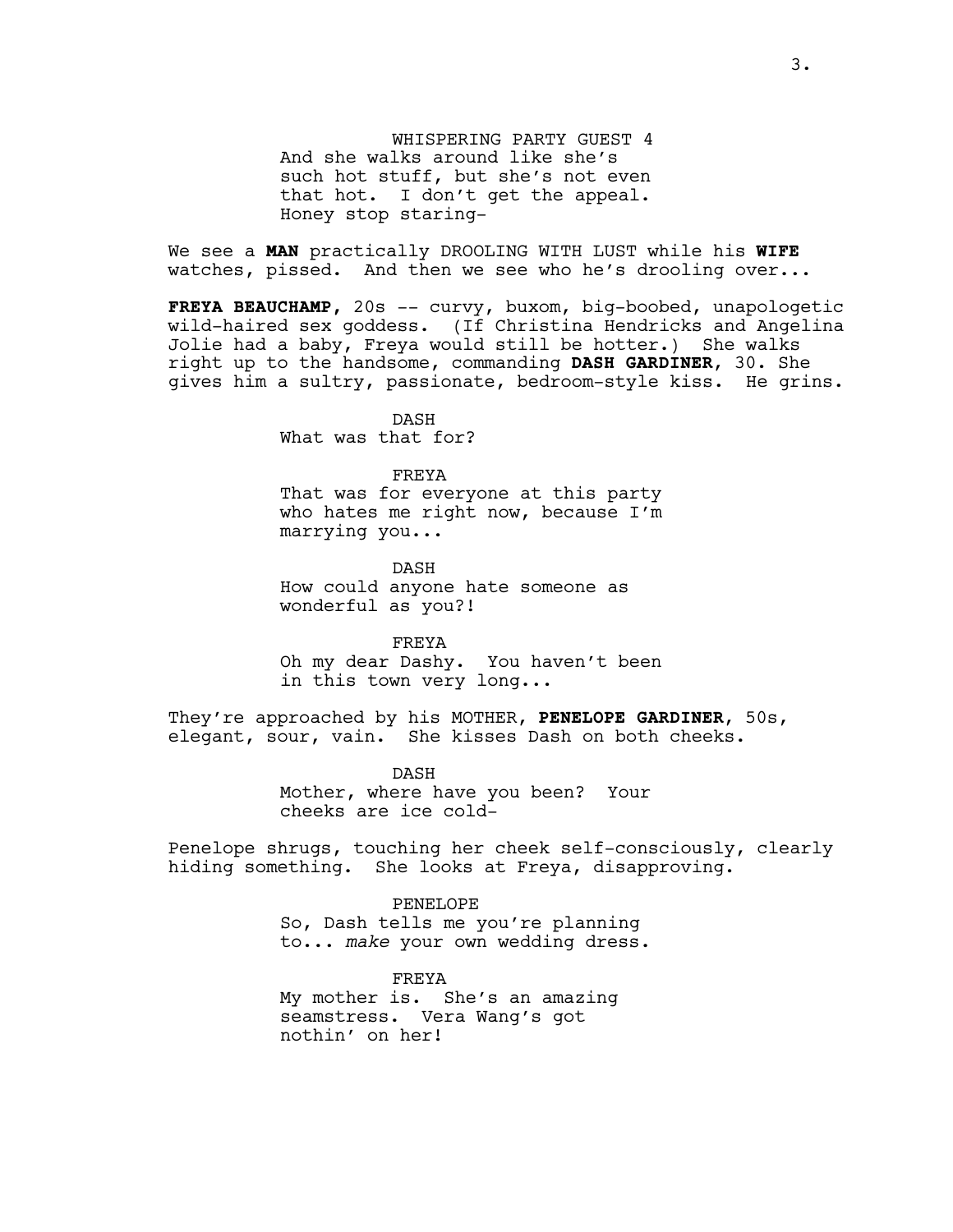#### PENELOPE

Well it's a shame I can't just give you the dress I married Dashiell's father in. I always wanted to pass it down, it's just perfect, but you know, it would really be just...

FREYA -Yes, you mentioned-

PENELOPE -Just *way too small*-

FREYA -As you've said. Many, many times.

DASH I for one think Freya would look breathtaking even if she walked down the aisle in a potato sack.

Penelope gives a tight smile, grabs an hors d'oeuvre from a PASSING WAITER.

> PENELOPE Well I should stay away from these shrimp puffs if *I* wanna stay a size two! Ha ha.

FREYA (under her breath) Or you could just choke on it.

**SUDDENLY, PENELOPE CHOKES! SHE CAN'T BREATHE! SHE FLAILS HELPLESSLY! FREYA'S EYES WIDEN, WONDERING --** *DID I DO THAT??* Dash gives Penelope the Heimlich, the shrimp puff goes flying, Penelope breathes heavily, relieved.

> DASH Mother, are you okay?

PENELOPE I'm fine I'm fine.

She waves him off her, as Freya slips away, freaked out.

INT. FAIR HAVEN MANSION –- CHEESE TABLE –- SAME

A hand slathers some cheese onto a piece of bread, and then stuffs the bread self-consciously into a mouth. The hand and the mouth belong to INGRID: 30, underdressed, underconfident, undersexed, but endearing. Freya approaches Ingrid, freaking-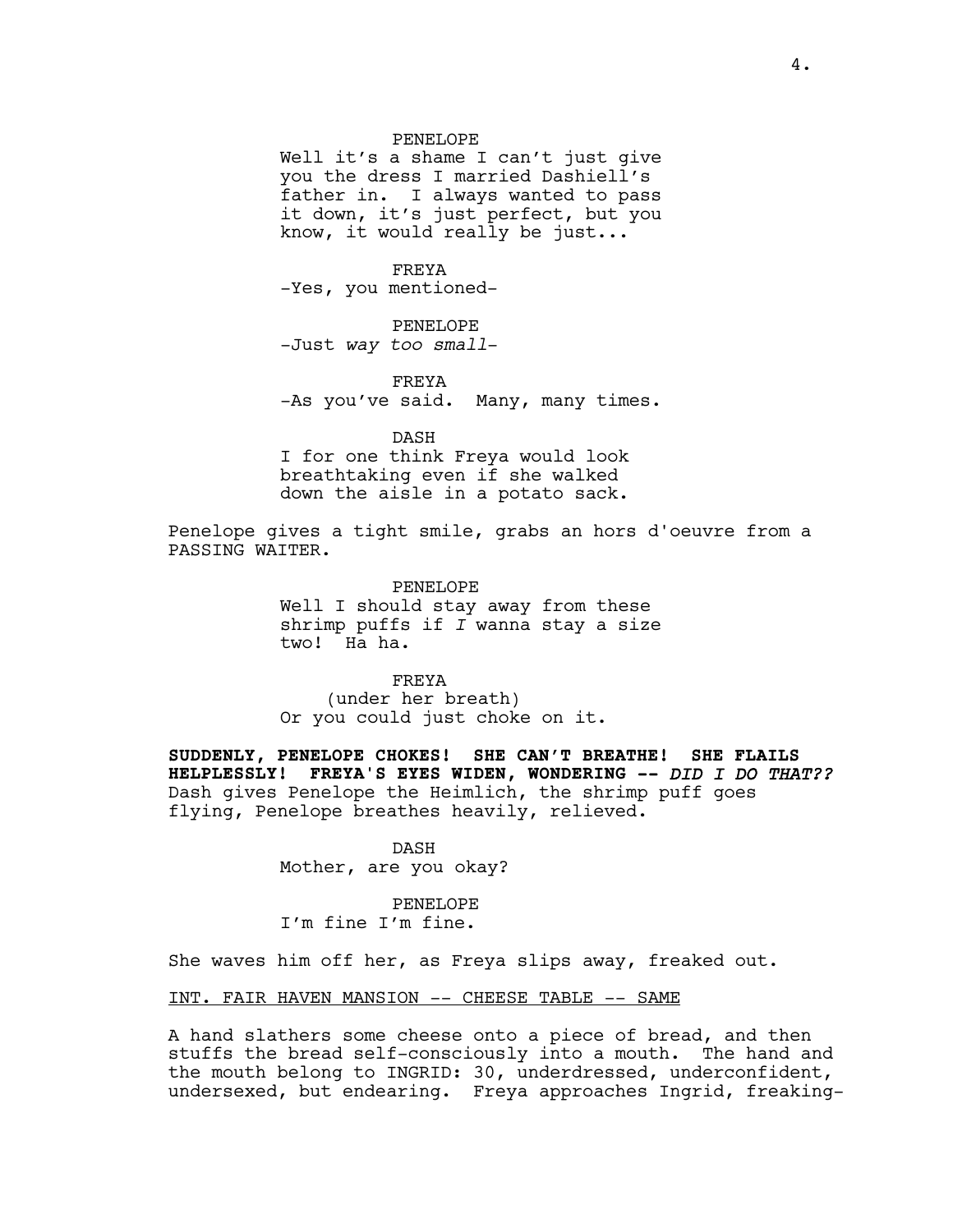#### FREYA

Holy crap! Something crazy just happened: I wished for Dash's mom to choke, and... she choked! It was like I willed it! With my mind! Like Drew Barrymore in *Firestarter*, only -- with shrimp puffs...

### INGRID

What you're describing is called "apophenia": the tendency to find mystical patterns or connections in random non-causally related events. Like when an old lady in Idaho sees the face of Jesus in a potato chip... it's not actually Jesus in the potato chip. It's just the human condition to search for meaning in a universe ruled by chaos and coincidence.

Ingrid eats a potato chip for emphasis.

FREYA So you're saying I'm *not* just like *Firestarter?*

INGRID I'm saying you only have one superpower. And it's your breasts.

FREYA

They *have* gotten me out of a few speeding tickets...

Freya grabs Ingrid, they walk through the party together, arm in arm, affectionate.

> FREYA (CONT'D) So why aren't you wearing the dress I lent you?

> INGRID I decided I didn't have the Lucite heels and stripper pole I needed to pull it off.

FREYA You looked sexy.

INGRID I looked *silly*.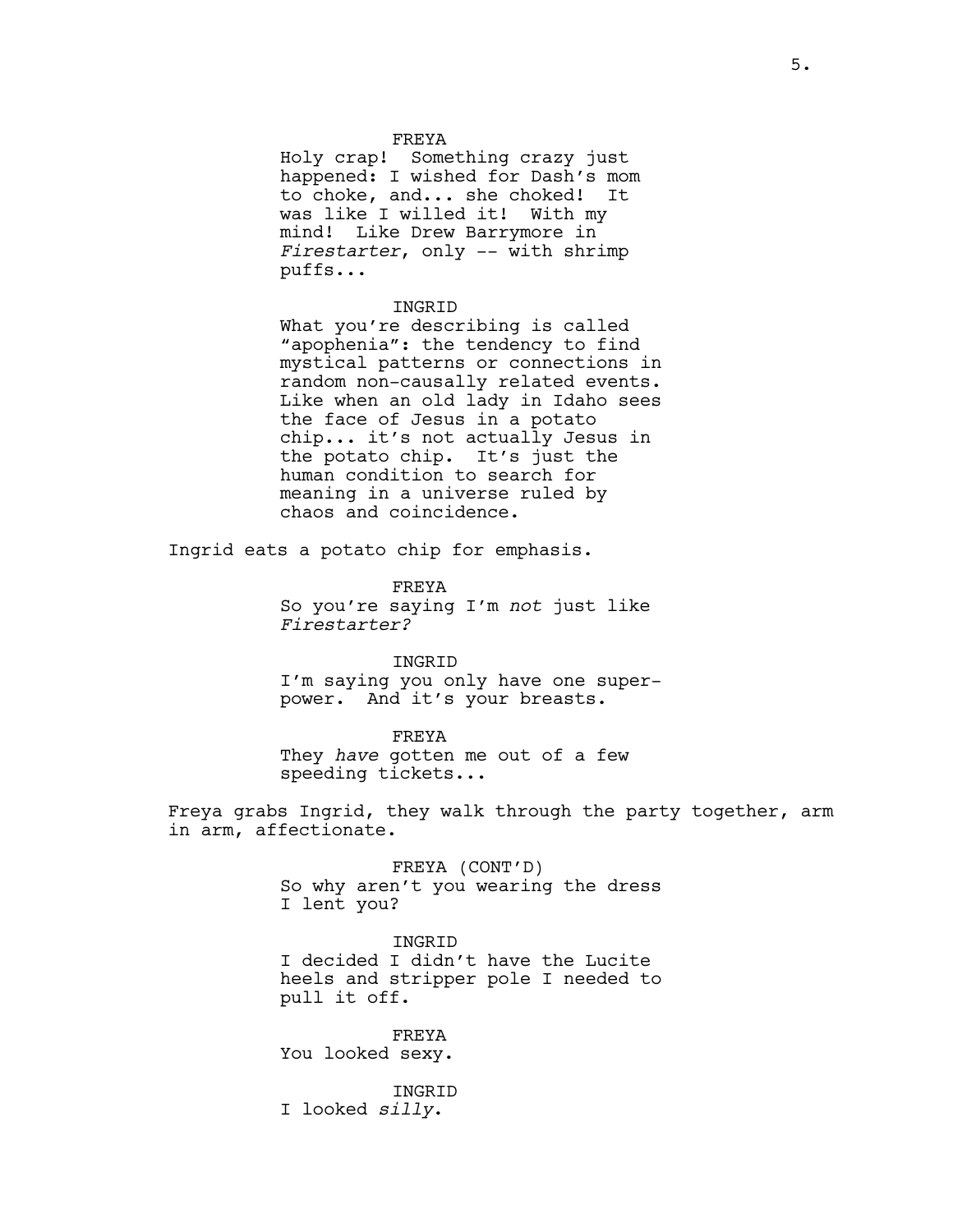### FREYA

You have no idea how hot you are, Ingrid! You're my sister, and I love you, but you are never gonna get laid if you dress like you don't have a vagina.

# INGRID

Maybe I don't wanna get laid.

# FREYA

Everyone wants to get laid. *That* is the human condition...

INGRID Yeah well I know all the single men in this town. And all I can say is...

She shrugs halfheartedly.

FREYA What about that hot cop? Matty? I've seen how he looks at you. Plus he's always hanging around the library, chatting you up.

INGRID Because he's dating my co-worker!

FREYA

So? She's a ditz. Besides, I'm very intuitive. I can read people's sexual auras you know.

INGRID That's not a thing.

### FREYA

Oh yes it is! And I can tell from his sex aura, he really wants to throw you down on the counter and... get your decimal all dewy.

# INGRID

That's disgusting. But clever...

Freya scans the room, her eyes settle on: **KILLIAN GARDINER**, 20s, brooding, trouble. Freya stops walking, nudges Ingrid.

> FREYA Oooo. What about him?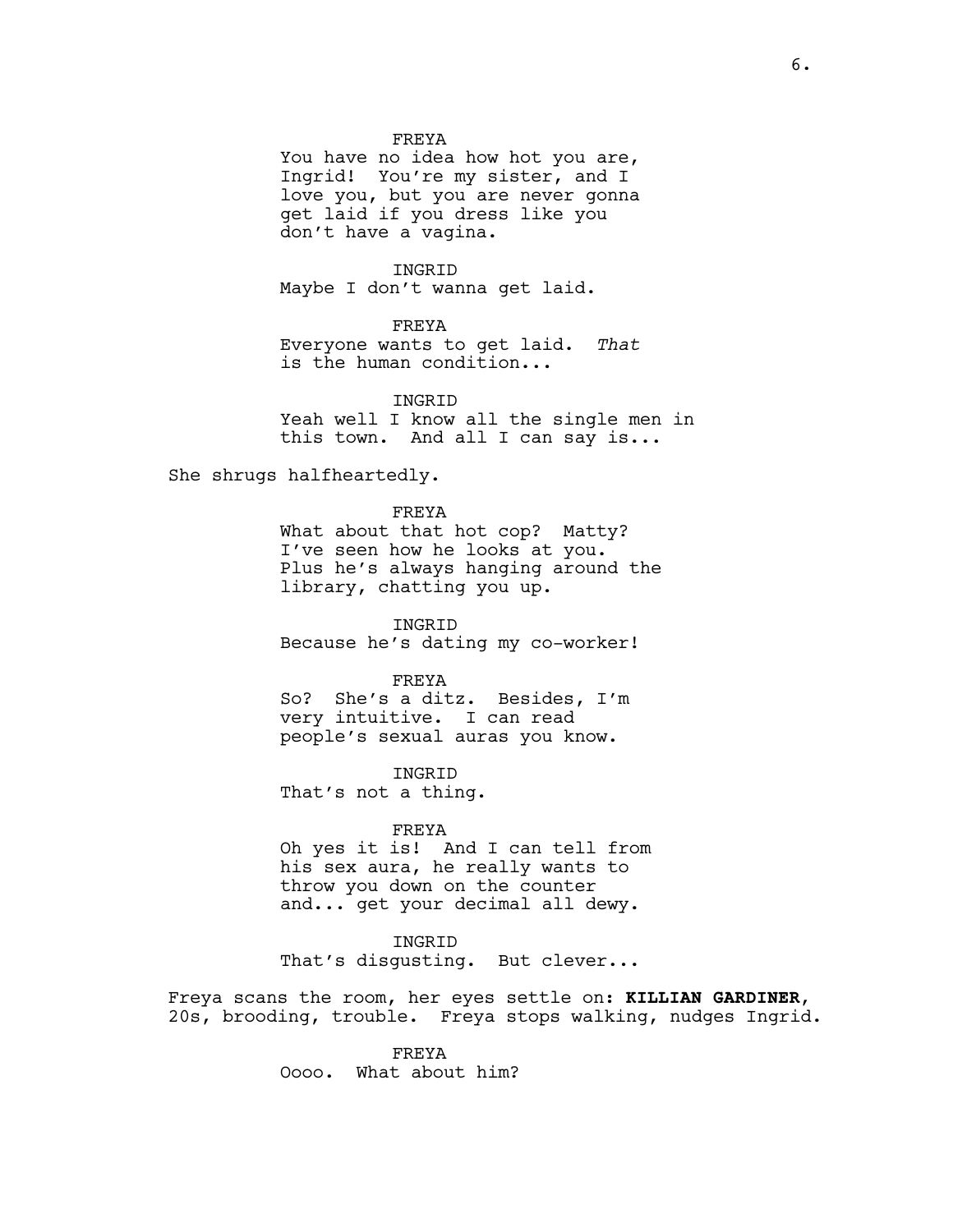FREYA I don't know. I've never seen him before...

They stare. Killian feels them looking at him. He looks up, stares back at Freya intensely. She stares back, entranced. Something passes between them, something deep and electric. There's a **WHITE FLOWER IN FREYA'S HAIR, TUCKED BEHIND HER EAR. IT BEGINS TO SUBTLY TURN PINK AS SHE STARES AT KILLIAN.**  He breaks into a seductive, knowing smile. Freya looks away, suddenly breathless, the **FLOWER IN HER HAIR NOW DARK RED**. Ingrid, who can't see the flower from where she stands, nonetheless eyes Freya, shocked.

> INGRID Are you blushing?!

> > FREYA

No...

But she totally is.

INT. FAIR HAVEN MANSION -- GRAND HALL ENTRANCE -- SAME

**JOANNA** enters the party in the spectacular foyer, looking around, out of breath herself. She's wearing DIFFERENT CLOTHES than when we first met her, and her eyes no longer have that SUPERNATURAL GREEN SHADE. DASH approaches.

> DASH Mrs. Beauchamp! Welcome!

He kisses her cheek, hands her coat to a uniformed servant.

JOANNA Dashiell, we're at your engagement party. You're marrying my daughter. You can call me Joanna.

DASH Sorry, of course. Joanna. So is this your first time at Fair Haven?

JOANNA No, but it feels like a hundred years.

Joanna looks around, awed, full of emotion. Dash watches.

DASH It's a beautiful room isn't it?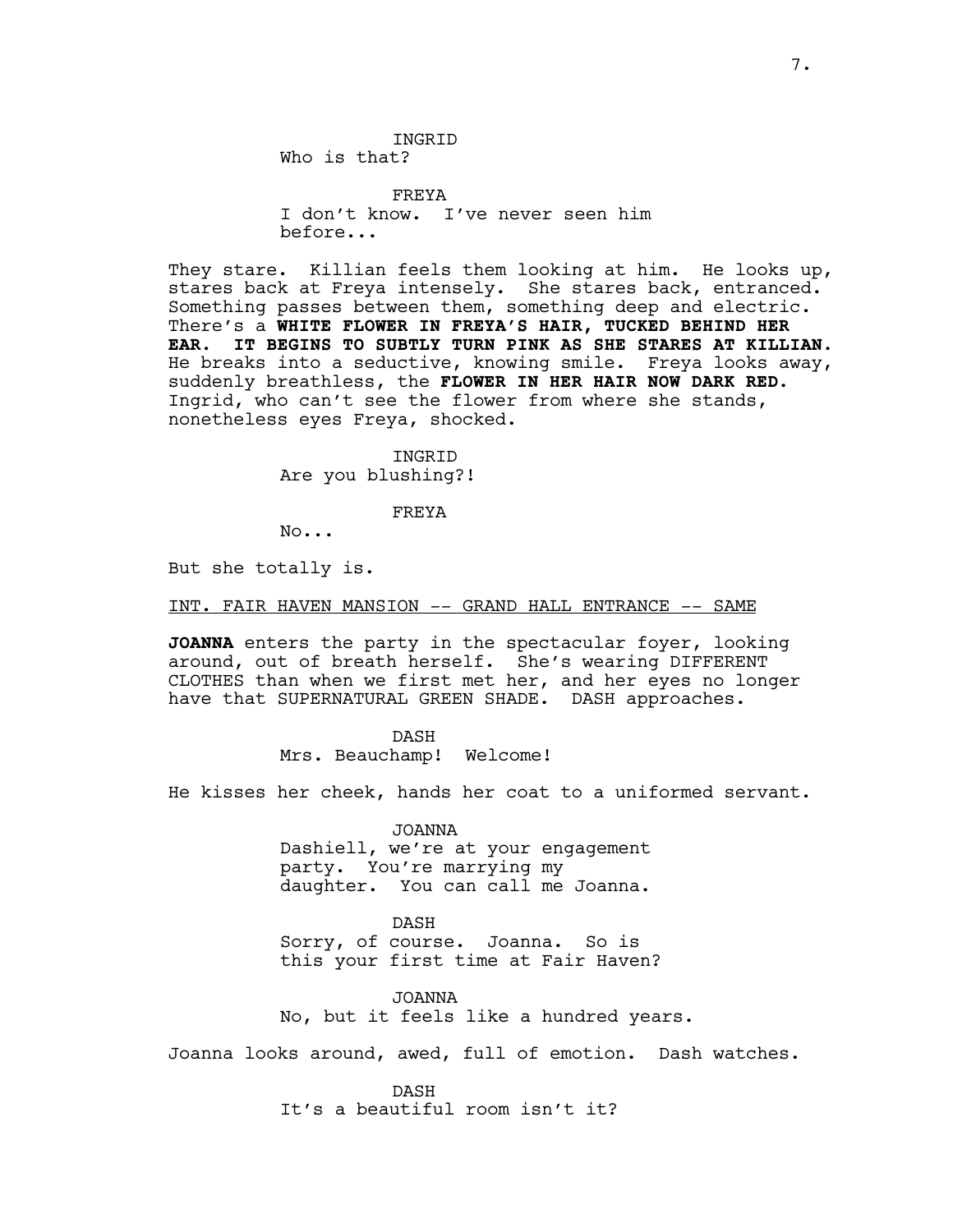JOANNA How did you...? It looks...

DASH

-Precisely as it did in 1897. Amazing, right? We culled over 700 photographs of the house in its original state in order to restore it to its former glory... I actually did a lot of the work myself. My dirty secret is I'd rather be in a toolbelt than a business suit. Don't tell my company's shareholders-

JOANNA Well you did a fine job, Dash. It's breathtaking.

DASH Thank you, Mrs. Beauchamp. (off her look) Sorry. Joanna. I was raised to abide by certain formal rules of etiquette, it's a difficult habit to break.

#### JOANNA

Well you should know my daughter does not like rules, she hates etiquette, and if you tell her what to do, she *will* do the opposite. You're in for a rough ride, Dash...

DASH That's what I love about Freya. Her independence, her spirit-

### JOANNA

You've only known her a few months. Check back with me in a year when you're ready to tear your hair out.

#### DASH

You don't approve of her marrying me, do you?

### JOANNA

I think those rules of etiquette you mentioned prohibit you from asking me that question. And they definitely prohibit me from answering. Now if you'll excuse me, I believe I need a drink.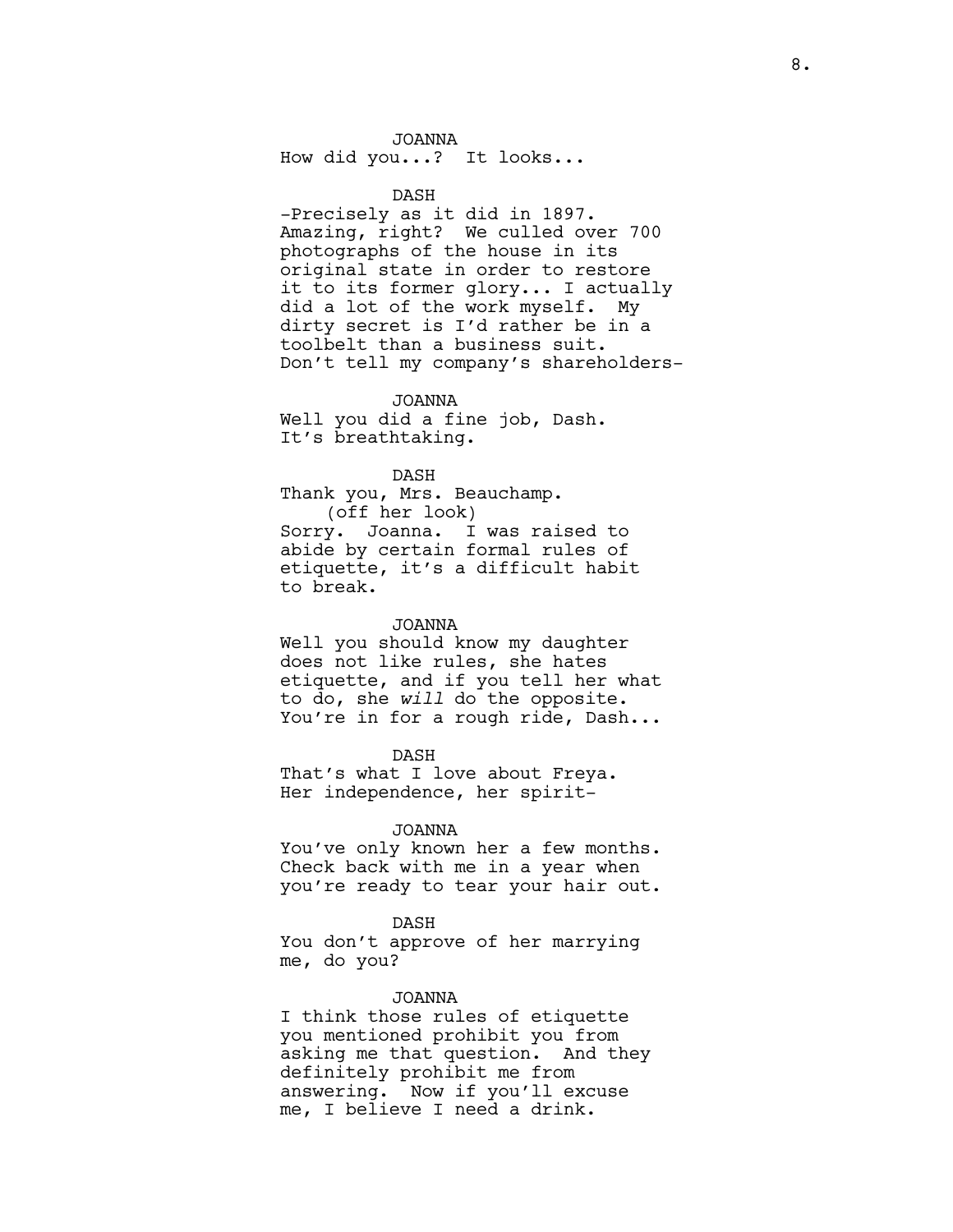She throws him a wicked smile, and off she goes.

### INT. FAIR HAVEN MANSION -- NIGHT

Ingrid is once again lurking by the cheese table. **MATTHEW** the hot cop and **CAITLIN** his ditzy girlfriend approach.

> CAITLIN Ingrid! OhmyGod I saw you over here like an hour ago. Have you just been standing here eating cheese this whole time?!

Ingrid can't answer, her mouth is stuffed with cheese.

MATTHEW Congratulations. On your sister's engagement. This is a great party.

CAITLIN I know, right?! So awesome your sister's marrying Dash Gardiner! You're rich!

Ingrid swallows. Smiles politely. She doesn't like Caitlin.

INGRID Actually, *he's* rich. I still work at the library.

CAITLIN I know silly! I work there too.

Matthew and Ingrid exchange a look.

MATTHEW

So... did you guys know this house is over a hundred years old? I bet it's got a fascinating history.

### INGRID

Actually, it does. The man who built it was a Satanist. He put in all these tunnels and secret rooms where he'd have ritual animal sacrifices and sadomasochistic sex orgies with people writhing around naked and covered in goat blood.

Caitlin and Matthew just stare at her for a beat. Then-

CAITLIN

Ew.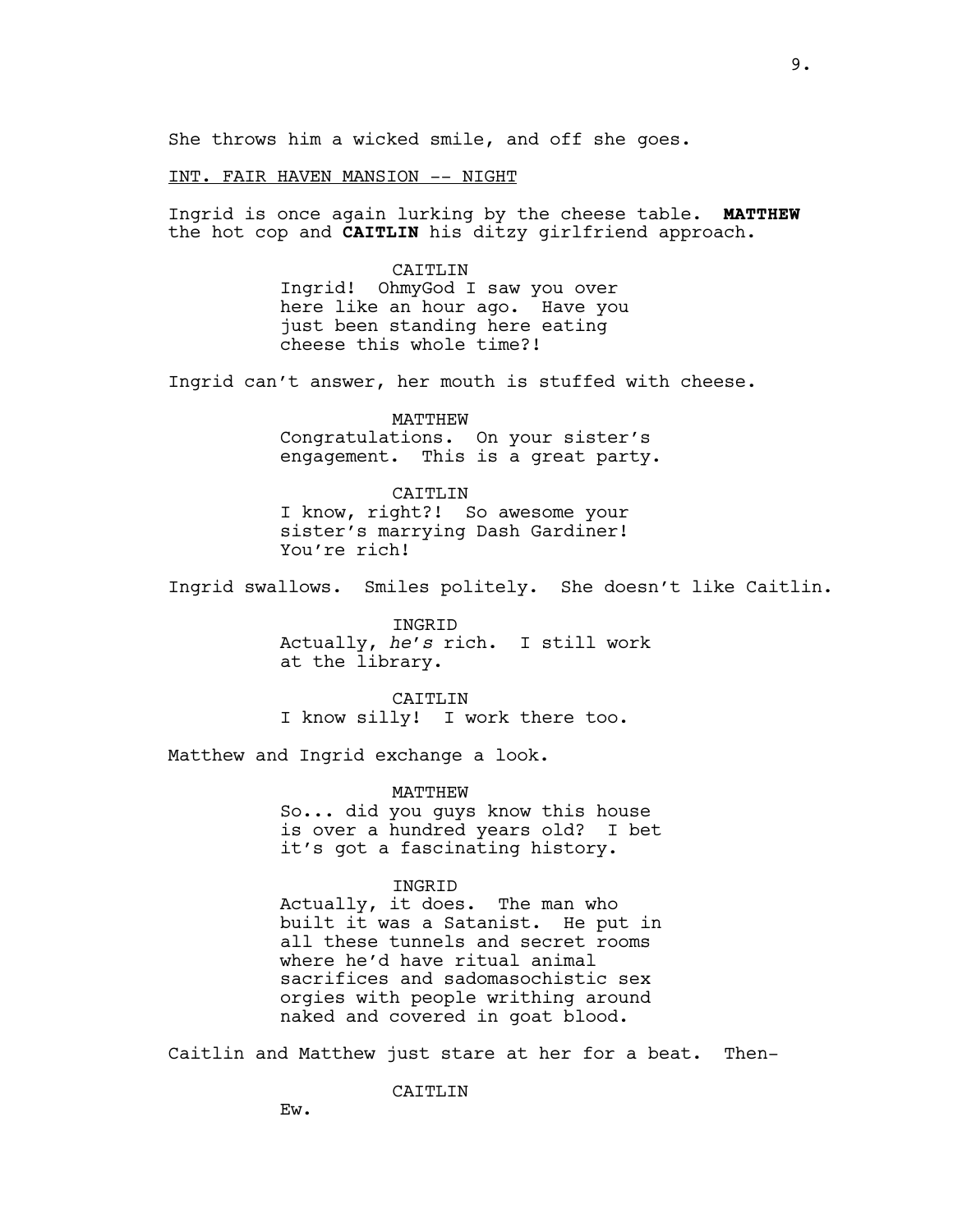MATTHEW

Hey -- you were writing a dissertation, weren't you? About that kind of stuff-

Ingrid is embarrassed, she nods.

# CAITLIN

About goat orgies?

# INGRID

Witchcraft and occult practices in post-revolutionary New England...

Caitlin is bored, she drifts away, following a waiter passing by with a tray of champagne.

#### MATTHEW

Yeah, you told me about it, like three years ago. I remember 'cause it was the day I asked you out-

INGRID You never asked me out-

### MATTHEW

Yeah I did! We were chatting at the library and you told me about your dissertation and I said "We should have dinner sometime." And you laughed at me!

Ingrid is confused, then she realizes something, in horror.

**INGRID** I thought you were kidding!

She can't believe it. Matthew laughs.

MATTHEW Why would I have been kidding?

Ingrid is stunned, Matthew grabs some cheese, amused.

MATTHEW (CONT'D) So how's it coming, anyway? The dissertation.

INGRID Fine! Great. Good. I've just been a little blocked for the last... thirty or so months...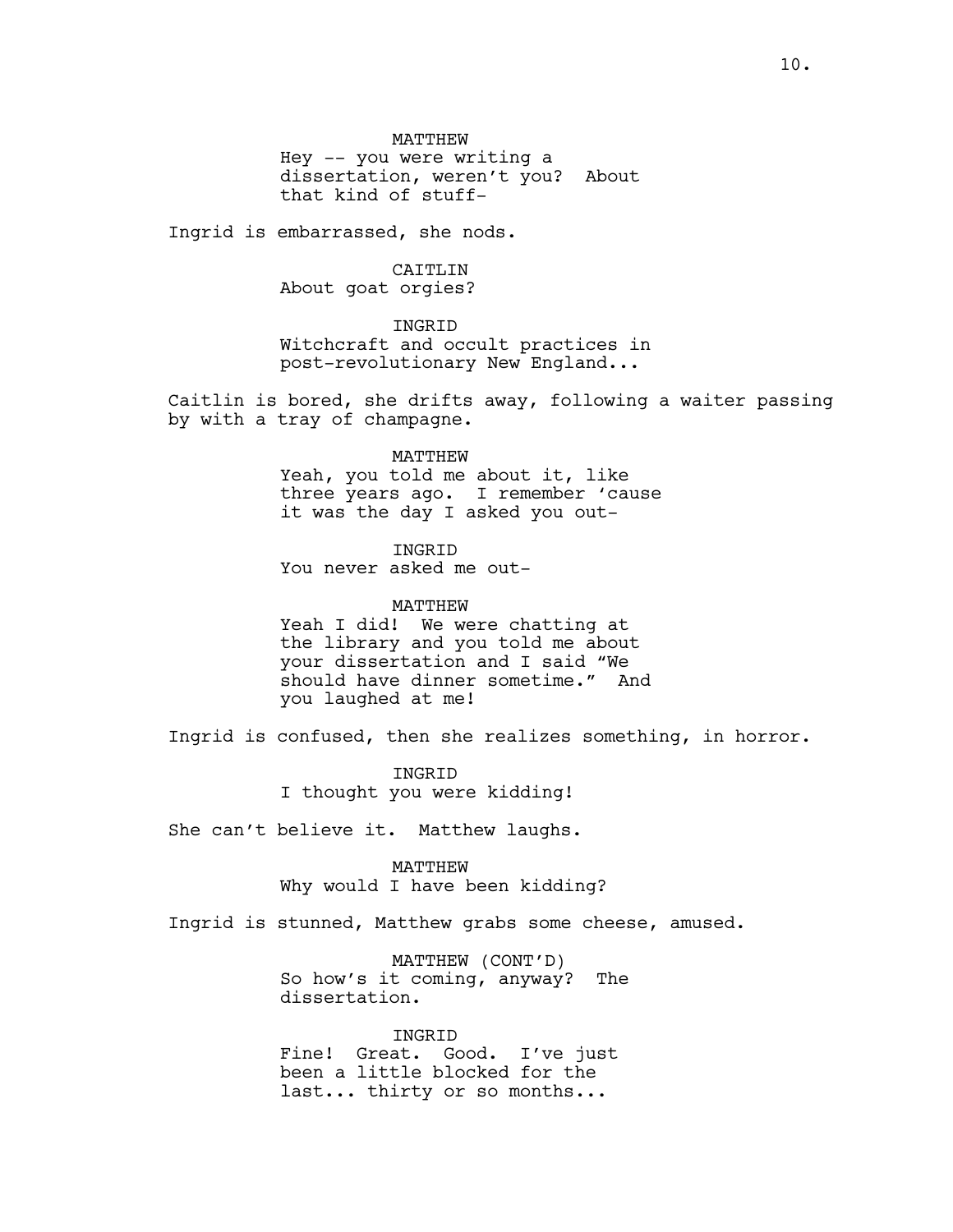MATTHEW Oh, I'm sorry to hear it... By the way you have a bunch of... cheese. In your... eyebrow...

Ingrid, horrified, tries to get the brie from her brow.

MATTHEW (CONT'D) Warmer. Warmer...

She grows more frantic. Matthew reaches over with a napkin and wipes the cheese out himself.

MATTHEW (CONT'D)

Got it.

They share a loaded look. Ingrid clearly crushing on him, and him on her, and both too shy. Matt's CELL PHONE rings, he steps away to answer it.

> MATTHEW (CONT'D) This is Detective Torcoletti...

Caitlin returns with her drink, Ingrid eats some cheese.

INGRID Mmmm. Try the brie! It's amazing.

CATTLIN I don't eat cheese. It makes you fat and farty.

Ingrid swallows the cheese, forces a smile... Matt rejoins Caitlin and Ingrid, hanging up his phone, he looks disturbed.

> MATTHEW I'm so sorry. I have to go... A couple were attacked out on north beach.

INGRID Attacked? Like, mugged?

MATTHEW Like murdered. Cait, I'll call you-

He kisses Caitlin's cheek then strides away, JOANNA approaches, overhearing the last of it, drinking champagne.

> JOANNA Oh my! Did he say someone was murdered? In our little town? That's just horrible!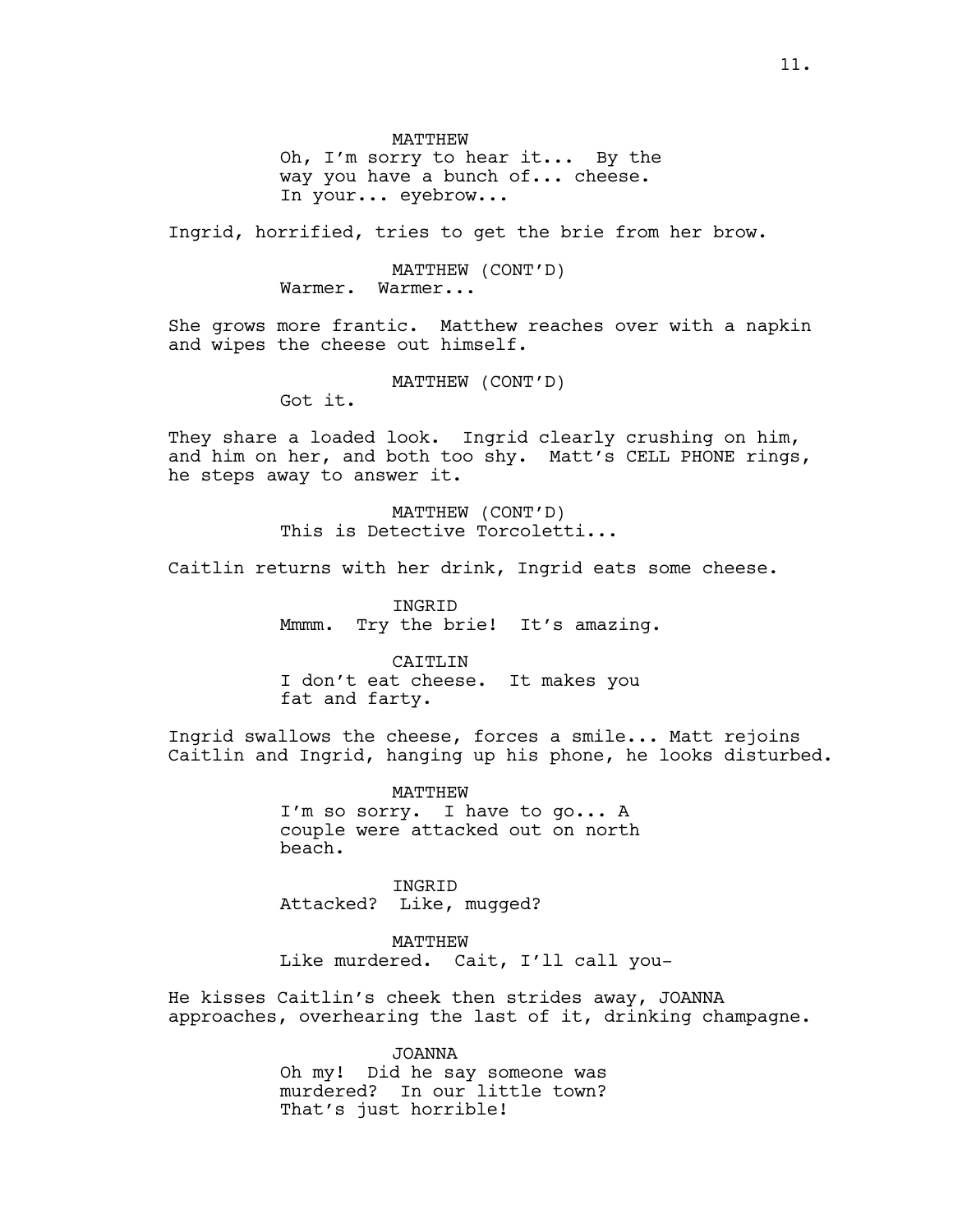CAITLIN I know! The one night I get him to dress up and do something romantic!

Ingrid gives her a look, as she sulks away.

JOANNA Stand up straight honey.

INGRID Mom, I'm thirty.

JOANNA And you slouch like a twelve year old. I swear you hide your boobs as much as your damn sister flaunts hers.

Joanna sweeps away. Ingrid stands alone, tries different postures and boob thrusts. Ingrid's friend **BARB** (30s, round, cheerful) enters, excited, flushed.

> INGRID Oh thank God, somebody normal! You're late. Where've you been?!

BARB -Bob and I got here an hour ago.

But I took a wrong turn looking for the bathroom and I got lost. This place is like a maze.

INGRID

Yeah, that's actually how it was designed, the interior structure forms a five pointed star-

BARB -Yeah, yeah, fascinating. You will never guess what I found in one of the rooms.

She pulls Ingrid toward a hallway.

INGRID Barb! I'm not snooping around someone's private stuff!

BARB You're gonna wanna see this.

She leads Ingrid away, they pass...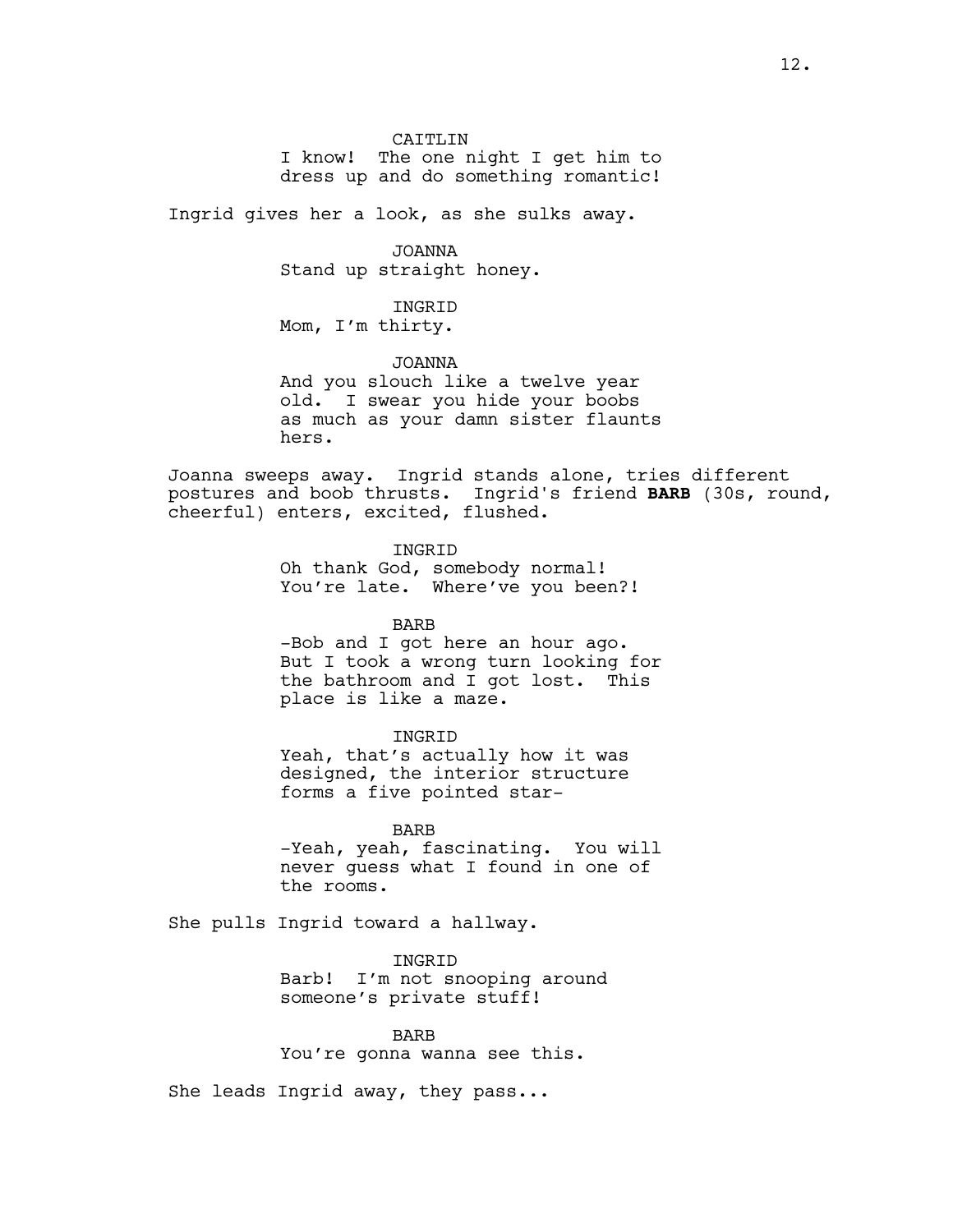### INT. FAIR HAVEN MANSION -- BALLROOM -- SAME

...Freya and Dash, slow-dancing to the music in the ballroom.

### FREYA

I can't believe you're leaving tomorrow, again! You've only been back a week! And I can't even be mad at you 'cause you're off building hospitals for war orphans.

### DASH

You should come sometime! I bet you'd love it. Sure, there's no clean water and the rebel armies are shooting at the pro-government militias and the pro-government militias are shooting at us but - it's actually really *fun*.

#### FREYA

I think you and I have slightly different definitions of fun.

DASH Yeah? What's your definition?

He twirls her around, dips her playfully, she shrieks, happy.

#### FREYA

Anything I get to do with you.

DASH

Wow. Me too! We should, like, get married or something.

FREYA We totally should!

They kiss, happy, smiling, laughing, in love. Dash notices **KILLIAN** approaching, looking brooding and hotttttttt.

### DASH

Killian! You made it.

Dash releases Freya, she stares at Killian, mouth agape, as Killian and Dash hug, Killian meets Freya's gaze, Freya looks away, instantly flushed.

> DASH (CONT'D) Freya, this is my brother Killian, Killian, this is... my wife. To be.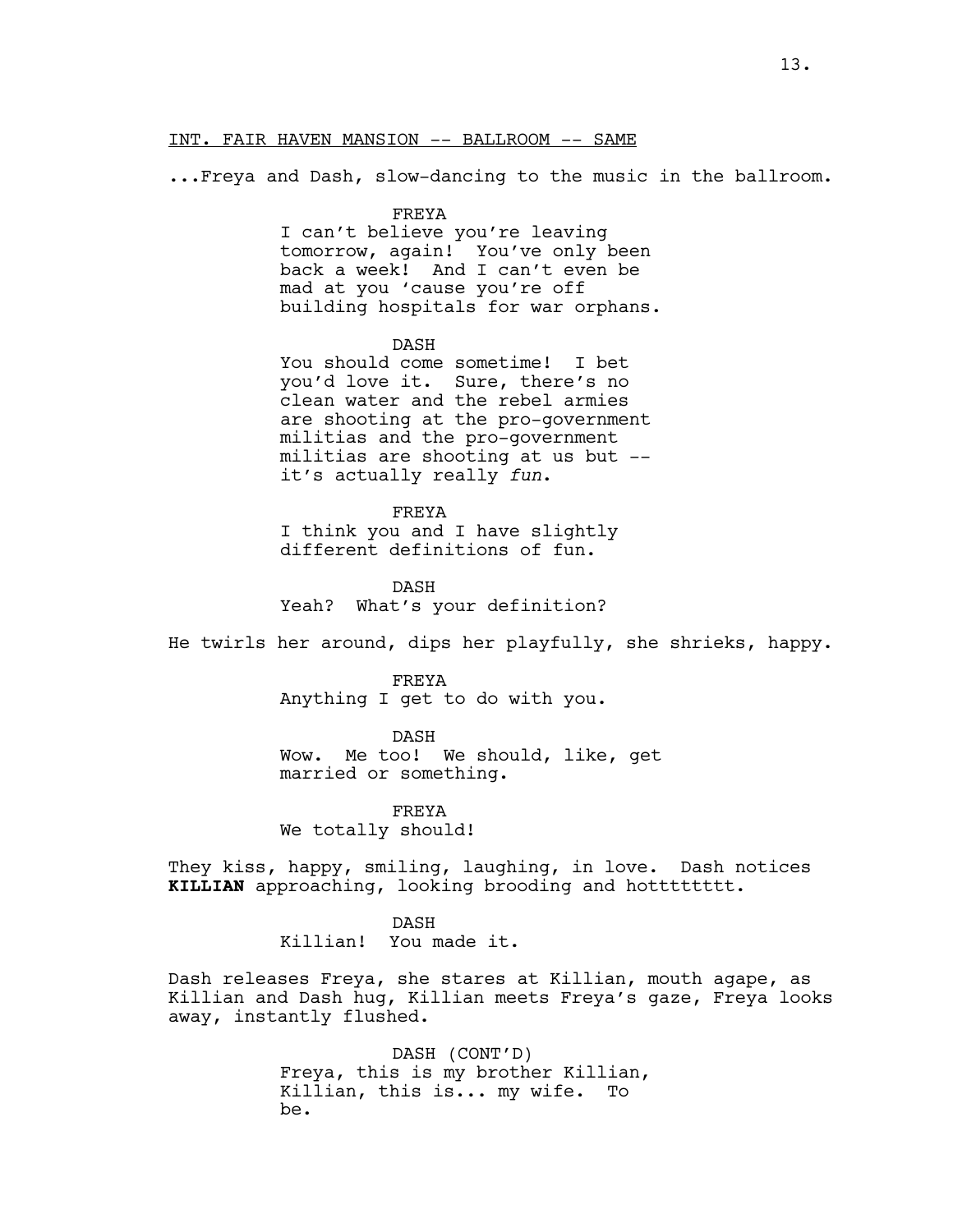Freya shakes Killian's hand, unnerved by the effect he has on her, trying to keep it together.

> DASH (CONT'D) Bit underdressed aren't you? (to Freya) Killian is allergic to ties.

Killian shrugs, his is wearing sexy tattered jeans, motorcycle boots, etc. He's James fucking Dean!

> FREYA Dash has told me a lot about you... I hear you've been travelling...

DASH Yes, where was it, South America, or Southeast Asia? Or was it both? (to Freya) He thinks he's Jack Kerouac, this one, always off riding a motorcycle, surfing, living with monks, working the whole brooding, tortured, angry young man bit, breaking all the local girls' hearts. It's like a sport with you, isn't it?

Killian shakes his head as he stares hauntingly at Freya, still holding her hand, she pulls away, breathless.

> FREYA Will you excuse me? I'm gonna... ladies room...

She hurries away, unnerved. Killian watches her go.

INT. FAIR HAVEN MANSION -- HALLWAY -- MOMENTS LATER

Freya enters a quiet hallway, tries to breathe.

# FREYA (to herself) What is wrong with you?!

She takes a deep breath, closes her eyes, Killian walks up behind her, walks right past her, she startles, he turns to look at her. Stares at her, as if to say *come with me...* He keeps walking. She can't help herself: she follows...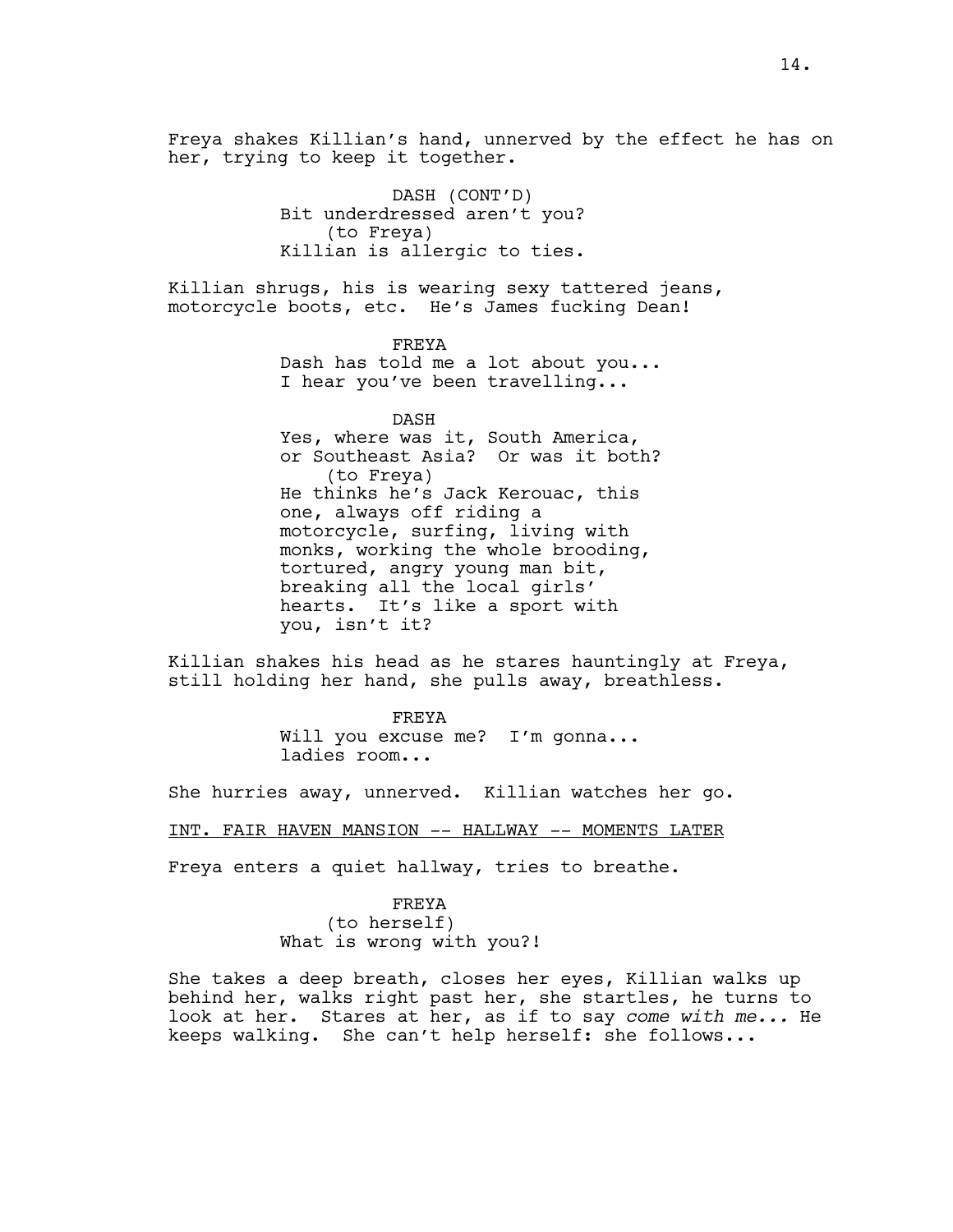### INT. FAIR HAVEN MANSION -- STUDY -- SAME

Barb leads Ingrid into a room **LINED WITH TONS OF OLD PHOTOGRAPHS, AND SKETCHES, AND ARCHITECTURAL DRAWINGS OF FAIR HAVEN, DOCUMENTING THE HOUSE'S HISTORY**. Small votive candles are placed throughout the room, casting an eerie, romantic light.

> BARB Okay, so I'm going into room after room after room, and I can't find the damn bathroom, and then I come in here, I see all these pictures, and I'm like: "neat!" Right? And then I notice this...

Barb points to a PHOTO, FRAMED ON THE WALL. Ingrid steps in closer, looks at it, STUNNED:

**IT'S A PICTURE OF HER, STANDING IN FRONT OF FAIR HAVEN, HOLDING AN ANCIENT LOOKING BROOMSTICK. THERE'S A 40ISH WOMAN WITH HER, WEARING A DISTINCTIVE JEWELED NECKLACE. THE PHOTO IS CLEARLY VERY, VERY OLD.**

Ingrid takes it down off the wall, the frame FALLS APART IN HER HANDS, startling her. Now she's holding just the picture. She turns it over, and there's only a DATE: MAY 1, 1898. She stares at the photo, totally freaked out.

# **INGRID**

What the hell?!

**IN A COOL EFFECT, WE DRIFT THROUGH THE WALL, TO THE NEXT ROOM...**

#### INT. BATHROOM -- CONTINUOUS

A small powder room. Tight quarters. Killian and Freya enter, he closes the door behind them. They stare at each other for a beat. Freya can't hardly breathe, he reaches for her, she reaches for him, **they're kissing like there's no tomorrow!**

Why can't all kisses be this good?! But she pushes him away, breathless, guilty, confused. He stares at her with that irresistibly mysterious and hungry gaze.

> FREYA I'm sorry. I don't know what's wrong with me. I love your brother...

Killian nods: he knows she does.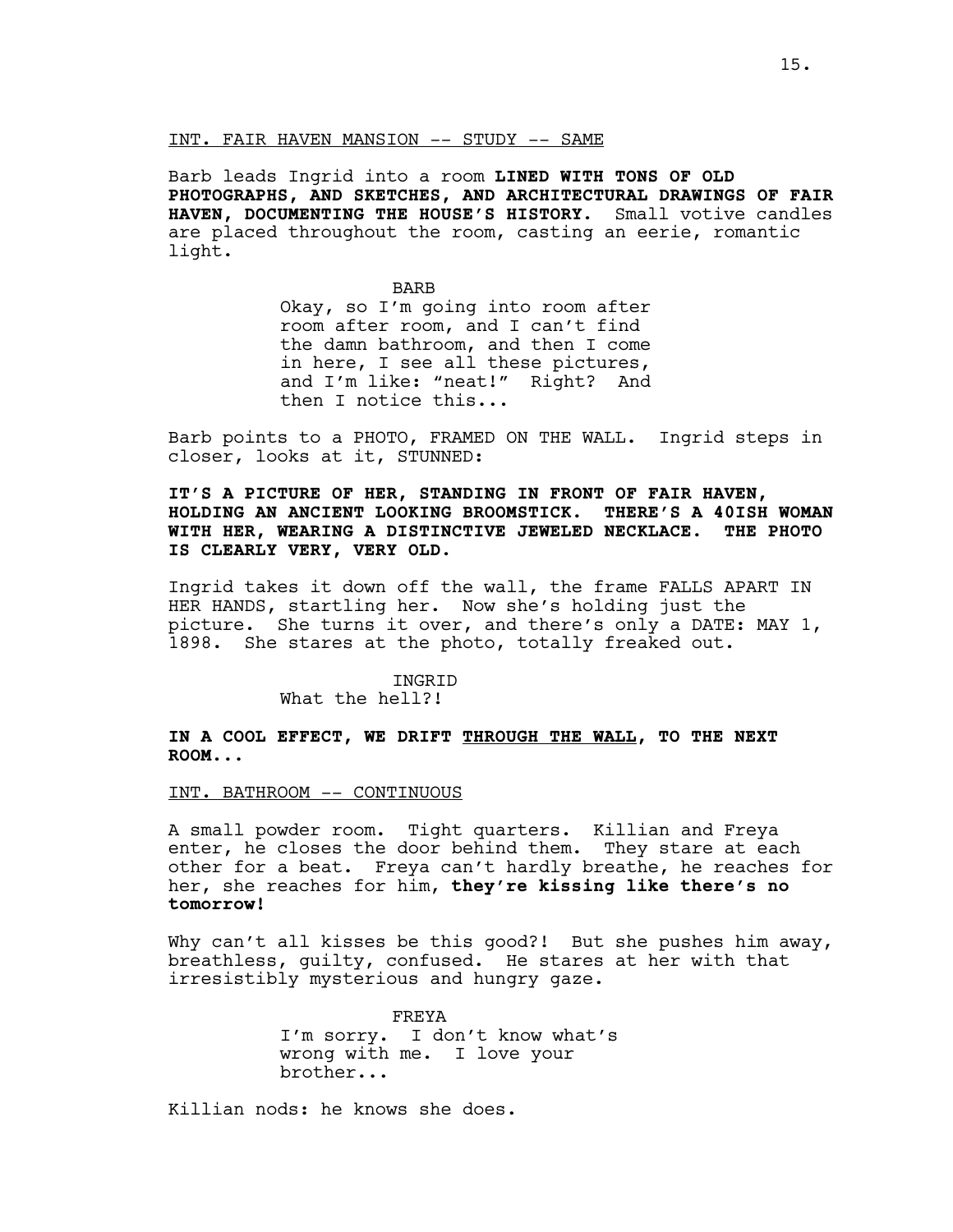FREYA (CONT'D) I can't do this. I have to go.

He nods again. But he knows she's not leaving, and so does she. He stares at her, in that brooding sexy way of his.

> FREYA (CONT'D) Who are you?! (beat, silence) Can you even talk?!

He breaks into a grin. And now he's *even sexier.*

KILLIAN

Yes.

She can't help herself, she reaches for him again, they KISS PASSIONATELY. They smash against the wall, knocking over bottles of perfume and soap. **WE DRIFT THROUGH THE SHAKING WALL...**

# INT. STUDY -- SAME

As Ingrid stares at the photo in her hands, the **WALL SHAKES**, the photos on it shake, the candles around the room shake, like an earthquake, but it's from Freya and Killian's passion.

# **A VASE OF FLOWERS ON THE TABLE SPONTANEOUSLY BURSTS INTO FLAMES!**

The flames catch the photo in Ingrid's hand. She yelps and drops the photo to the ground! She and Barb look at each other, completely freaked: *What the hell?!*

END OF ACT ONE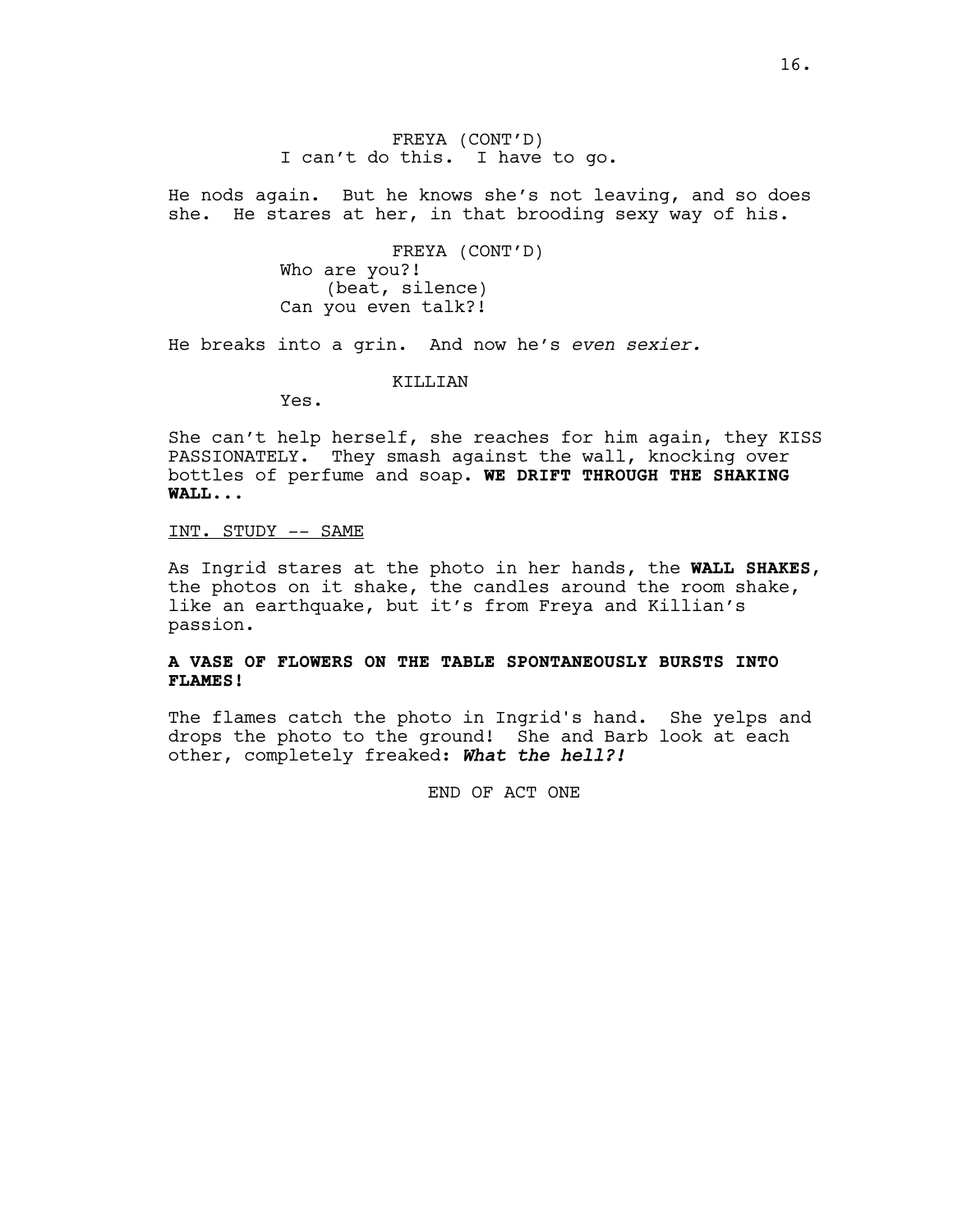# ACT TWO

#### EXT. STREETS OF NORTH HAMPTON -- EARLY MORNING

A **BLACK CAT** trots quickly through the cobblestone streets of this quaint little town. You wish you lived here! The cat wears a BEJEWELED COLLAR, which hangs loosely around its neck. It runs fast and with purpose, crosses the street and-

# **WHAM! IT'S HIT BY A CAR! OH NO!**

The car screeches to a stop, a **FRANTIC WOMAN** gets out, runs to see the poor cat she hit-

# -**BUT IT'S NOT A CAT AT ALL: A NAKED WOMAN LIES BLOODIED AND DEAD ON THE GROUND!**

The **LOOSE BEJEWELED COLLAR** is now a **NECKLACE** around her neck. We recognize her face, from the photo Ingrid saw at the party last night. She's the woman who was with Ingrid in the picture. And now she's **DEAD**. The frantic driver **SCREAMS-**

# INT. BEAUCHAMP HOUSE -- LIVING ROOM -- MORNING

-THE SCREAM ECHOES, WE'RE CLOSE ON A PAINTING: **IT'S A DISTURBING IMAGE OF A MAN IN A DESERT ON HIS HANDS AND KNEES, UNDER THE HOT SUN, DYING OF THIRST. HIS FACE IS VIVID AND TORMENTED, REMINISCENT OF MUNCH'S** *THE SCREAM***.** 

**FREYA** walks past the painting, hung among many cool paintings ranging in style on the walls of this eclectic and super-cool house, filled with art and antiques, so warm and inviting.

# INT. BEAUCHAMP HOUSE -- KITCHEN -- CONTINUOUS

Freya enters the AMAZING COZY KITCHEN, where **JOANNA** makes breakfast while INGRID reads the local paper. Freya grabs a piece of bacon off a handmade plate on the counter.

### INGRID

So they interviewed the fisherman who found Bill and Maura Thatcher last night, and get this -- he says the murderer *ripped out Bill's eyeballs and tongue*. Just ripped 'em right out! How gross is that?

Freya puts down the bacon, indeed grossed out.

INGRID (CONT'D) And Maura's in a coma, they have no idea if she'll make it...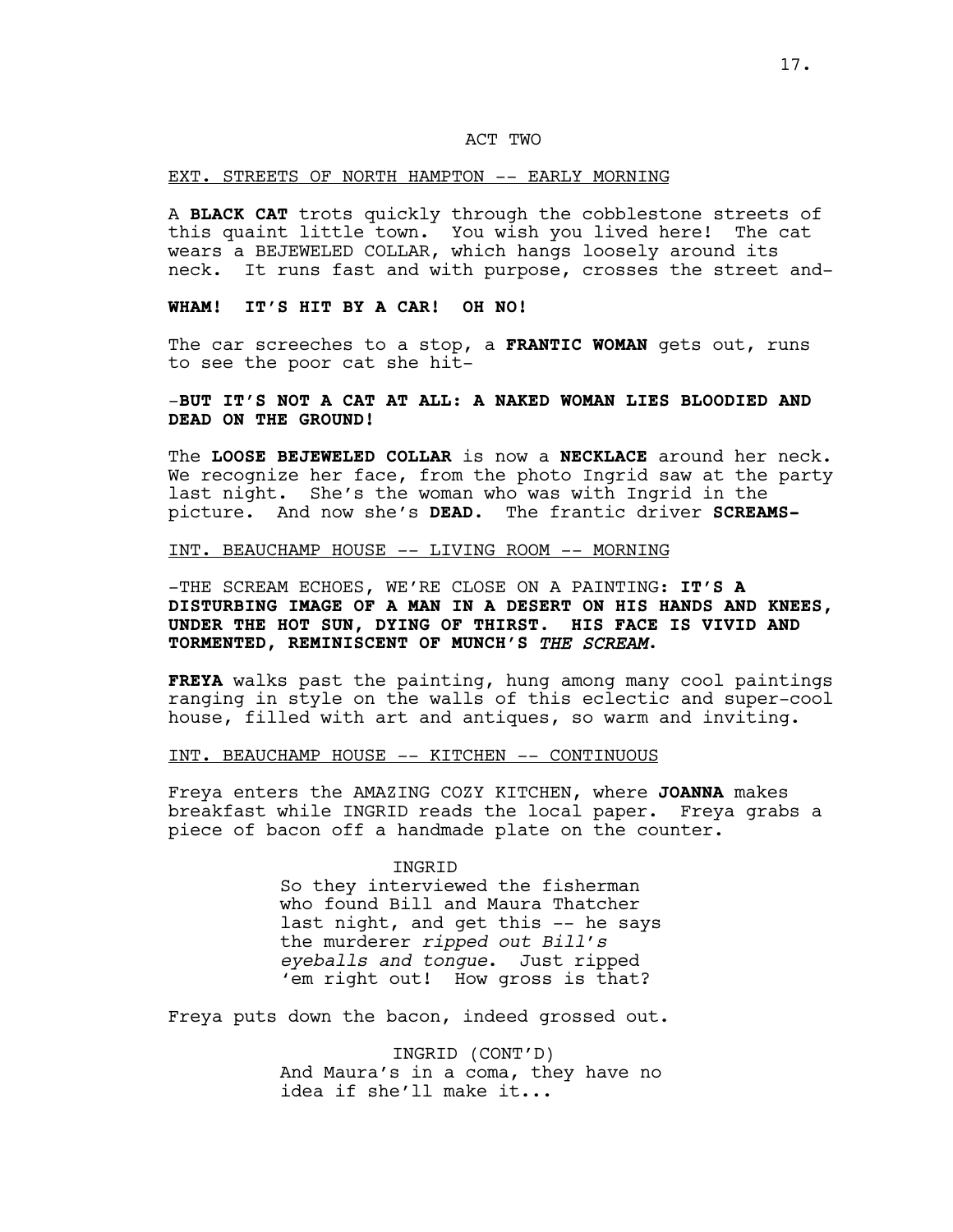Joanna shakes her head sadly.

JOANNA Who would do something so awful?!

Freya pours herself some coffee, and has a GUILTY YET SEXY FLASH-

INT. BATHROOM -- LAST NIGHT

**-FREYA AND KILLIAN MAKE OUT AGAINST THE WALL OF THE BATHROOM. HE LIFTS UP HER SKIRT SLOWLY, SO SEXY, HIS FINGERS PRESSING INTO THE FLESH OF HER THIGH-**

INT. BEAUCHAMP HOUSE -- KITCHEN -- MORNING

-Freya cringes over her coffee, remembering, and-

# **HER COFFEE MUG SHATTERS IN HER HANDS.**

Freya jumps back, startled!

FREYA What the hell?!

Joanna swoops in with a sponge.

JOANNA There's my clumsy girl...

FREYA

Did you guys see that? It, like - spontaneously broke! For no reason! Tell me you saw that.

Joanna gives her a look like she's crazy.

JOANNA I saw you knock into the counter...

FREYA I was nowhere near the counter!

Joanna eyes Freya.

JOANNA -Sweetie, are you okay? You seem a little...

FREYA (guilty over Killian) -I'm fine.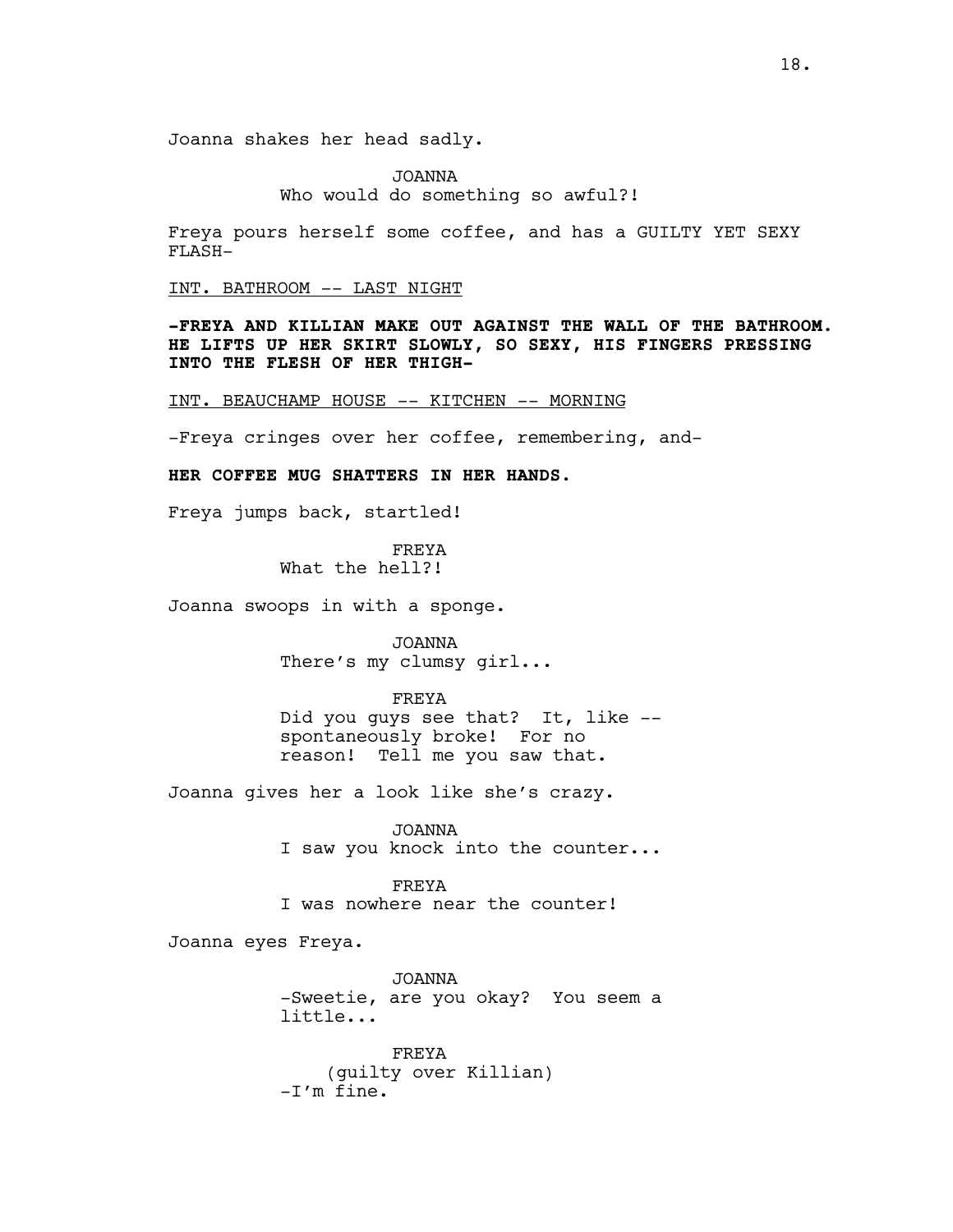JOANNA I bet I know what it is...

FREYA

You do...?

JOANNA You're nervous! About the wedding. You're having second thoughts-

Freya sighs, they've been through this before.

FREYA -You're the one having second thoughts, not me.

### JOANNA

I just don't see what the hurry is. You're very young, you barely know him, you're not pregnant... Wait, you're *not* pregnant, are you?!

FREYA

-No! Mom. Jeez. I'm not pregnant-

JOANNA

-Okay! Great! So what's the rush?

# INGRID

The rush is, she has no idea what she *actually* wants to do with her life, and getting married feels like doing something with her life. Even if it's the wrong thing.

### FREYA

Hey, I am perfectly happy doing what I'm doing. I like being a bartender. I'm good at it. I bring joy and drunkenness to people in need... Plus -- I am in love with Dash Gardiner! I've never felt this way about anyone. I know it's right. We belong together -- so I don't care what you think!

### JOANNA

-Freya, I just wanna know you're thinking this thing through. Dash travels a lot for work, and how are you gonna handle that? You do tend to get a little... restless-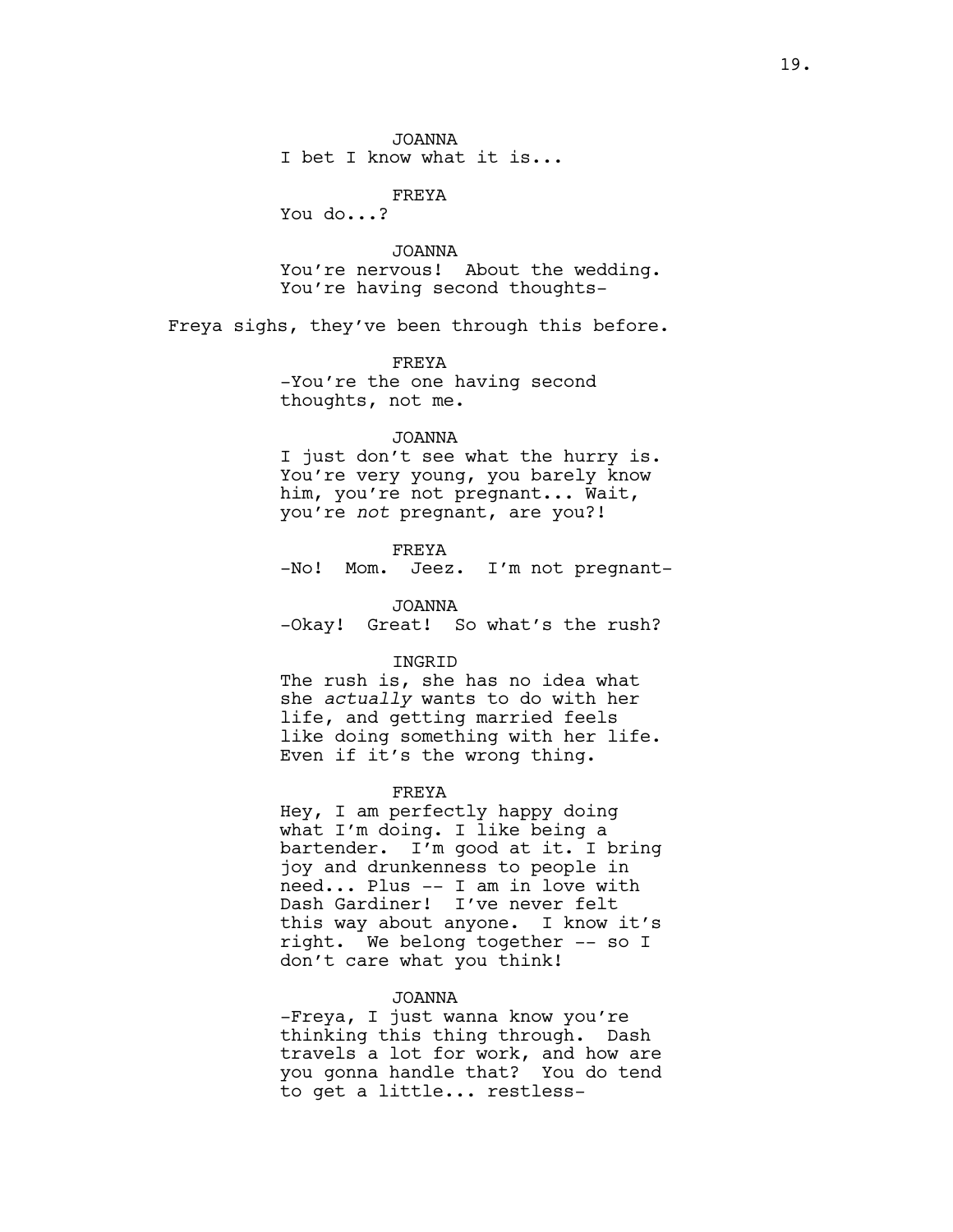FREYA So you think I'm cheating on him?!

INGRID What are you talking about? Nobody said that-

FREYA I can be faithful. I *will* be faithful -- I mean, I *am* already being faithful.

JOANNA Nobody said you weren't.

FREYA I have to go see Dash.

She hurries out, guilty. Joanna and Ingrid exchange a look: *what was that all about?* 

INT. NORTH HAMPTON HOSPITAL ROOM -- DAY

**MAURA THATCHER** lies in a coma, her face bruised and bandaged, the machines BEEPING. We drift out the door...

INT. NORTH HAMPTON HOSPITAL HALLWAY -- CONTINUOUS

And down the hall...

Where the **FRANTIC WOMAN** who was driving the car that hit the cat is being interviewed by the HOT COP, **MATTHEW**.

> FRANTIC WOMAN It was a cat! I'm telling you! I hit a cat, not a woman!

Matthew nods indulgently.

MATTHEW Uh-huh... 'Cause it looks an awful lot like you hit a naked woman...

We see the **CORPSE**, COVERED WITH A SHEET, BEING WHEELED PAST THEM TOWARD AN ELEVATOR by an **ORDERLY**. We follow him, he waits at the elevator, next to a **NURSE.**

> ORDERLY Two bodies in two days. North Hampton morgue hasn't seen this much action in a long time.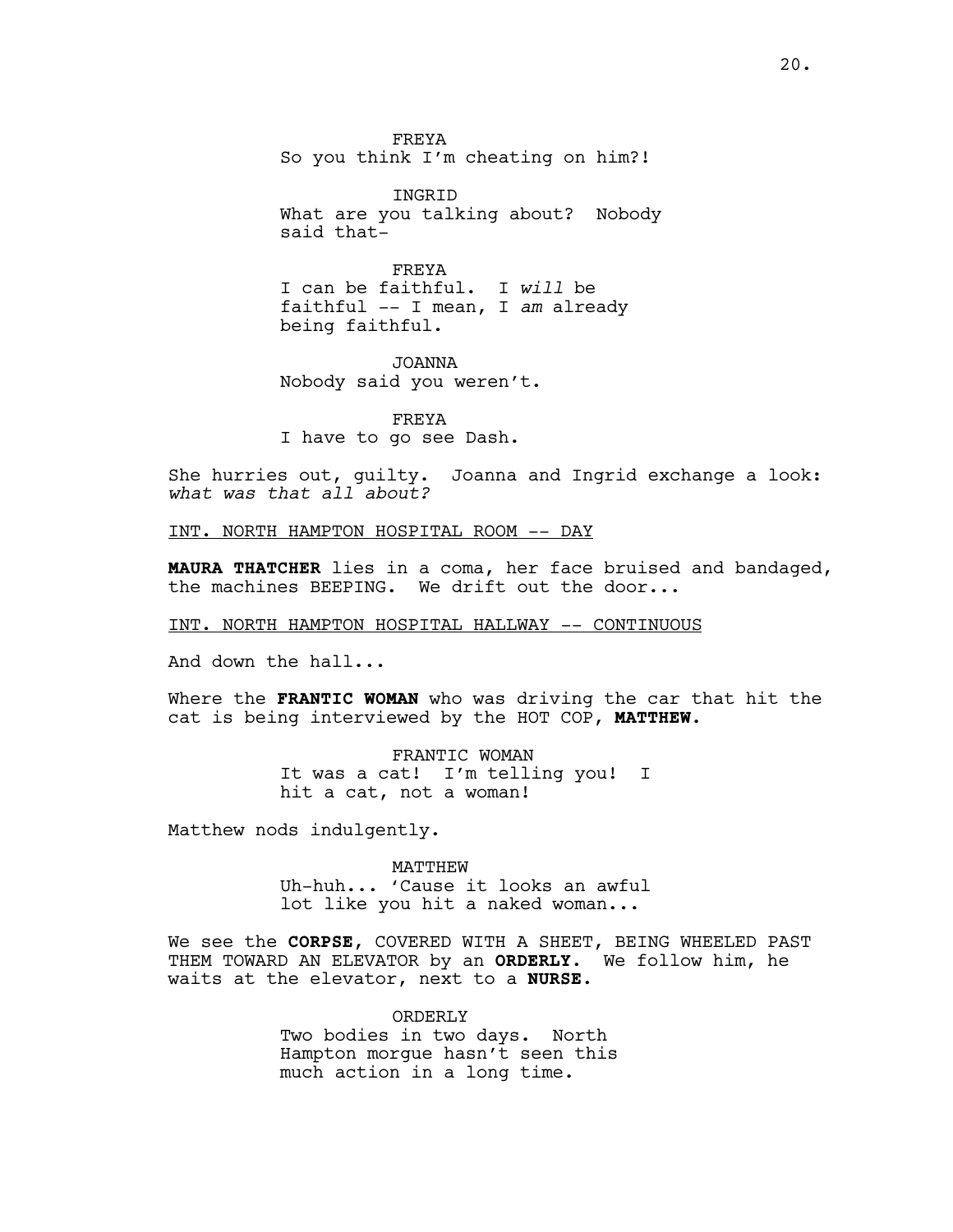The sheet FALLS AWAY, REVEALING THE DEAD WOMAN. The nurse peers at her.

# **NURSE**

Cool necklace...

The WOMAN'S dead face is peaceful...

INT. FAIR HAVEN -- DASH'S BEDROOM -- DAY

A super-sweaty naked FREYA rolls off a sweaty and satisfied if somewhat surprised DASH.

> DASH Wow. That was... wow. What the hell inspired that?!

FREYA I thought you needed a proper send off. Plus I want you to hurry back.

DASH Believe me, I will.

FREYA

Are you sure we should wait to get married? Maybe we should do it right away. Cancel your trip! We can elope!

Dash touches her face tenderly, concerned.

DASH If I didn't know better, I'd swear you were worried you're gonna change your mind...

Freya blinks at him, dead serious.

FREYA I will never change my mind.

# DASH Neither will I.

They look into each other's eyes. She reaches for him, kisses him, climbs on top, ready to go again, but then-

**SHE CATCHES HER REFLECTION IN A MIRROR BY THE BED –- SHE CAN SEE OVER HER SHOULDER –- KILLIAN IN THE DOORWAY, WATCHING.**

Freya gasps, turns her head -- **BUT THE DOORWAY IS EMPTY.**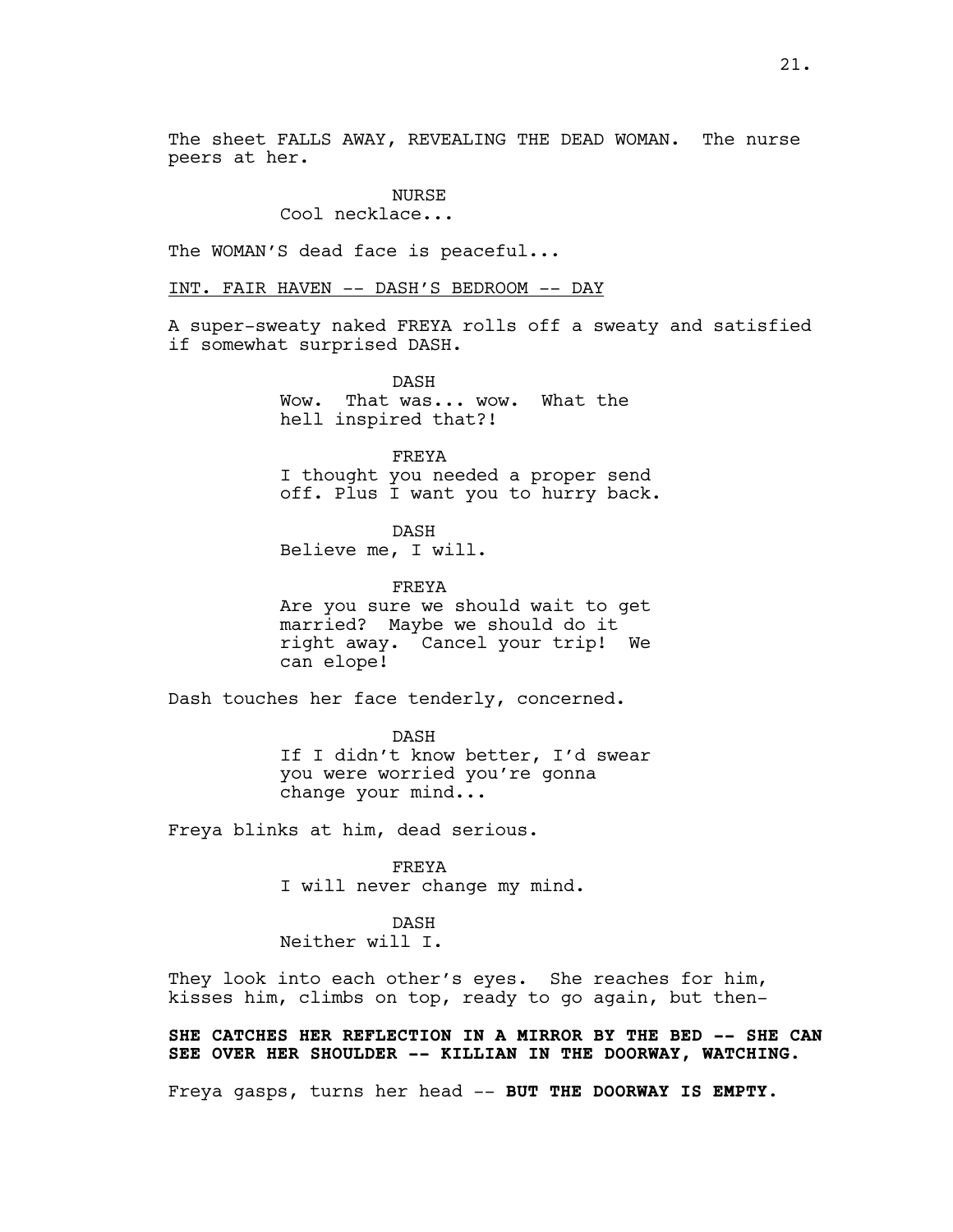#### EXT. BEAUCHAMP HOUSE -- DAY

JOANNA exits the house. She sees her **NEIGHBOR** in the yard next door: the **MAN** raking leaves, Joanna waves at him as she gets in the car, he waves back. She backs out of the driveway, drives away... A beat. And then...

**JOANNA,** dressed in slightly different clothes, walks up her driveway... *what the hell??* She's got a grimly determined expression, she glides almost supernaturally. **HER EYES ARE ONCE AGAIN THAT STRANGE SHADE OF SPARKLING EMERALD GREEN.**  There is definitely something **DIFFERENT** about her. Almost like she's a different person, a person who isn't Joanna, who merely looks exactly like her (let's call her "Evil Joanna.")

HER NEIGHBOR looks up, sees her, confused. He waves but she ignores him.

Evil Joanna approaches the back door. She takes a **KEY** shaped like a **SKELETON** and **MADE OUT OF BONE**, and opens the door.

INT. BEAUCHAMP HOUSE -- CONTINUOUS

Evil Joanna enters the quiet empty house, stares up at the **PAINTING OF THE MAN IN THE DESERT**. She walks toward it, enthralled.

Evil Joanna LIGHTS A CANDLE, dark black smoke billows from the flame, she recites a CHANT in an ancient language.

> EVIL JOANNA *Mysticum flamma aperire pictura, mysticum flamma aperire pictura...*

**THE PAINTING BEGINS TO UNDULATE, IN A SUPERCOOL EFFECT, THE PAINT TWISTING ON THE CANVAS, LIKE IT'S COMING TO LIFE. THE MAN IN THE PAINTING MOVES HIS ARM -- THE CANVAS BULGES WITH HIS FINGERS. JOANNA SMILES AND KEEPS CHANTING, HER FACE MORPHING INTO SOMETHING SUBTLY DEMONIC, JUST AS IT DID BEFORE SHE ATTACK BILL AND MAURA THATCHER ON THE BEACH-**

### EXT. BEAUCHAMP HOUSE -- SAME

Meanwhile, Joanna, the real Joanna, pulls back into the drive in her car, and jumps out, in a hurry. Her **NEIGHBOR** stares, confused. She waves at him-

> JOANNA Forgot my supplies! Can't teach class without 'em!

Joanna rushes toward the house...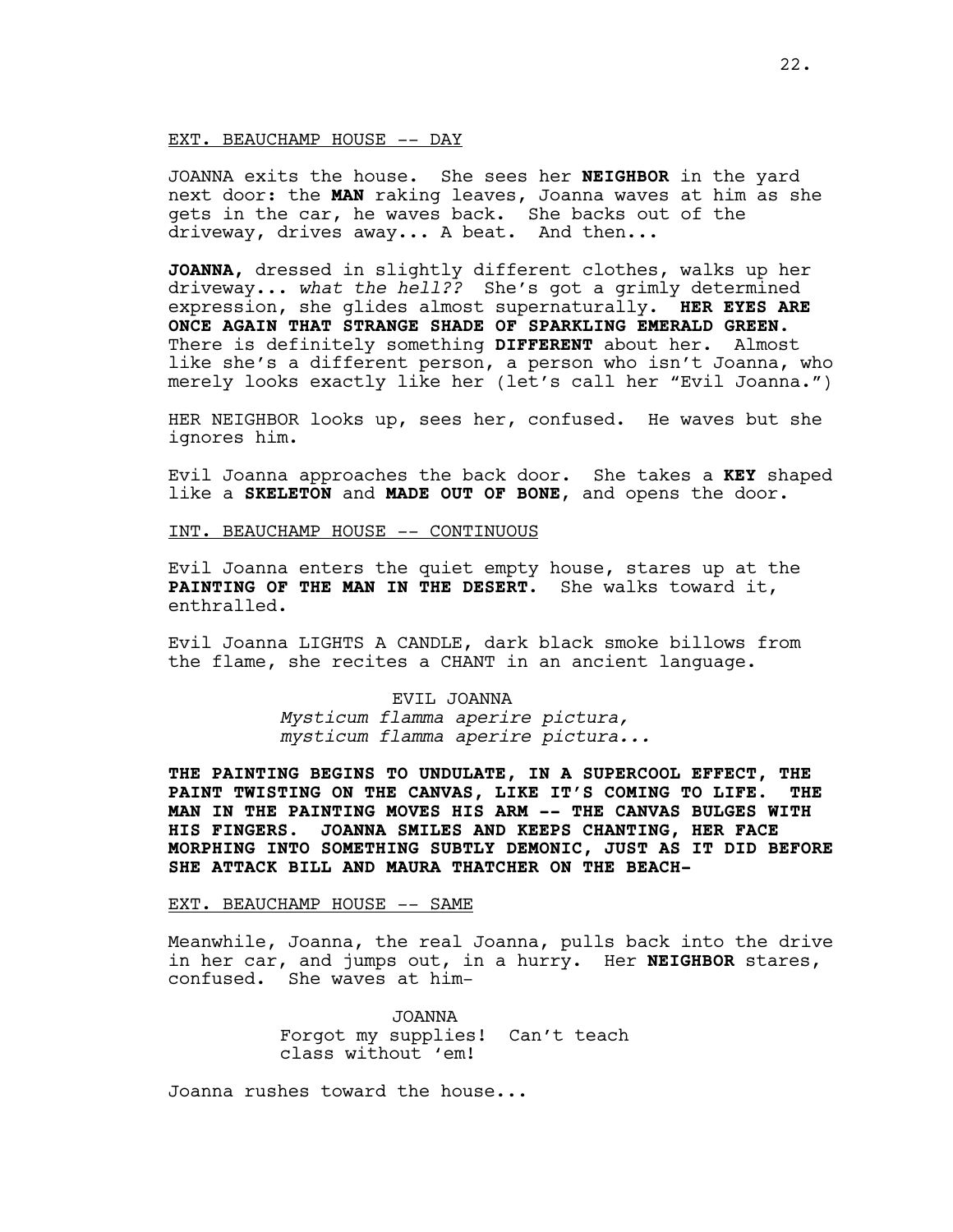#### INT. BEAUCHAMP HOUSE -- SAME

Evil Joanna, chanting, hears the key in the door, her eyes widen, she blows out the candle, the paint **STOPS MOVING.**

#### EXT. BEAUCHAMP HOUSE -- SAME

Joanna opens the door-

# INT. BEAUCHAMP HOUSE -- SAME

-And enters. Nothing is amiss. She looks around for her supplies. There they are! A CANVAS BAG FULL OF ART SUPPLIES She picks it up, feels a BREEZE and turns and notices a WINDOW LEFT OPEN. She walks over and shuts it.

#### INT. MORGUE -- DAY

The little DOOR in the wall where a body is kept is KICKED OPEN from the inside. **THE NAKED WOMAN WITH THE NECKLACE WRIGGLES HER WAY OUT**, SHIVERING (it's a refrigerator after all) She looks around, cracks her neck and her knuckles. Finds a LAB COAT on a hook and puts it on. We focus in on the necklace as she goes...

# INT. NORTH HAMPTON LIBRARY -- DAY

We're CLOSE ON A DOODLE OF THE SAME NECKLACE. We pull back to find INGRID at the front desk of the library, doodling thoughtfully. She's joined by **HUDSON RAFFERTY** -- 30s, gay, fabulous -- he takes a peek at her doodle.

> HUDSON Oooo, are we designing jewelry now?

**TNGRTD** No. Just doodling...

He makes a face, shakes his head.

HUDSON Good, 'cause that's tacky.

She stares at the drawing, thoughtful.

### **TNGRTD**

I saw this picture last night. This really old picture. It was probably my great great grandmother or maybe a second cousin or a distant aunt or something but... whoever she was, she looked like me. But she's long since dead. (MORE)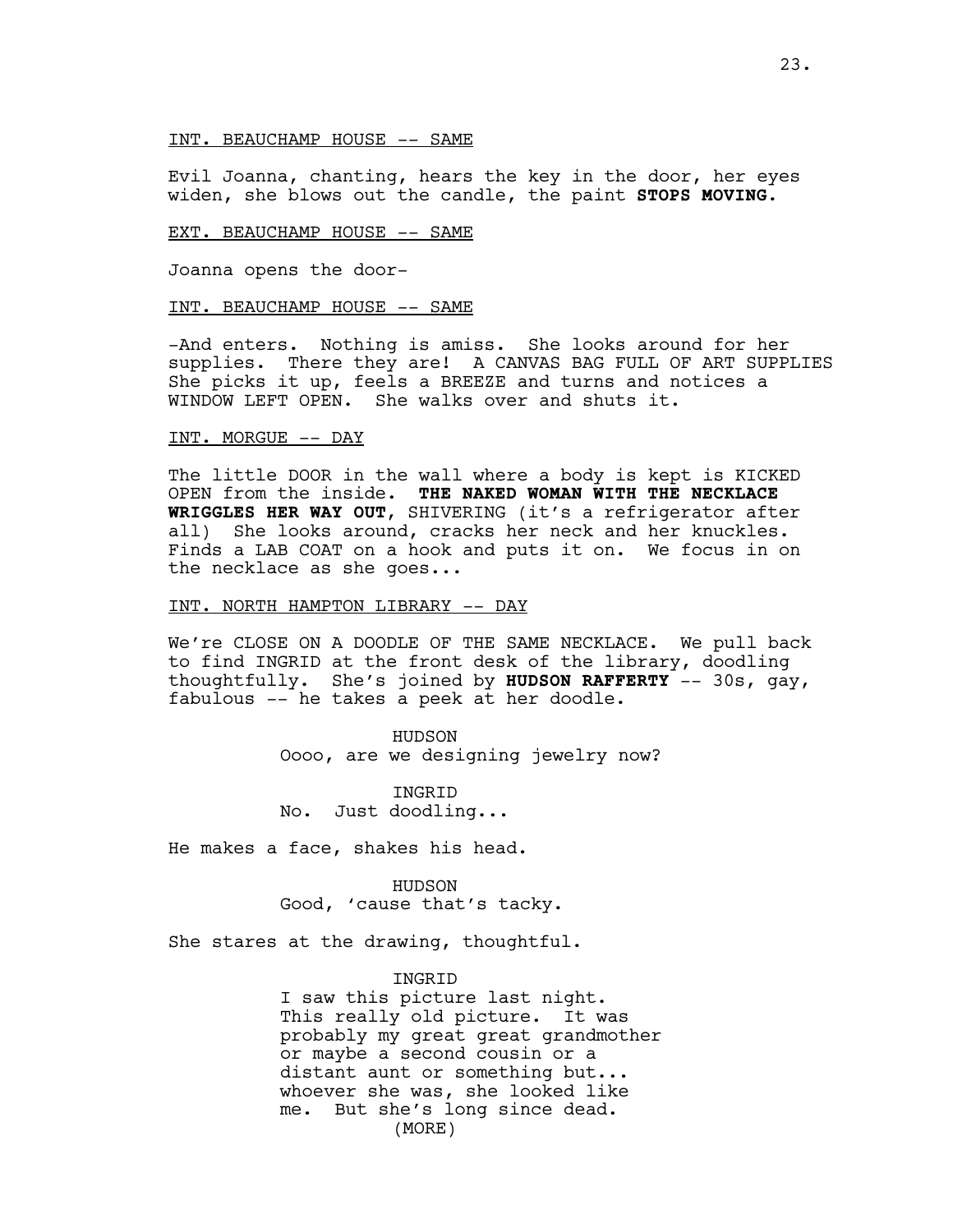And ever since I saw it, I can't stop thinking about how short life is. And how you only get one... Kinda makes you think, doesn't it? INGRID (CONT'D)

# HUDSON

You mean, about how your little sister's getting married to an uberwealthy philanthropist-slash-sex-God, while you're thirty years old and still living at home, lost in a sea of confusion and regret, terrified your pubic hair will turn gray before another human being actually sees it? (off her peeved look)

Which is okay, because they make pubic hair dye now. So either way, you'll be fine.

He kisses her cheek, as **BARB** enters, and Hudson moves off.

INGRID

Hey Barbie. What's up?

BARB

I just talked to the doctor. Our last try with the IVF failed. We don't have enough money for another round. Apparently Bob has lazy sperm and I have a tipped uterus... The doctor said at this point, it would take a miracle to get me pregnant.

Ingrid puts her arm around Barb, feeling awful for her.

INGRID I'm so sorry honey, is there anything I can do...?

Barb looks at her with naive hope in her eyes.

BARB Well, you wrote that dissertation about witchcraft. Did it have any get pregnant spells?

INGRID Oh sweetie. That was just an academic study, it wasn't a howto... (MORE)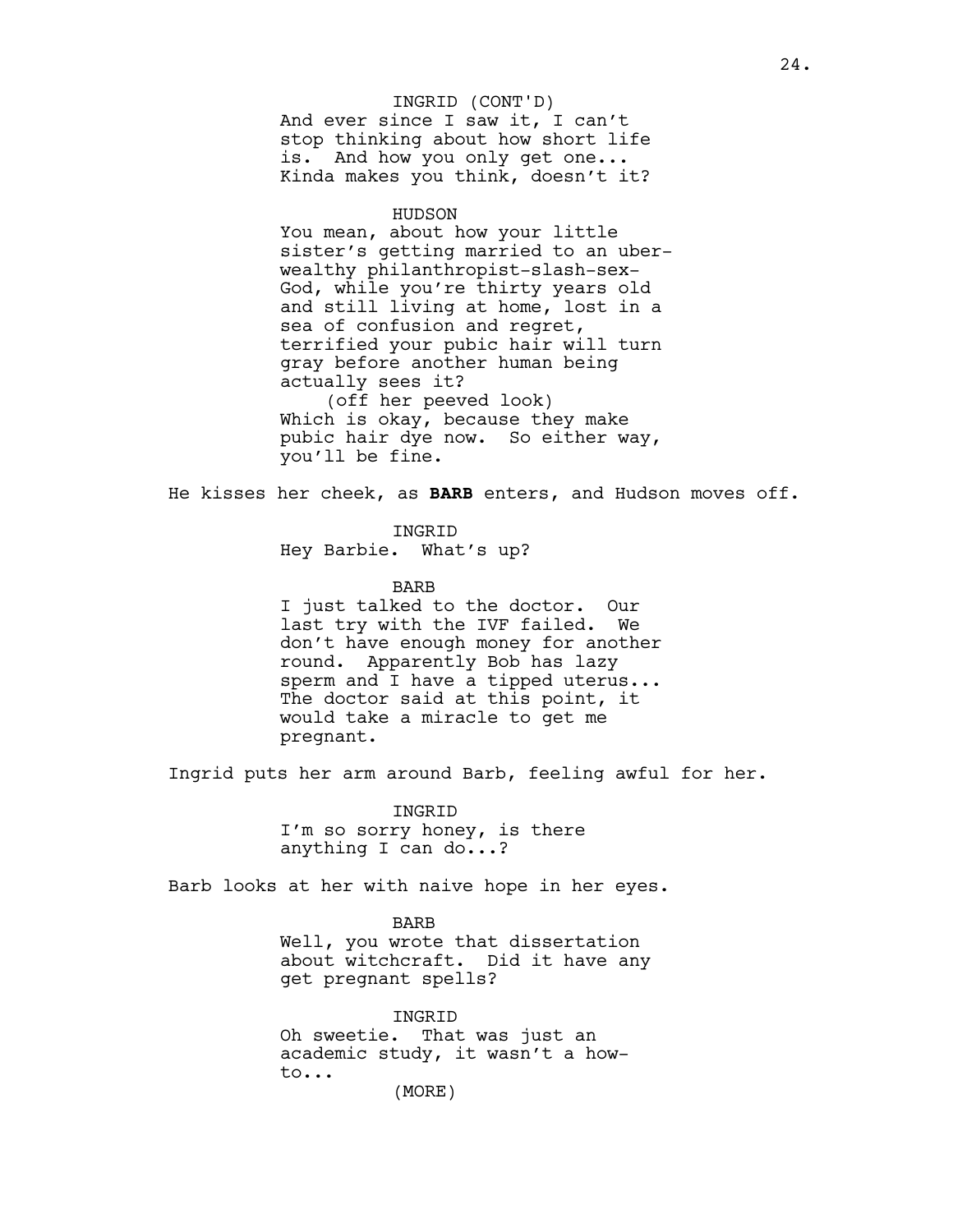But if there *were* such a thing as witchcraft, and I somehow had the ability to use it... you'd be the first person I'd help. INGRID (CONT'D)

BARB Yeah. I figured it was a long shot. But it was worth a try...

Barb wipes away a tear, tries to smile, Ingrid holds her tight.

INT. FAIR HAVEN -- DASH'S BEDROOM -- DAY

Freya sleeps peacefully in Dash's overstuffed opulent bed.

PENELOPE (O.S.)

WAKE UP!

Freya bolts up in bed, naked. **PENELOPE** stands at the foot of the bed, holding a **YAPPY LITTLE DOG.** 

> PENELOPE (CONT'D) Dear, I thought you'd wanna get up. Dash left hours ago.

Freya nods, sleepy but happy to think of Dash.

FREYA I know. We already said our good-byes.

PENELOPE Yes, I could hear you. We could all hear you. But now it's 3:30 in the afternoon...

FREYA That's okay. I don't have to be at work 'til 8.

PENELOPE I should think you'd want to get home first though? To your own house? Put on... some clothes?

FREYA When I marry Dash, this will be my home.

PENELOPE But it's still *my house*, dear. And you don't live here yet.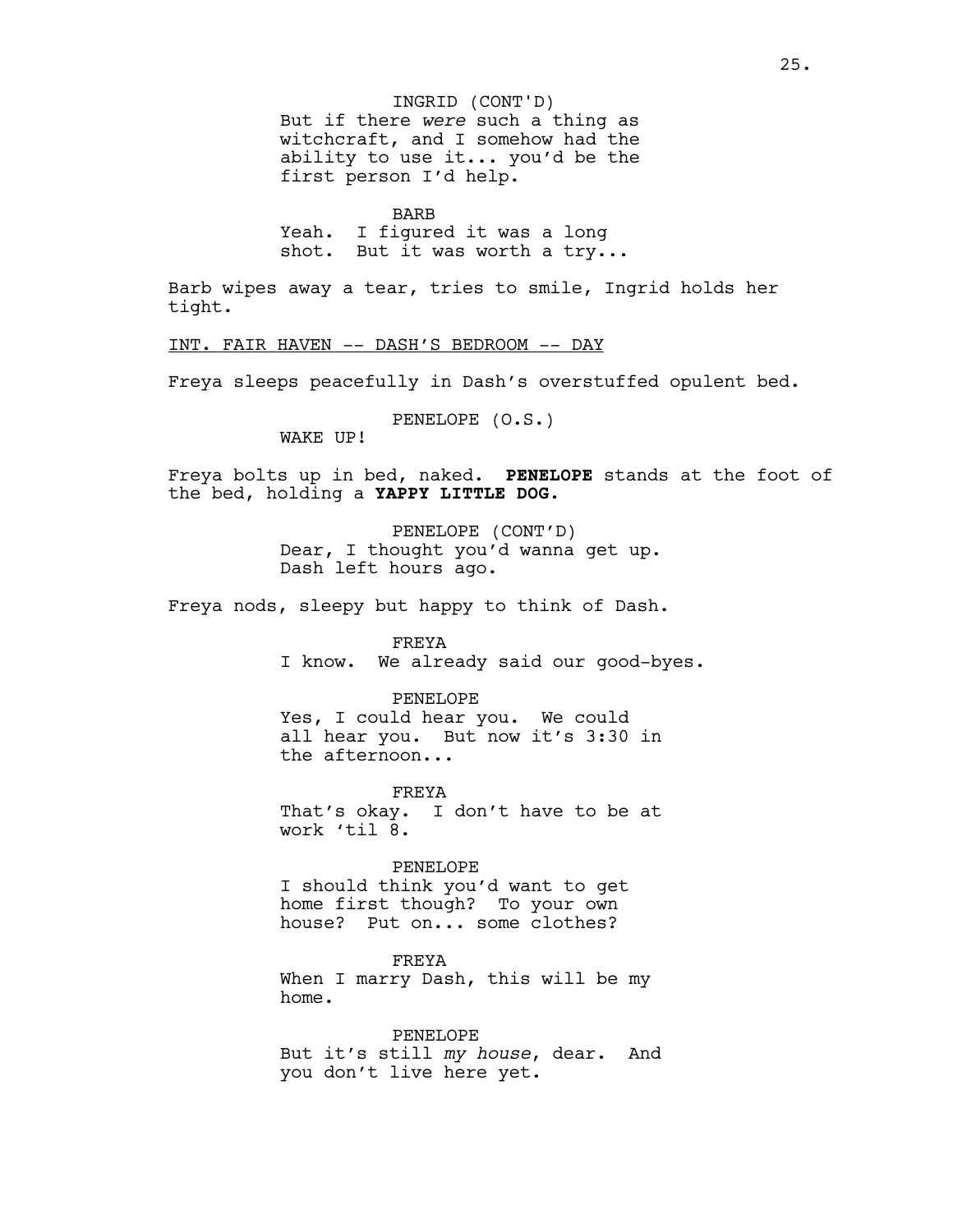She turns to leave, Freya narrows her eyes at Penelope, as if willing something to happen-

Penelope **SCREAMS** as her little dog **PEES ON HER!!**

Freya's hand flies to her mouth, she tries not to laugh - she can't believe it. *Did I do that?!* 

EXT. BEAUCHAMP HOUSE -- EVENING

Joanna climbs the porch to find **THE WOMAN IN THE NECKLACE AND LAB COAT.** Joanna is surprised but not surprised to see her.

> JOANNA Wendy. You don't look so good.

WENDY I died this afternoon. Sorry my hair isn't perfect.

JOANNA What are you doing here?

**WENDY** That's the welcome you give the sister you haven't seen in over a hundred years?

Joanna sighs, unlocking the door.

JOANNA How much money do you need...?

WENDY Actually, I came here to save your life.

Joanna eyes her, sees that she's serious.

JOANNA Come on. I'll get you some clothes.

Wendy follows her inside.

END OF ACT TWO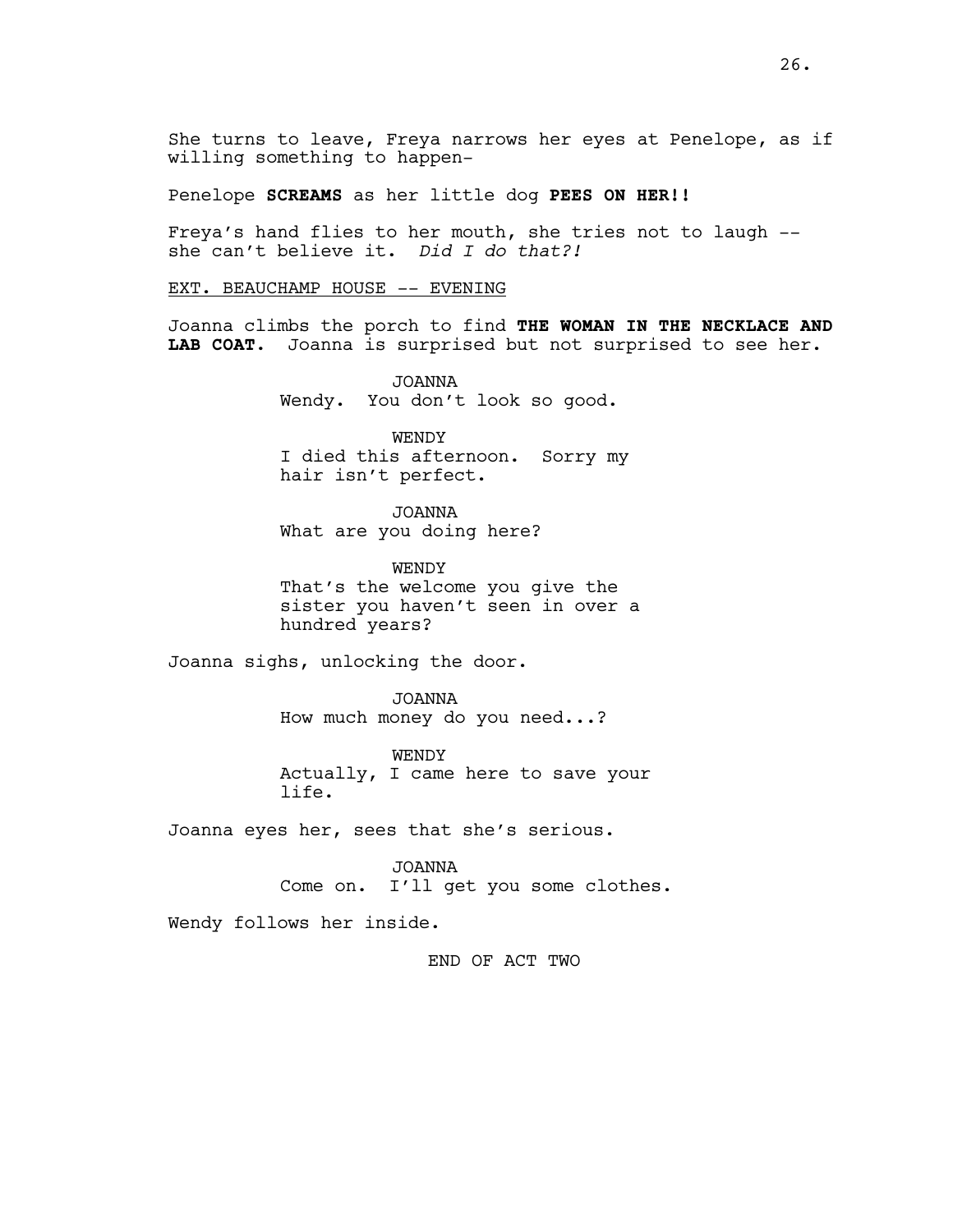# ACT THREE

### INT. NORTH HAMPTON LIBRARY -- EVENING

INGRID works behind the counter, gathering up books, while **HUDSON** surfs the net, entertaining himself rather than working. Ingrid tries to rid herself of a wedgie.

> INGRID Oh my God my butt is like eating my underwear!

She turns to see **MATTHEW** the hot cop, standing at the counter. He saw/heard everything. She's horrified.

INGRID (CONT'D)

Hi...

MATTHEW

Hey...

**INGRID** Caitlin'll be right out. She's just...

HUDSON -She's in the bathroom, practicing her "I'm A Deep And Caring Person" face.

Ingrid gives him a look, he shrugs. Matthew looks at Ingrid.

MATTHEW Hey, I thought of something funny earlier. You know your dissertation?

INGRID

Yeah...

MATTHEW You should call it a "witchertation." Get it?! 'Cause it's about witches...

She looks at him, bemused, not sure what to make of his dorky sense of humor, as **CAITLIN** sweeps over, kisses Matthew.

CAITLIN

Ready, baby?

Matthew nods. Ingrid watches them embrace, pained.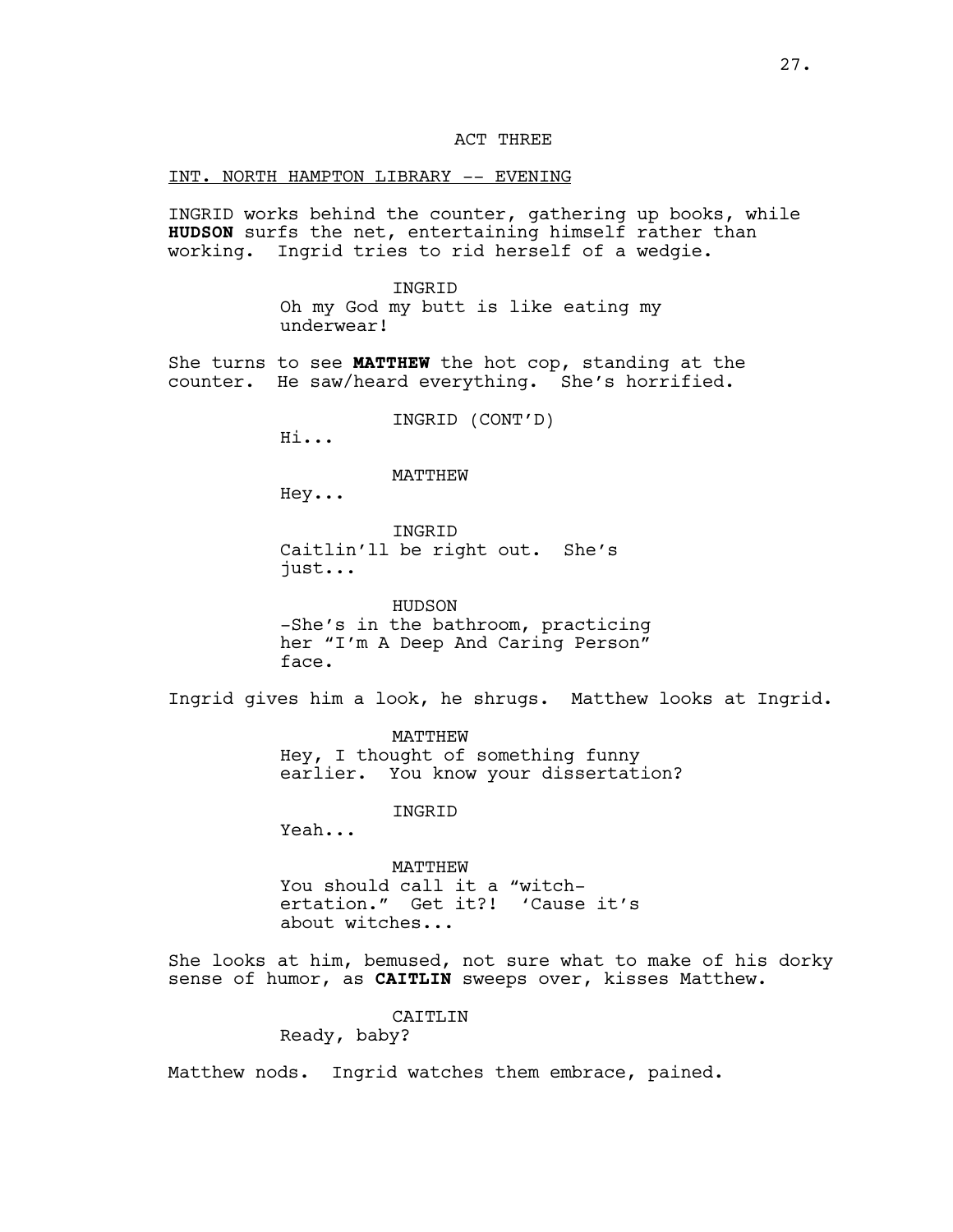Caitlin bops away with Matthew, Ingrid watches, bummed. Hudson is amused.

> HUDSON "A witch-ertation?" Too bad he's with Miss Hair Product. That guy is your dork soulmate.

Ingrid sighs, knowing it's true. Barb enters, still sad.

INGRID How ya doin' lady?

Barb can't even answer, just shakes her head. Ingrid wants to help her friend so much...

> INGRID (CONT'D) Okay, I have an idea. It's incredibly stupid, and I can't believe I'm suggesting it, but... you wanna do a fertility spell?

BARB Are you serious?!

INGRID

Look, I'm still a rational skeptic, but it might be fun. And I do believe in the placebo effect...

BARB I don't know what that means.

INGRID It means if you believe something will work... sometimes it does. And nobody knows why. So I say what the hell! It can't hurt, right?

BARB Yes! Fun! That's just what I need!

She throws her arms around Ingrid. Ingrid turns to Hudson.

INGRID Wanna help us cast a magic spell to try to get Barb pregnant?

Hudson considers it. Then-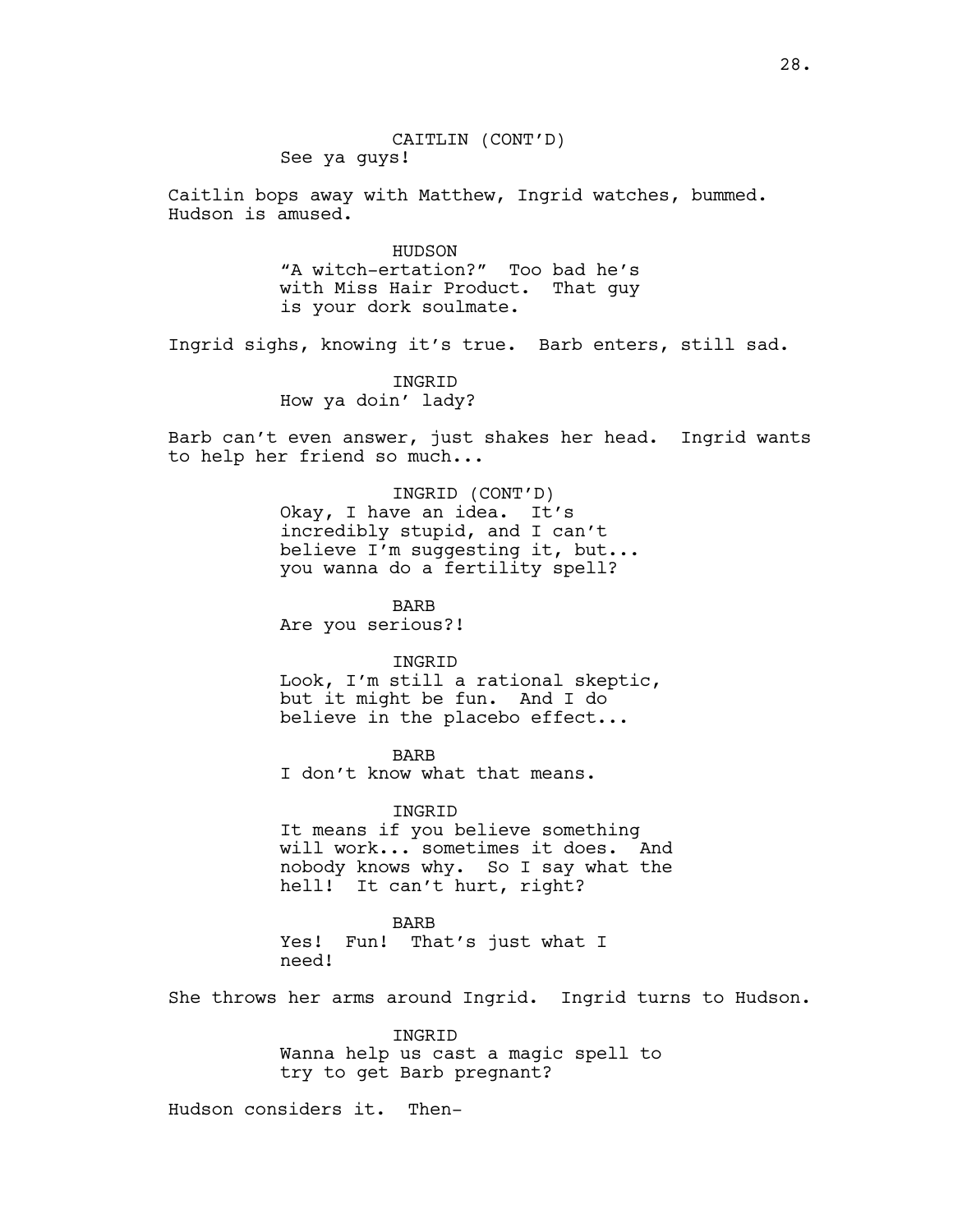HUDSON Only if I can make hats.

# INT. JOANNA'S BEDROOM -- EVENING

Wendy tries on a HAT in the mirror, Joanna searches her closet for clothes to lend her.

> WENDY I can't believe I got hit by a car! That's almost dumber than the time I died of syphilis.

JOANNA So how many...?

WENDY Lives do I have left? I don't know. A few. Who keeps count.

JOANNA I would. If I only had nine.

Wendy keeps trying on outfits Joanna throws her.

WENDY You deal with your curses. I'll deal with mine. (then) I hate all of your clothes. For a so-called artist you kinda dress like a schoolteacher.

JOANNA I am a schoolteacher. I teach art.

WENDY Oh. Sorry... I can't believe you actually let me in: every time I call lately, you hang up.

JOANNA Lately? You haven't called since 1972.

WENDY

Well I got sick of trying. Plus I had a lot going on: I moved to New Orleans, opened up a little voodoo shop in the French Quarter, got married, got divorced, got married again, got widowed -- eaten by a crocodile, I'm not even kidding... (MORE)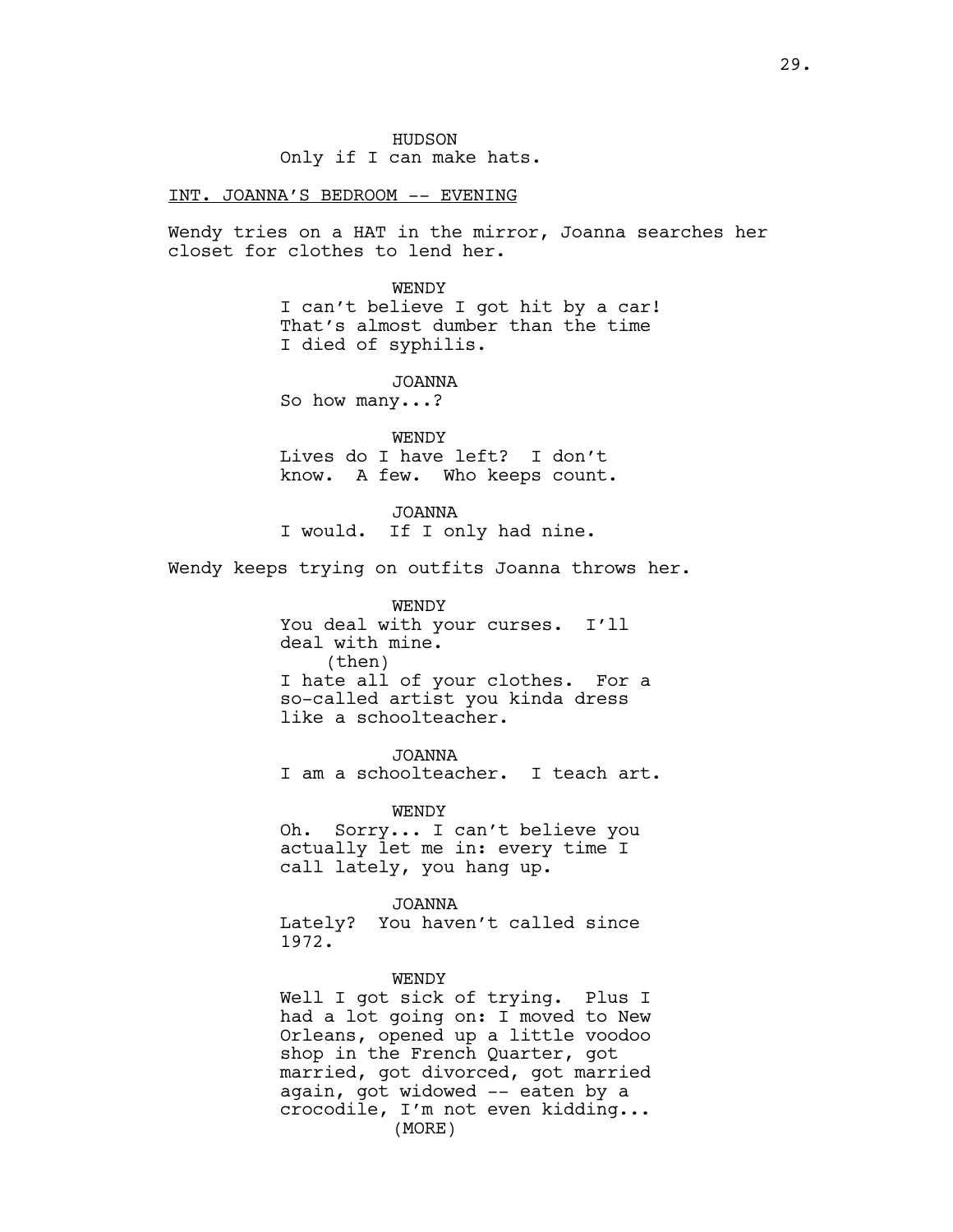I still try to keep an eye on you though. From afar... Even though you hate me-WENDY (CONT'D)

Joanna rolls her eyes.

# JOANNA

-I don't hate you... I was just... mad. Anyway, I know you're a big fan of dramatic suspense and all, but... I haven't seen you in a century, and then suddenly you show up half-naked on my doorstep, telling me I'm in some sort of danger... Care to elaborate?

WENDY I was getting to that! But first - where are the girls? We're gonna need their help-

Wendy walks over to the mantle, kneels down before the fireplace, where wood is stacked. She snaps her fingers a couple times, SPARKS FLY, as if she's striking flint and steel. She snaps again and a **FLAME JUMPS FROM HER FINGERS ONTO THE WOOD.** The fire ignites, with **BLUE-GREEN FLAMES.** AMAZING. BEAUTIFUL. **MAGIC.** Joanna stalks over with her ICED TEA in hand, throws it on the fire. It goes out.

# JOANNA

No way. Whatever *this is*... I'm keeping them out of it. And no magic while you're here. House rules-

WENDY What are you talking about?

JOANNA The girls don't know... what they are-

WENDY What do you mean they don't know?

JOANNA I didn't tell them this time.

WENDY How could you not tell them?!

JOANNA I wanted to see if I could change their fate.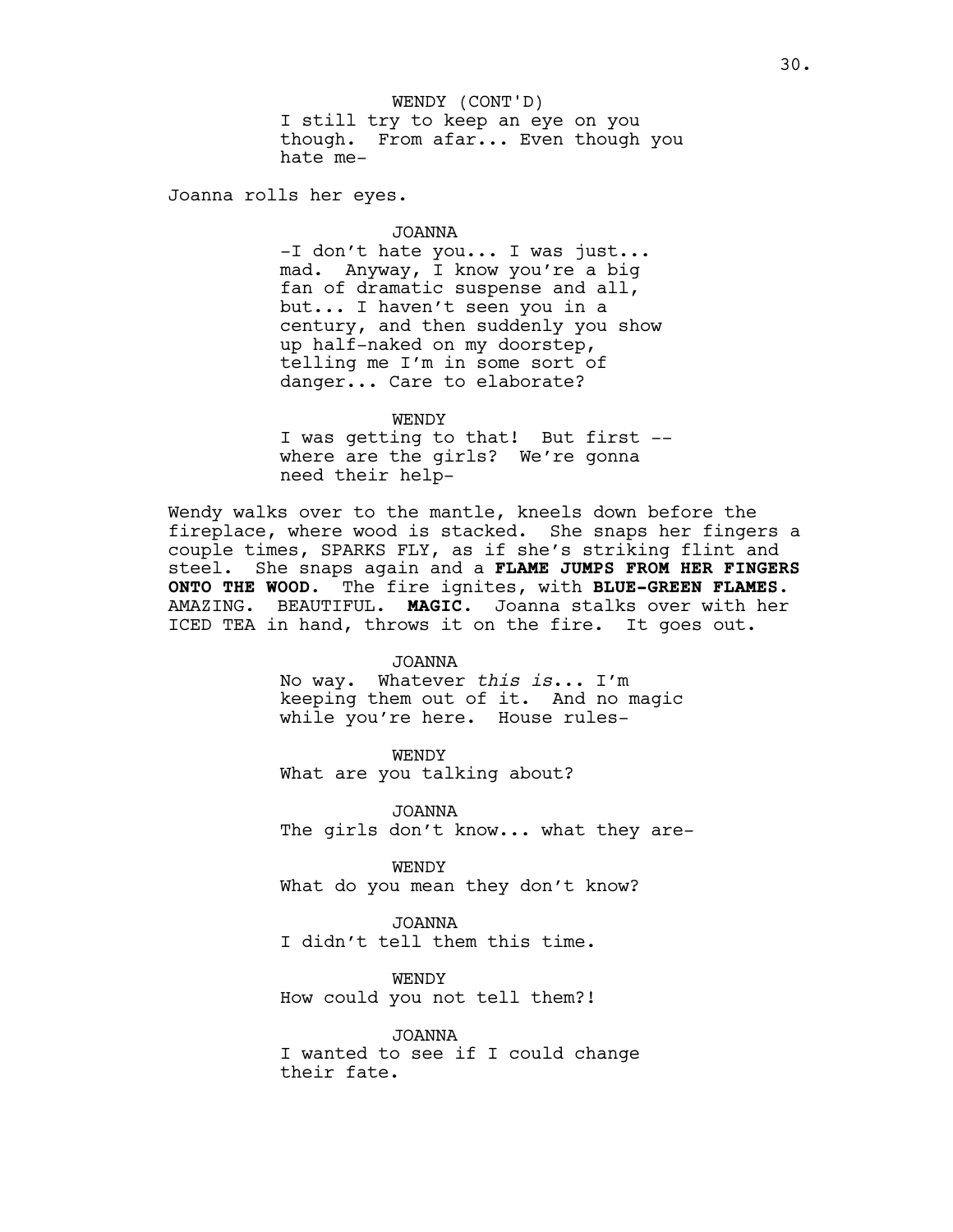WENDY

You can't change fate! That's why it's called "fate." It's... fated.

JOANNA I just... got sick of it. The endless cycle-

WE **POP** TO:

EXT. CABIN -- PILGRIM TIMES

**JOANNA IS DRESSED LIKE A NEW ENGLAND PURITAN, WATCHING HER YOUNG DAUGHTERS PLAY.**

> JOANNA (V.O.) I watch my girls grow up. Grow into their gifts.

**LITTLE INGRID MAKES A SMALL TORNADO IN THE PALM OF HER HAND. LITTLE FREYA CLAPS EXCITEDLY. JOANNA LOOKS ON, HAPPY.**

> JOANNA (V.O.) (CONT'D) And then they die because of them.

EXT. TOWN SQUARE -- PILGRIM TIMES

**GROWN-UP FREYA AND INGRID ARE TIED TO THE STAKE, ABOUT TO BE BURNED AS WITCHES WHILE SETTLERS CHEER AND JOANNA CRIES.**

> JOANNA (V.O.) And before I'm even done mourning, the cycle starts again...

EXT. CEMETERY -- PILGRIM TIMES

**JOANNA, STILL IN PURITAN GARB, CRIES WHILE PLACING FLOWERS OVER THE SIMPLE GRAVES OF HER DAUGHTERS. SUDDENLY, HER GRAY HAIR MORPHS BLOOD RED, HER OLD FACE MORPHS YOUNGER, HER BELLY SWELLS -- SHE'S PREGNANT AGAIN**.

> JOANNA (V.O.) It's the same every time...

INT. VICTORIAN HOUSE -- 1800S

**JOANNA, NOW IN VICTORIAN GARB, WATCHES AS 8 YEAR OLD FREYA SNAPS HER FINGERS AND A FIRE STARTS IN THE FIREPLACE, 13 YEAR OLD INGRID CLAPS.**

> JOANNA (V.O.) They grow up, they practice magic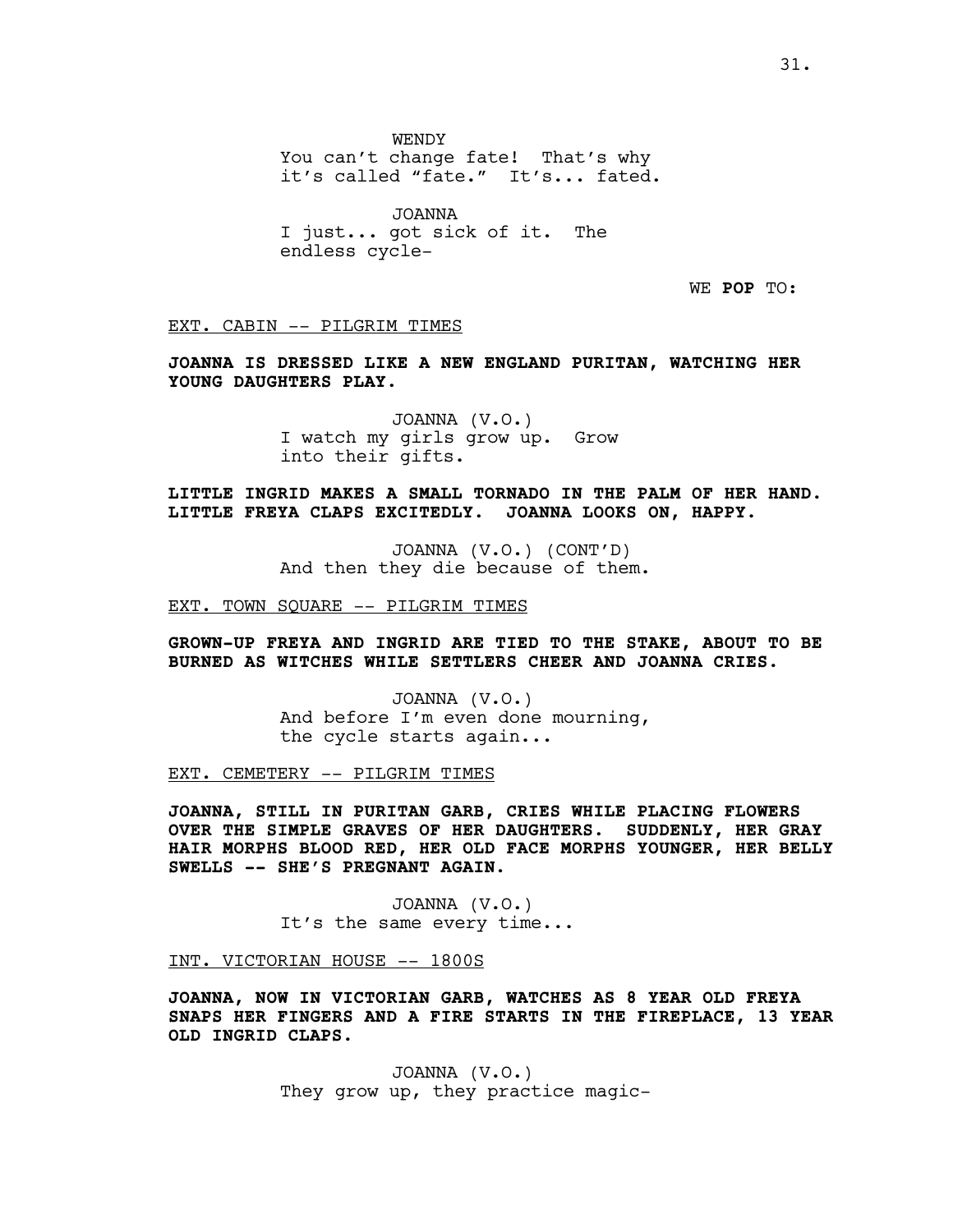EXT. VICTORIAN CEMETERY -- 1800S

**JOANNA, NOW OLDER, ONCE AGAIN PLACES FLOWERS ON FREYA AND Ingrid's GRAVES. THIS TIME THE DATE OF DEATH IS 1874.**

> JOANNA (V.O.) Then one way or another, they die by its hand.

INT. KITCHEN -- 1920S

**JOANNA, FREYA AND INGRID COOK IN THE KITCHEN, FREYA TAKES A SAD LOOKING TOMATO, HOLDS IT IN HER HANDS AND CONCENTRATES -- IT GROWS PLUMP AND JUICY. JOANNA KISSES HER CHEEK APPROVINGLY.** 

JOANNA (V.O.)

Over...

EXT. CEMETERY -- 1930S

**JOANNA PLACES FLOWERS ON THEIR GRAVES, IN 30s PERIOD COSTUME.**

JOANNA (V.O.)

And over...

EXT. CEMETERY -- 1950S

**JOANNA PLACES FLOWERS ON THEIR GRAVES, IN 50S PERIOD COSTUME.**

JOANNA (V.O.)

And over...

EXT. CEMETERY -- 1970S

**JOANNA PLACES FLOWERS ON THEIR GRAVES, IN 70S PERIOD COSTUME.**

JOANNA (V.O.)

And over...

INT. JOANNA'S BEDROOM -- EVENING

And we're back with Joanna and Wendy in Joanna's bedroom.

JOANNA I've given birth to them and watched them die at least a dozen times, and Freya's still never made it past twenty-five. Ingrid's never made it past thirty. I'm sick of it. I decided, this life, for once... they'd be normal.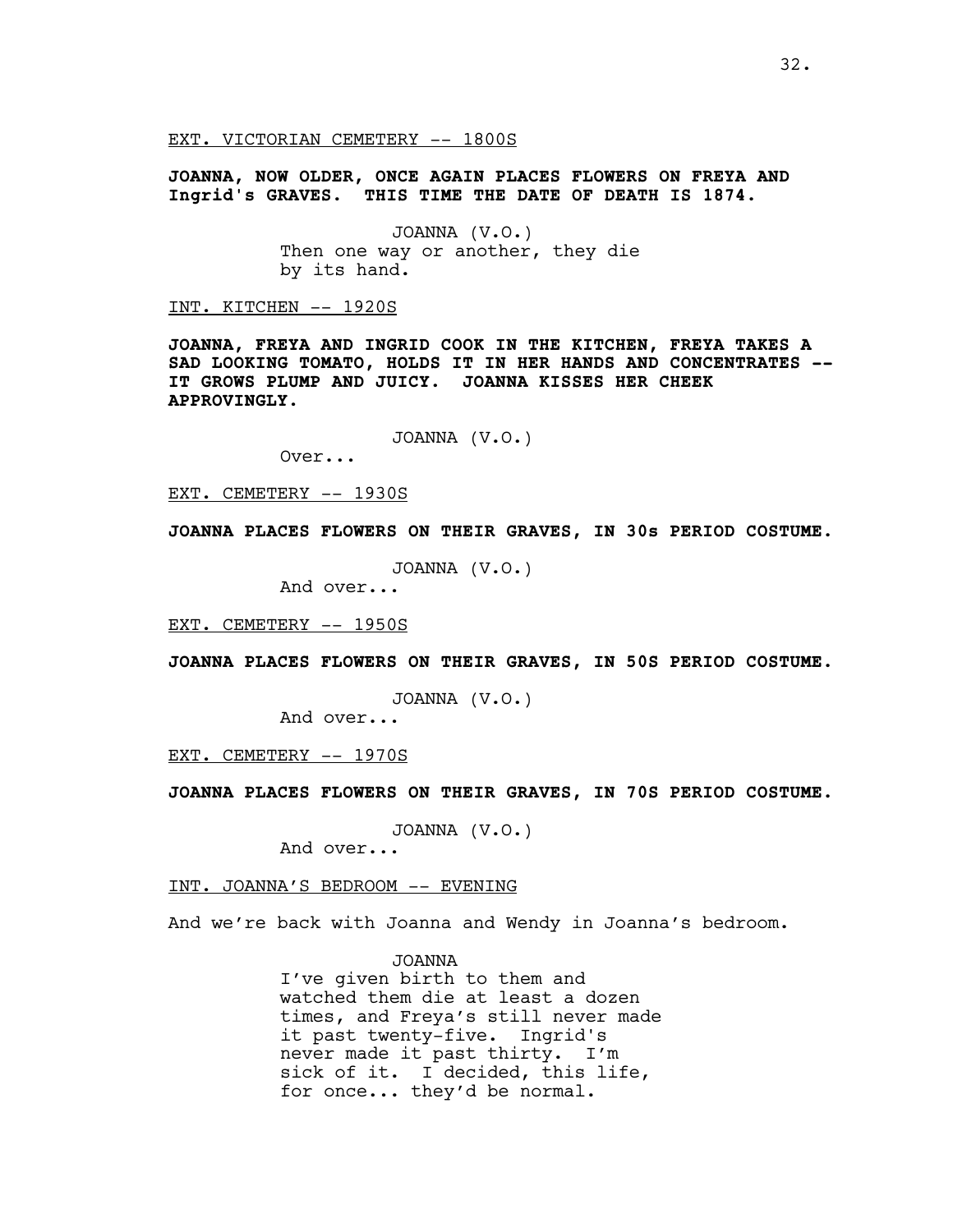WENDY So you're denying them their birthright?!

JOANNA

I'm trying to give them something they've never ever had, not in hundreds of years of so-called immortality: *a long and happy life*.

WENDY You think you're cursed? At least you had children.

Joanna looks at Wendy with centuries of sadness.

JOANNA Having children *is* my curse.

**WENDY** You can't hide their powers forever, Joanna. These things have a way of coming out, whether you want them to or not...

Joanna considers this, not happy at the prospect...

INT. NORTH INN -- NIGHT

**FREYA** tends bar at this quaint inn. A vintage jukebox blasts classic rock. There's a dart board, a pool table, sawdust on the floor, old brass taps.

Freya stares at a **JAR OF OLIVES**, concentrating. She's joined by her boss **ROGER YEARWOOD**, 60s, African-American, affectionate, a surrogate father.

> ROGER What are you doing?

FREYA I'm trying to make this jar of olives explode... with my mind.

ROGER And are you gonna clean it up... with your mind?

FREYA I'm totally serious. I made a dog pee today, just by focusing really hard.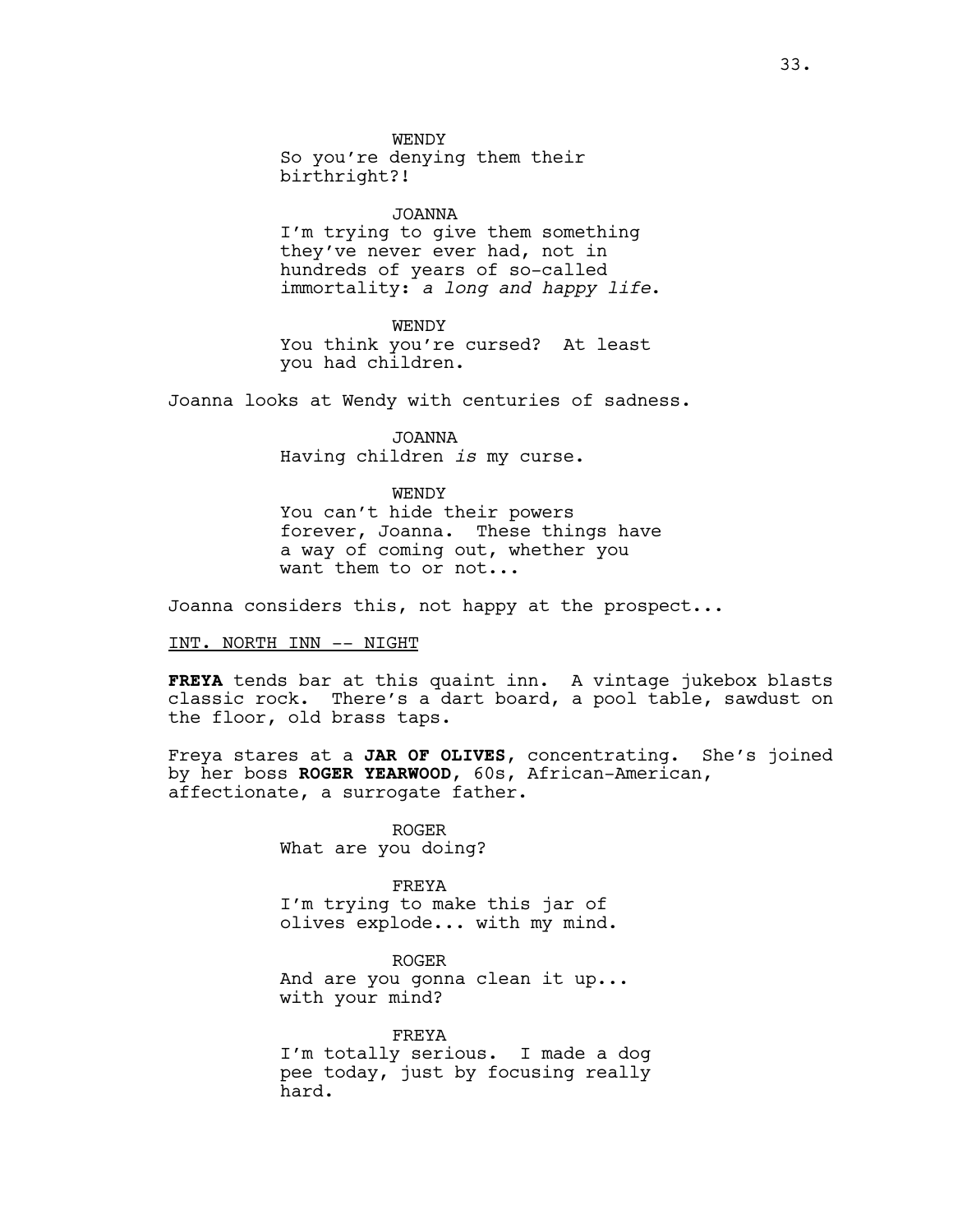## ROGER

You don't say...

#### FREYA

-I can't explain it, it's like when I was a kid, and I was convinced I had supernatural powers. My Mom even sent me to a shrink, twice a week for a whole year... Well, who's crazy now, am I right?!

She goes back to staring at the olives, Roger gives her a look like she's a nutbar. As **KILLIAN** enters. He walks over and sits down at the bar. Freya puts down the olive jar, gives him a cold look. He smiles at her. She scowls.

# KILLIAN So are you just gonna stand there scowling at me or can I have a drink?

Freya smooths down her apron, playing it cool.

FREYA What can I get you, sir?

KILLIAN What do you recommend?

### FREYA

I recommend you leave now and never come back.

# KILLIAN

Why don't you make me the house special? I hear you're an artist, that your drinks are practically aphrodisiacs.

FREYA You don't need an aphrodisiac.

# KILLIAN I agree. But I'll try it anyway.

FREYA But then you'll just end up all hot and bothered, and alone and frustrated...

Killian stares at her with his sexy/hungry/swoon-worthy gaze.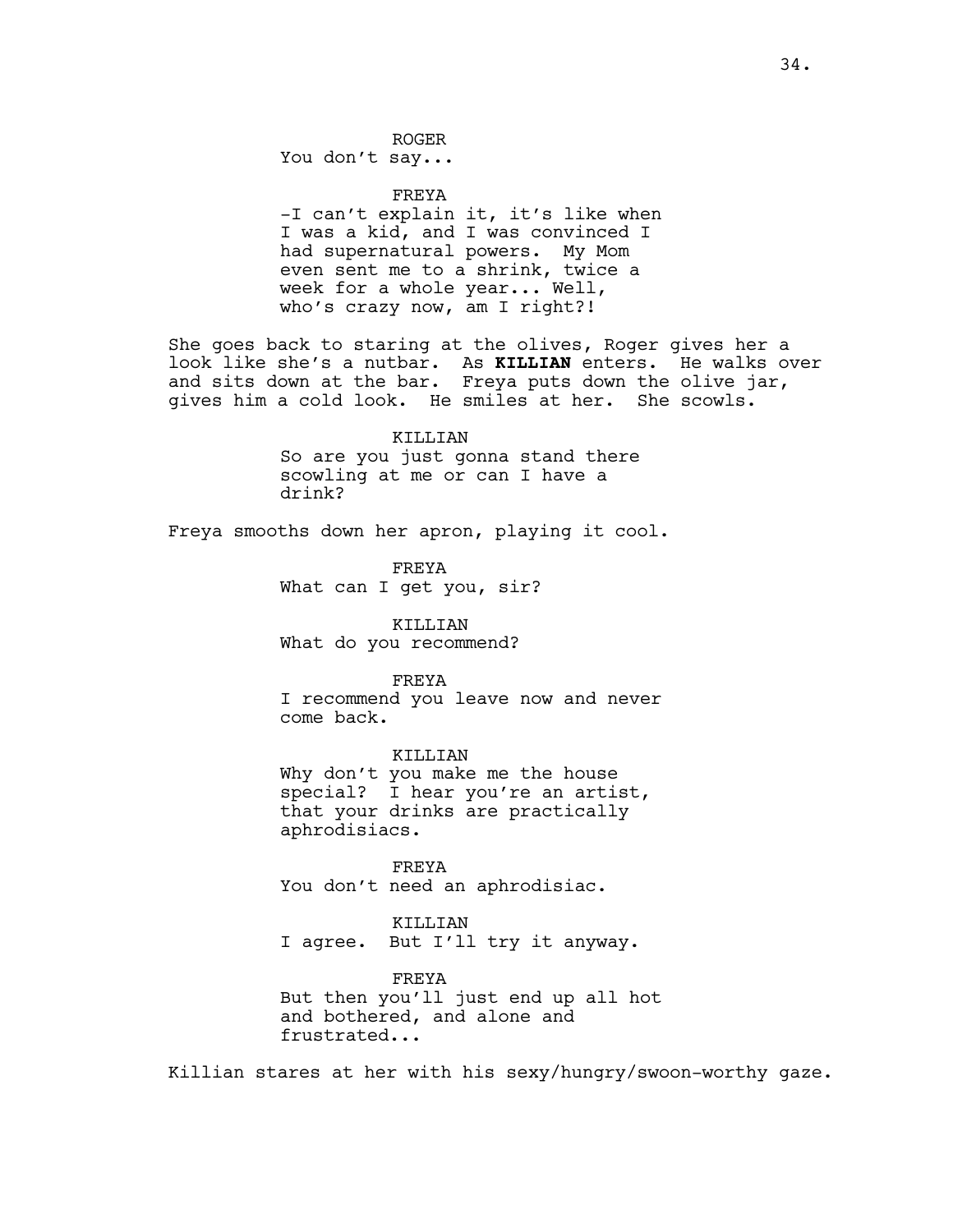KILLIAN I'm already frustrated.

FREYA Well get used to it.

Freya mixes him an elaborate drink, involving MINT, HERBS, AN ANCIENT MARBLE MORTAR AND PESTLE. She takes an olive out of the jar. **IT PLUMPS RIGHT IN HER HAND!** She doesn't even notice, she's distracted by Killian.

> KILLIAN So I'm staying on my boat, it's docked at Fair Haven. It's a little cramped but I think we can make do.

FREYA What are you talking about?

KILLIAN You're coming by after your shift, yes?

Freya laughs.

# FREYA

No!

# KILLIAN

Why not?

FREYA Because I'm engaged to your brother.

KILLIAN Didn't stop you last night...

Freya pours the drink into a cool old mason jar.

FREYA It was a momentary lapse.

KILLIAN I bet you have a lot of those.

Freya ANGRILY THROWS THE DRINK IN HIS FACE.

FREYA Go to hell.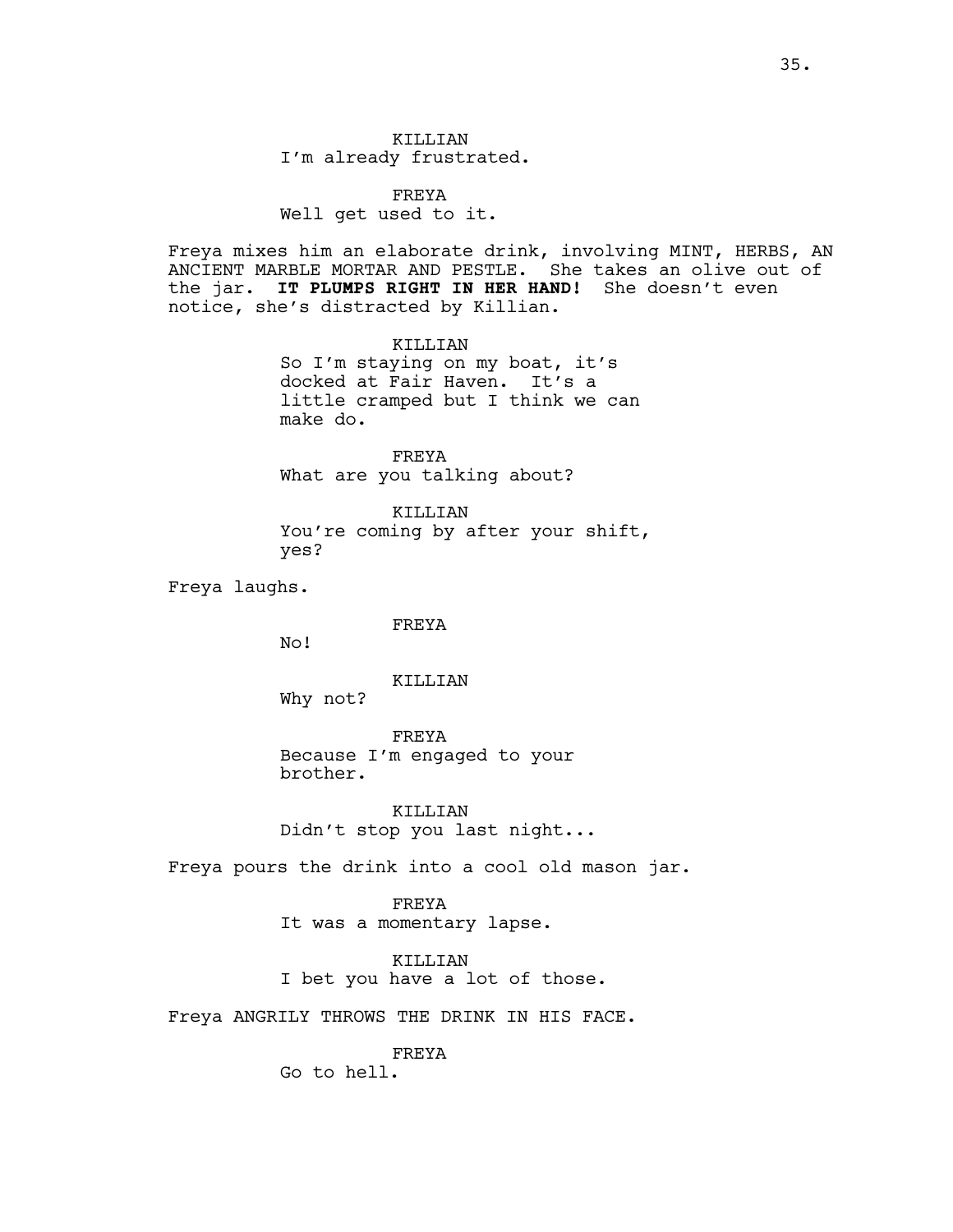# INT. NORTH INN -- HALLWAY -- MOMENTS LATER

Freya paces in the back hall, attempting to collect herself. We can hear the sounds of the bar from the next room. KILLIAN walks up, tentative, regretful. Freya is upset, trying to hold it together.

# KILLIAN

I'm sorry. Freya, I like that you're the girl who does what she wants. Who doesn't care if she breaks the rules. It's... intriguing.

#### FREYA

-You don't know anything about me. I'm not just gonna take up with the first hot guy I see as soon as my fiancee's back is turned! That's not who I am!

A beat. He raises an eyebrow, pleased.

# KILLIAN

So you think I'm hot?

Freya would like to scream in frustration.

FREYA Why can't you leave me alone?!

KILLIAN Because I can't. Do you really want me to?

Freya doesn't answer. Killian stares at her, pained.

KILLIAN (CONT'D)

Why him?

Freya takes a beat, then answers honestly.

FREYA He's the only man I've ever met who I *know* would never hurt me.

KILLIAN And that's what you want? The safe choice?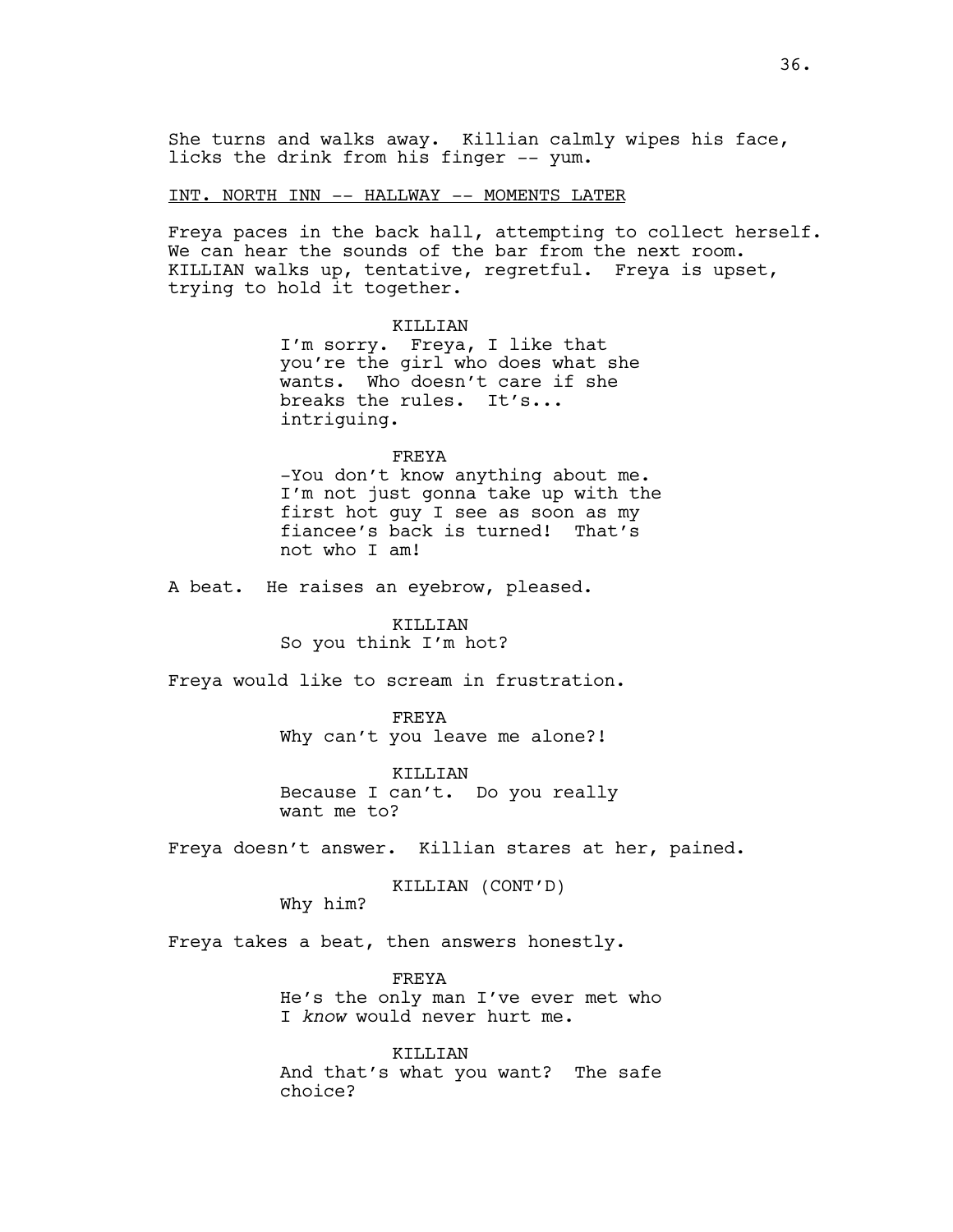They look at each other. And then BOOM! THEY'RE KISSING. It's crazy passionate... until Freya pushes him away, upset.

# FREYA

Stay away from me.

She walks away. He watches, but doesn't follow.

INT. LIBRARY -- BACK ROOM -- NIGHT

Ingrid, Hudson, and Barb wear **WITCH HATS** made from construction paper and glitter. Ingrid and Hudson are on their hands and knees, drawing around Barb in chalk.

> HUDSON We're not gonna like... awaken any evil spirits are we?

INGRID First of all, this is white magic, not black magic, and secondly... there's no such thing as *any kind*

of magic, so I'm guessing not.

Ingrid picks up a PRINT OUT and reads.

INGRID (CONT'D) Okay, so it says here we need to join hands around Barb and do the chant while she massages her uterus. Are you massaging your uterus?

Barb rubs her stomach in circles.

BARB I have no idea...

INGRID Looks good to me. Okay. Here goes.

Ingrid and Hudson join hands and chant, reading from print outs. We look down on them from above, and can see they're standing in a **LARGE CHALK PENTAGRAM.**

> INGRID AND HUDSON (chanting) Nostri incantatores facit fertilis semen...

HUDSON Heh. "Semen."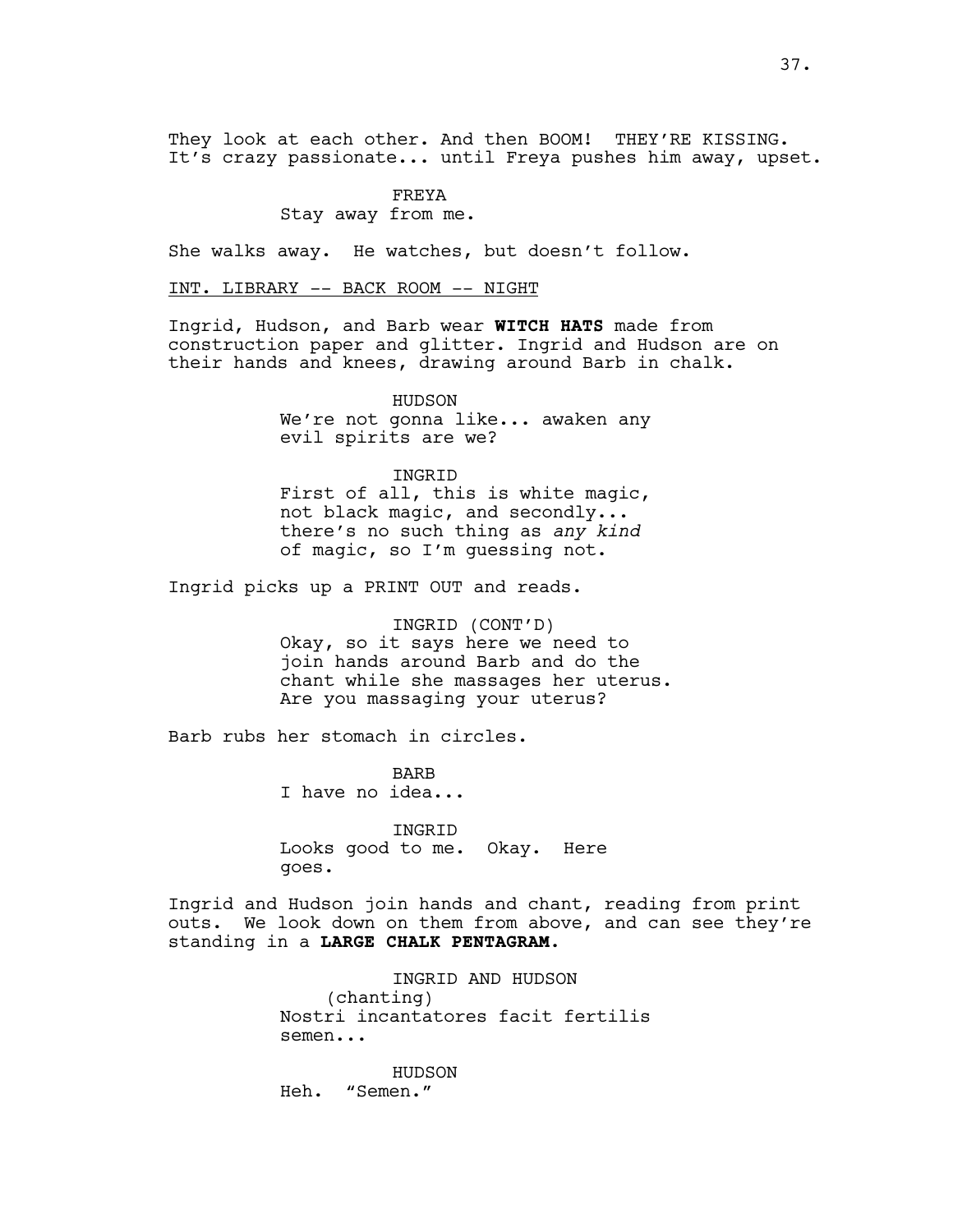Ingrid looks at him, annoyed.

INGRID What are you, twelve? It's Latin. It means "seed."

Hudson giggles again. Ingrid is exasperated.

INGRID (CONT'D) Are we doing this or not?

HUDSON Wow. Suddenly Miss I'm-Too-Good-For-Witchcraft is kinda gettin' into the witchcraft.

INGRID I believe if you do something, you should do it right. Now come on.

They begin to chant again. Barb closes her eyes, focusing.

INGRID AND HUDSON Nostri incantatores facit fertilis semen... Nostri incantatores facit fertilis semen... Nostri incantatores facit fertilis semen...

Barb opens her eyes.

BARB Shouldn't there be, like, flashing lights or a puff of smoke or something?

INGRID From the fake spell we got off the internet?

HUDSON I'm bored. You guys wanna go grab a drink at the North Inn?

BARB

INGRID

Yes please.

Totally.

They throw off their hats, and head for the door, Ingrid turns off the lights and closes the door behind her. The room is empty, quiet. **THE PENTAGRAM TAKES ON AN EERIE GLOW...**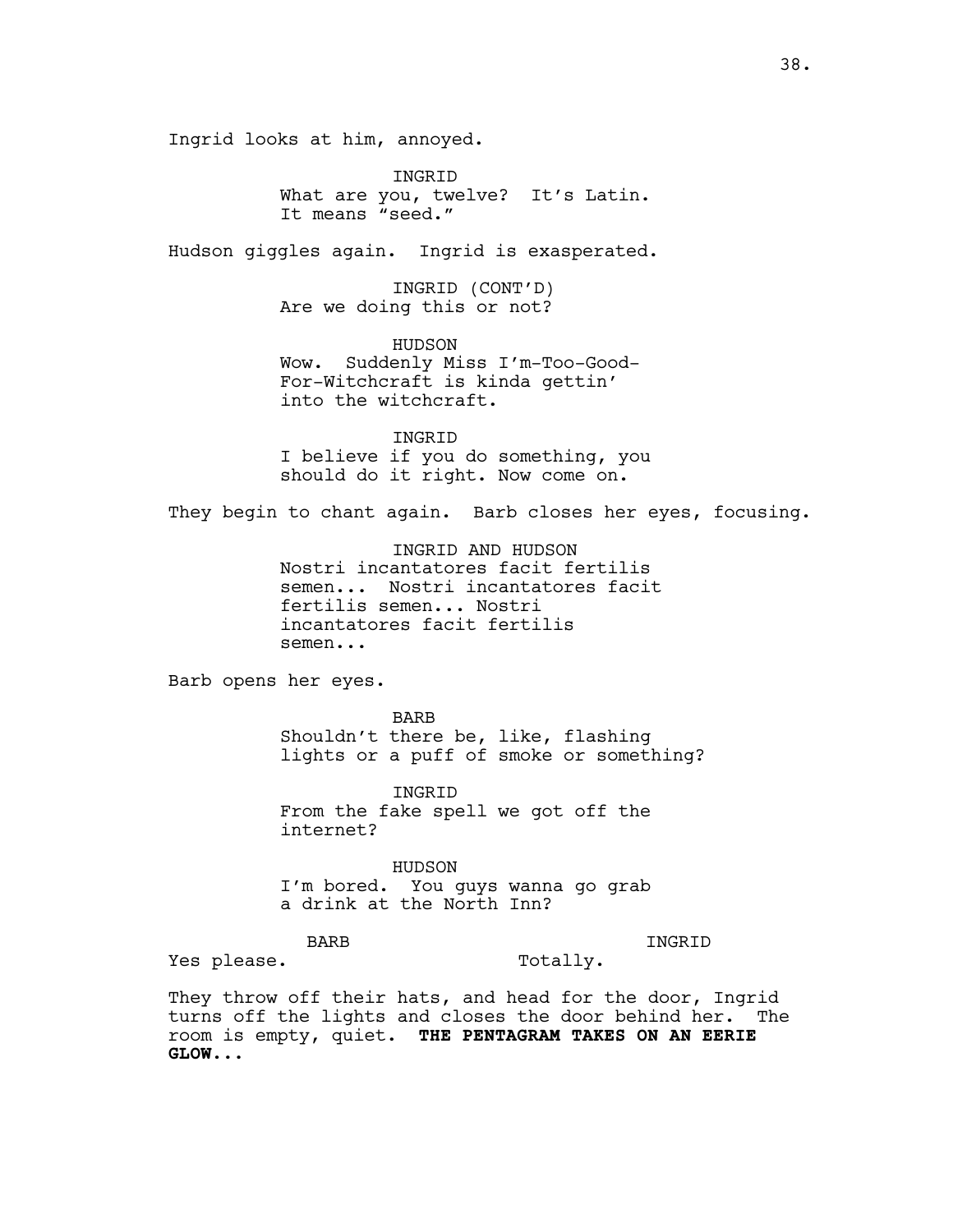### INT. BEAUCHAMP HOUSE -- DINING ROOM -- NIGHT

By candlelight, Joanna fixes two glasses of **ABSINTHE**. She lights a sugar cube on fire and puts it in each glass. She hands a glass to Wendy. Wendy sips it, grateful.

### WENDY

I know you've been angry at me these last hundred years...

JOANNA

Why would I be angry at you? You only killed my eldest daughter...

**WENDY** It was an accident. And besides, Ingrid was reborn...

# JOANNA

It's never the same. She's always a little bit different. And every time I lose them, it gets a little bit harder...

### WENDY

Well I'm here to make it up to you... When we were banished to this world, it was with a curse on our heads. Mine was nine lives. Freya and Ingrid's was rebirth without memory. And yours was immortality with endless motherhood. But you're not *really* immortal, are you, Joanna? I mean, if someone wanted to kill you - *really wanted* to kill you -- they could. With the right spell... Same with the girls. The right spell, in the wrong hands, wouldn't just kill Freya and Ingrid, but stop them from being reborn. This is a truth you don't like to think about. But it's there, and you know it.

JOANNA What are you getting at?

WENDY You're in serious danger.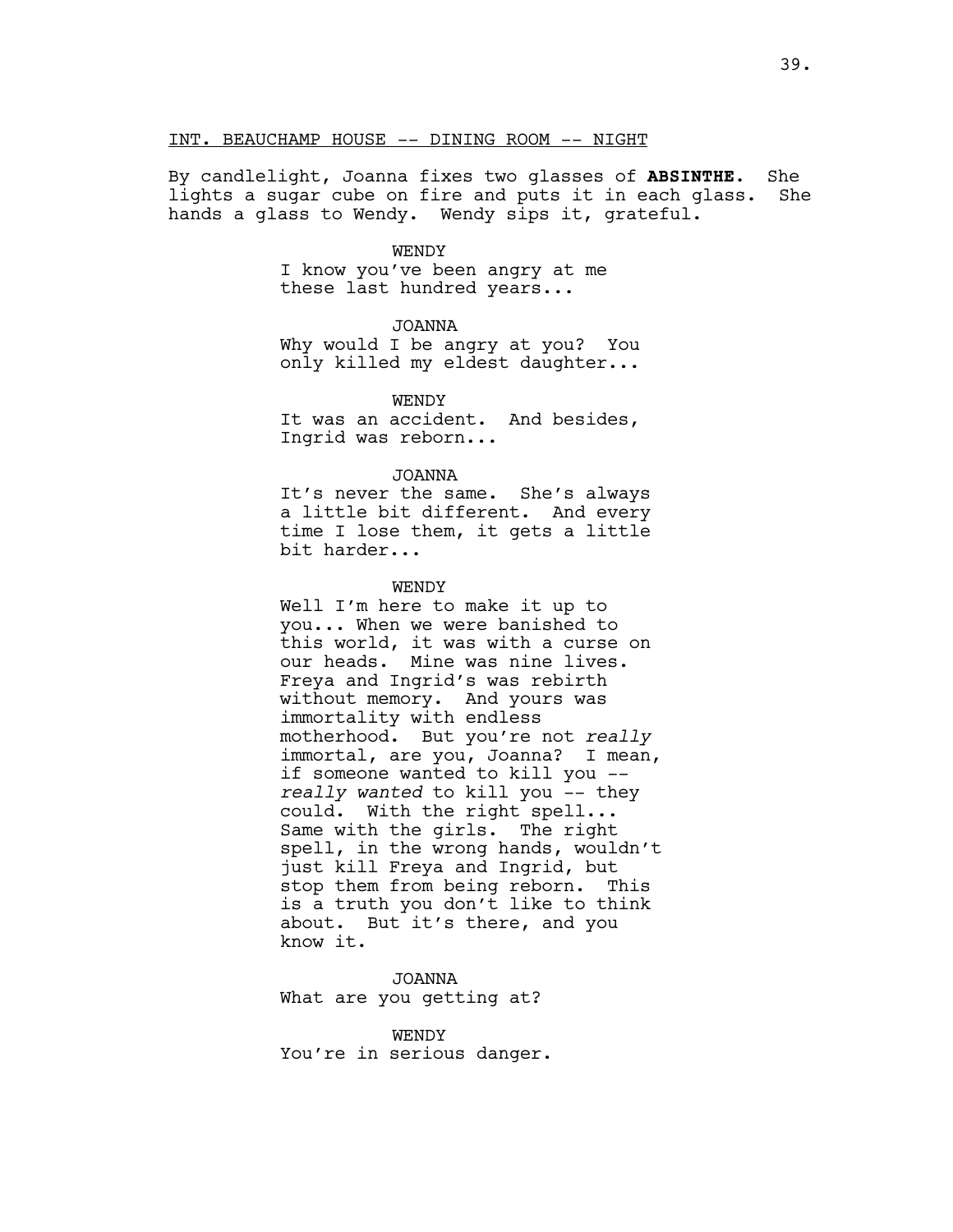JOANNA Yes, but you don't seem to want to tell me what the hell you mean.

WENDY Get out your cards.

JOANNA I don't know where they are.

WENDY

Yes you do.

Joanna sighs, gets up, goes to an **ANTIQUE HUTCH,** opens a secret compartment hidden deep within. She grabs an **ANCIENT TAROT DECK,** hands it to Wendy, who deals it expertly.

WENDY (CONT'D)

I had a dream the other night. I saw you. Your eyes were green, almost... glowing. Because it wasn't you. It was a shapeshifter. Someone who'd made themselves look like you. Someone doing evil in your name. When I woke up, I dealt the deck, for you. I couldn't believe what I saw. I thought I must've made a mistake. So I dealt again, and again, and always the same thing....

We see from above, the cards are laid out on the table, telling a story we don't understand. Joanna examines it.

> JOANNA This can't be right.

WENDY See? Right here: the Imposter. Look at the eyes!

Wendy points to a card featuring a shadowy figure with **DEEP GREEN EYES**. Then, Wendy points to another card.

> WENDY (CONT'D) And here -- this one didn't make sense at first, but now I get it: "The Cloak Pulled Back." The powers you hid from your daughters are about to be revealed.

They stare down at the cards. Wendy shakes her head.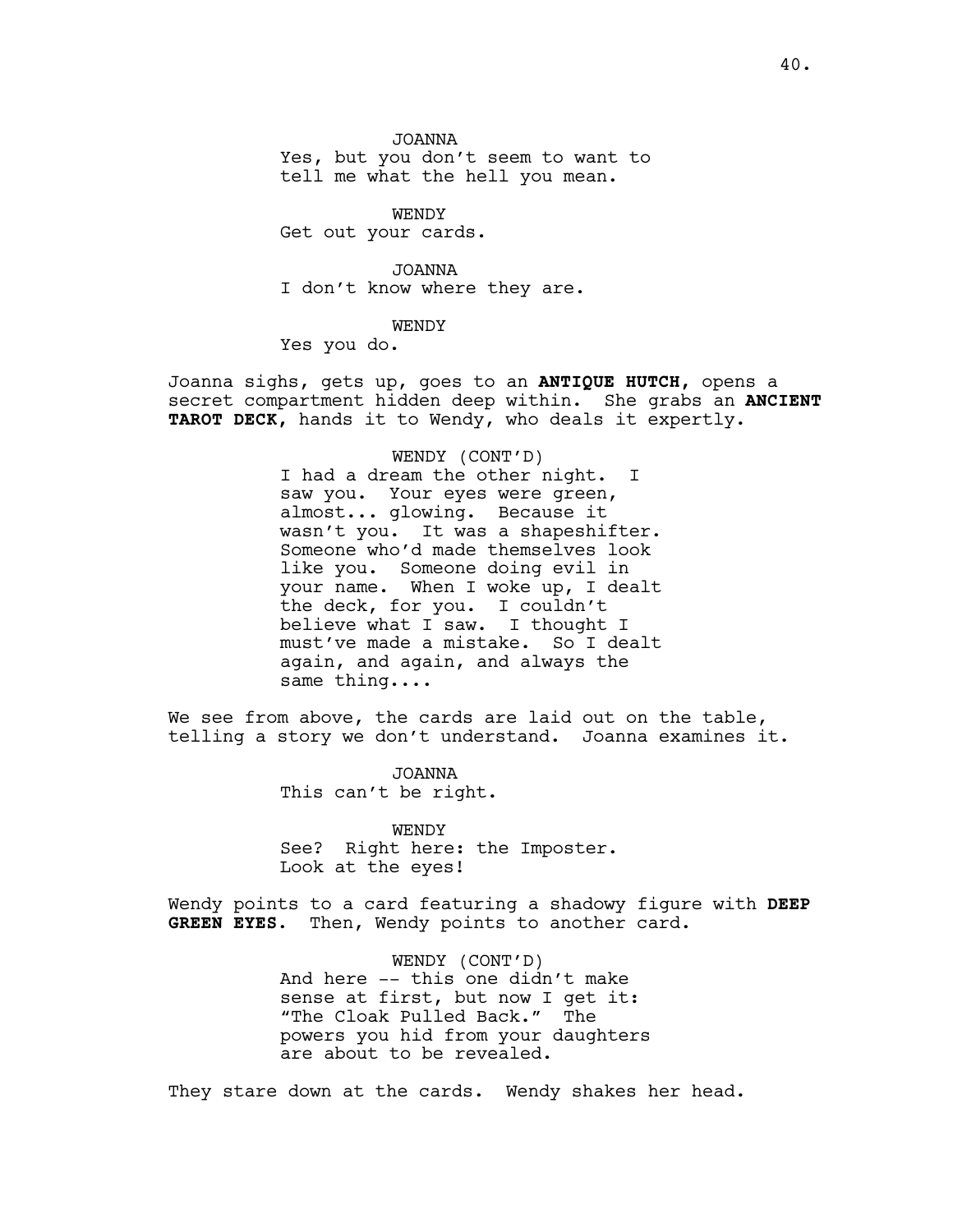WENDY (CONT'D) The life you've built here is about to change, Joanna. Upheaval, death, destruction... pain, imprisonment, betrayal. It's coming for you. Like nothing you've ever seen.

Joanna refuses to believe what she sees.

JOANNA Hold on. Don't get dramatic. You're always so damn dramatic!

Joanna holds out her palms, **THE CARDS FLY INTO HER HANDS, ARRANGING THEMSELVES INTO A PERFECT DECK.**

She shuffles and redeals them, quickly. Doesn't like what she sees. Frustrated, Joanna **SNAPS** and the cards **FLY BACK TO HER AGAIN**. She deals again. Same exact configuration.

> JOANNA (CONT'D) How can this be happening?!

> > WENDY

First things first: your enemy. The one who can make herself look like you. From the lay of the cards, I'd say she doesn't have the tools to kill you quite yet. She's still searching for a way. That gives us some time. Who do you think it could be?

JOANNA I have absolutely no idea!

WENDY

Is there anyone new in town? You said someone bought Fair Haven. That boy who's marrying Freya?

JOANNA No. He's mortal.

WENDY How do you know?

JOANNA

Because, in all of her lives, over hundreds of years, Freya's only been in love with two men.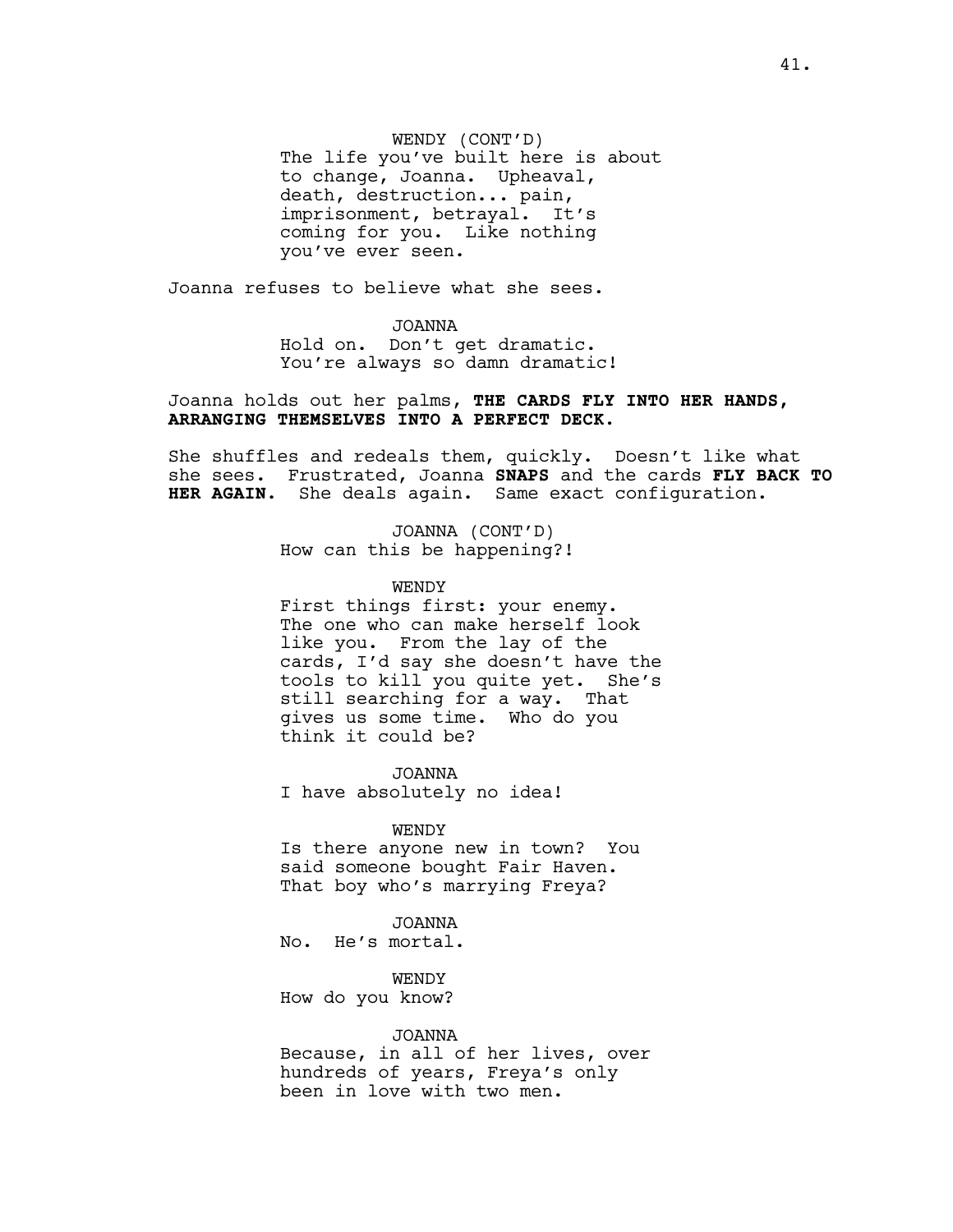Wendy sighs -- it's not a happy memory.

WENDY And we know how that ended.

JOANNA

Exactly... There's been *a lot* of men since, but they were flings. No one even came close... and then Dash moves to town, and suddenly, she wants to get *married?!* It happened so fast, it just felt... strange. Wrong. Almost like she was under a spell. I figured there's no way he was human-

Joanna **FLASHES** on:

INT. BEAUCHAMP HOUSE -- EVENING

**JOANNA** serves dinner to **DASH** and **FREYA**.

JOANNA (V.O.) So I tested him.

Joanna serves Dash, and she "accidentally" cuts his arm with a knife, drawing blood. Dash reacts.

Oopsie!

DASH

JOANNA

Ow!

FREYA Mom, did you just stab my fiancee?

JOANNA So clumsy! I'll get a band-aid.

As she turns to go, she subtly PLUCKS a few hairs from Dash's head. He flinches.

DASH

Ow!

JOANNA Gotta stay on top of those grays!

Freya eyes Joanna like she's lost it.

FREYA What's wrong with you?!

JOANNA Nothing! Be right back!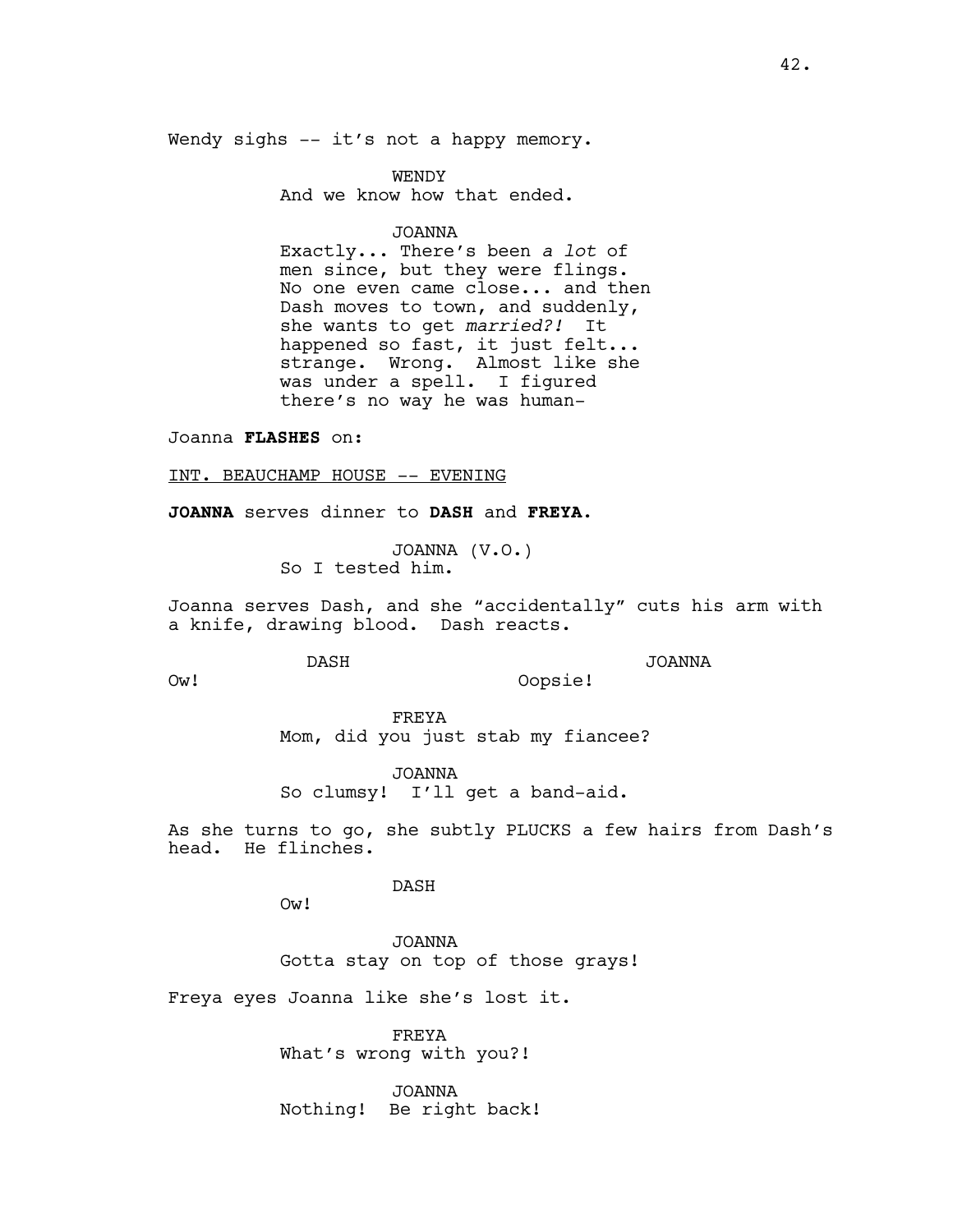FREYA Sorry baby. She's nuts.

He smiles, shrugs. She kisses him. He kisses her back. It grows more passionate and grope-y... We reveal INGRID across the table, watching them go at it, grossed out.

INT. BEAUCHAMP HOUSE -- KITCHEN -- MOMENTS LATER

Joanna takes the **KNIFE, STILL SLICK WITH DASH'S BLOOD, PUTS THE HAIRS ON TOP.**

JOANNA

*Dico me est hoc creatura humana...* 

**SHE PUTS THE KNIFE TO THE STOVE FLAME, THE FLAME KICKS UP HIGH THEN DISAPPEARS. SHE EXAMINES THE BURNT HAIR AND BLOOD. JOANNA IS SURPRISED BY WHAT SHE SEES. INGRID** enters, annoyed.

> INGRID Freya and Dash are practically humping on the table. It's pretty gross... What are you doing?

Joanna quickly wipes the knife on a kitchen rag.

JOANNA Just finishing up the pie!

She smiles innocently, Ingrid regards her suspiciously.

INT. BEAUCHAMP HOUSE -- DINING ROOM -- NIGHT

Joanna takes a sip of absinthe, shakes her head.

JOANNA The test was definitive: Dash Gardiner is just an ordinary man...

# WENDY

Only very rich.

Well, all I know is, the cards don't lie. You have an enemy, Joanna. Someone whose power rivals your own. They're out to hurt you, and they won't stop until you and your girls are dead. *Forever dead*...

Off Joanna, taking this in.

END OF ACT THREE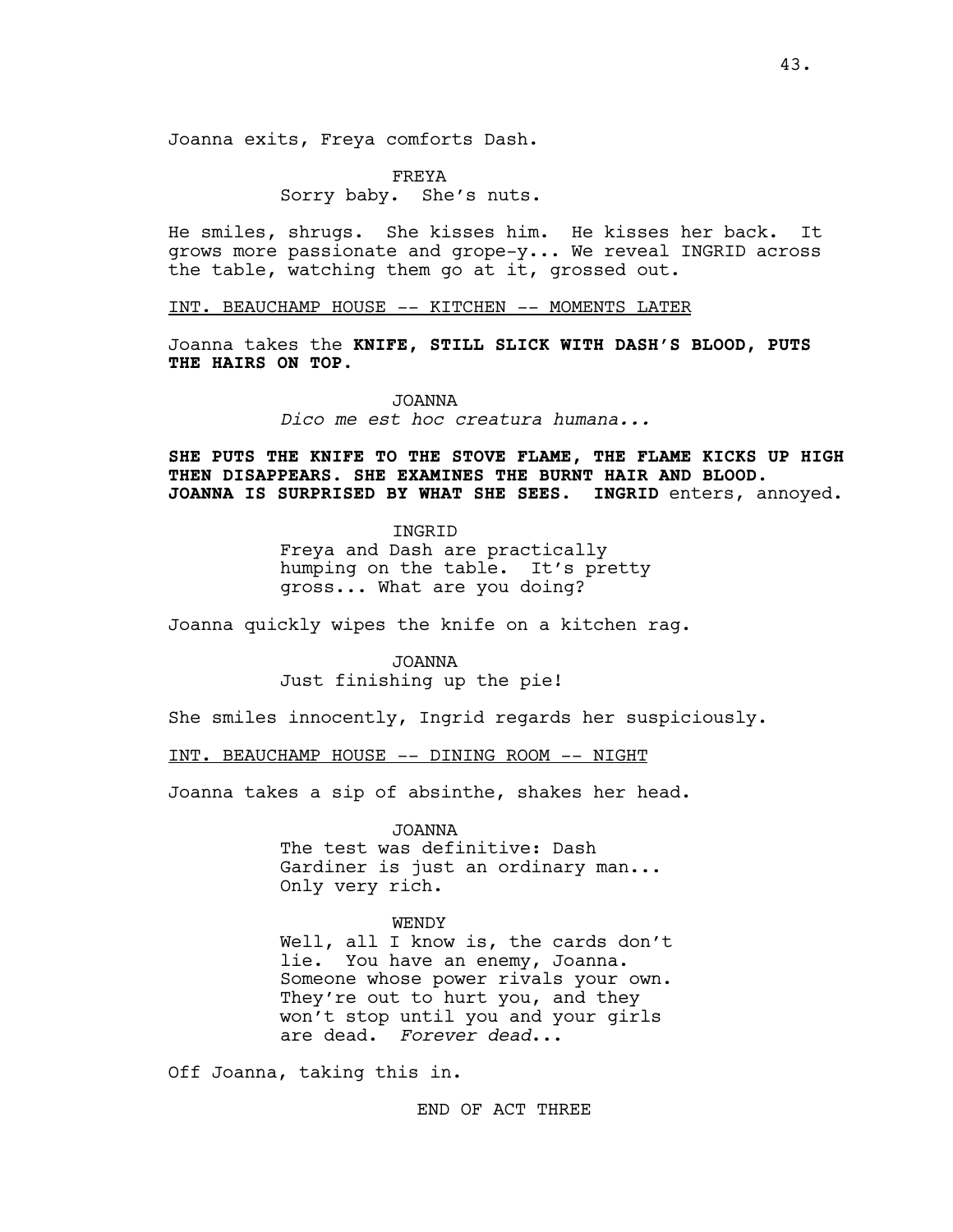# ACT FOUR

EXT. DOCK -- NIGHT

**FREYA RUNS BAREFOOT** down a dock in a flowing white nightgown, her hair wild and loose. A romantic/sexy song, full of yearning, plays on the soundtrack, as she heads toward a **COOL YACHT-Y BOAT**.

**KILLIAN** emerges from below deck, as if he expected her, she **LEAPS** onto the boat, into his arms, immediately they're kissing. It's passionate, tortured.

> KILLIAN I knew you'd come.

They keep kissing each other all over the face and neck.

# FREYA

So did I.

Killian pulls her nightgown tenderly over her head. She stands before him naked. He looks like he wants to weep.

> FREYA (CONT'D) Why do you look so sad?

KILLIAN Because I've waited four hundred years for this, and it's not even really happening.

Off Freya's confusion we **SMASH CUT TO:**

INT. FREYA'S BEDROOM -- NIGHT

**FREYA BOLTS AWAKE IN BED,** bathed in sweat. She takes a deep breath, tries to shake off the dream. She reaches for her phone. **DASH** answers on the other end, in a FACETIME CHAT.

DASH

Hey baby!

FREYA Heyyyy. You look purty.

DASH Liar. I just go off a twelve hour flight and then went straight to the hospital for a tour. I'm exhausted. But you should see what a difference we're making here, babe. It's amazing.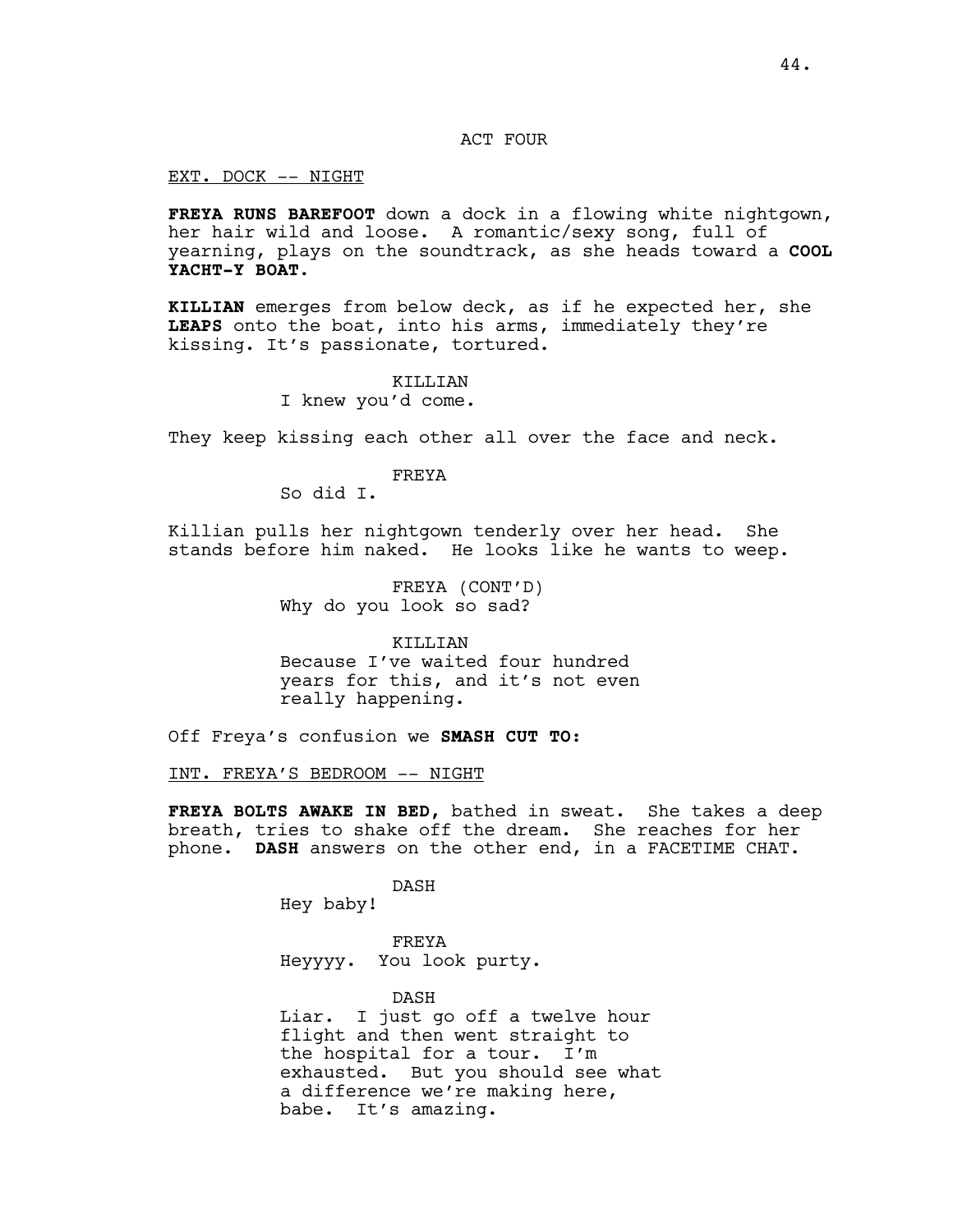FREYA I'm so proud of you. My man, out saving the world...

DASH What are you doing up? It's like 4 am there...

FREYA I had a nightmare.

DASH

Oh no! What happened?

# FREYA

It doesn't matter. I just wanted to say... I want to be worthy of you. When I see myself through your eyes, I see a good person. I've never felt like that person before and I like that person and I wanna try to be that person and that's why I'm marrying you, to be the person I see you see me being.

He smiles at her ramblings.

DASH Remind me not to let you write our vows.

FREYA Sorry. I just... I love you.

DASH

I love you more, crazy girl. I miss you so much it hurts. When I come back, let's go away for a long weekend. Just you and me. Dream about that, okay? I'll call you later.

She nods, they hang up. She lays back, trying not to freak.

INT. BEAUCHAMP HOUSE -- KITCHEN -- MORNING

Joanna paints at her easel. Ingrid makes breakfast.

INGRID So you're saying she's crazy.

JOANNA I'm saying she's... eccentric.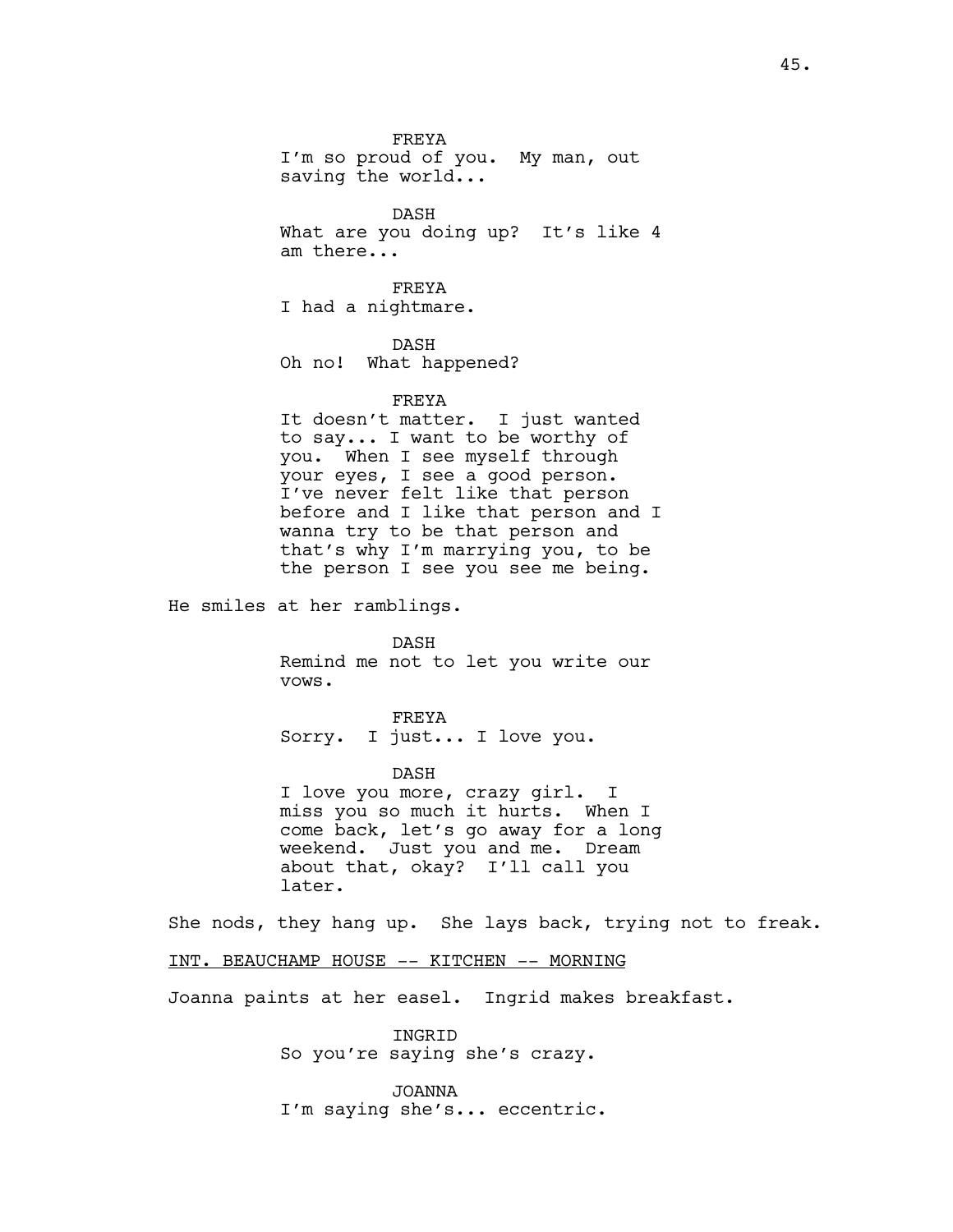Freya enters in her PJs.

FREYA Who's eccentric?

INGRID

Our aunt.

FREYA We have an aunt?

JOANNA I told you girls about Wendy!

INGRID I always just assumed you made her up as a cautionary tale about what happens when sisters fight.

JOANNA

No, she's very real. She's upstairs in the attic, sleeping. And you girls should know, she's... a little *off*.

Suddenly a BLACK CAT WEARING A BEJEWELED NECKLACE jumps up on the table. Freya and Ingrid scream. Joanna shoos the cat off the table with her paintbrush, annoyed.

> JOANNA (CONT'D) Also, she brought her cat. Bad cat! If you're not careful I'm gonna have you spayed!

The cat HISSES at her. Joanna exits with it. Freya and Ingrid look at each other. Ingrid shrugs, as if to say: "Mom's nuts."

INT. BEAUCHAMP HOUSE -- LIVING ROOM -- MOMENTS LATER

Joanna whispers heatedly with WENDY, now back in human form, naked but for her necklace.

**WENDY** 

So I'm a little off, am I?

JOANNA

Look, I appreciate you coming to help out with the whole *someone's trying to kill me* thing. But the one rule I ask you abide while you're here, is stay in human form. And don't involve the girls in this-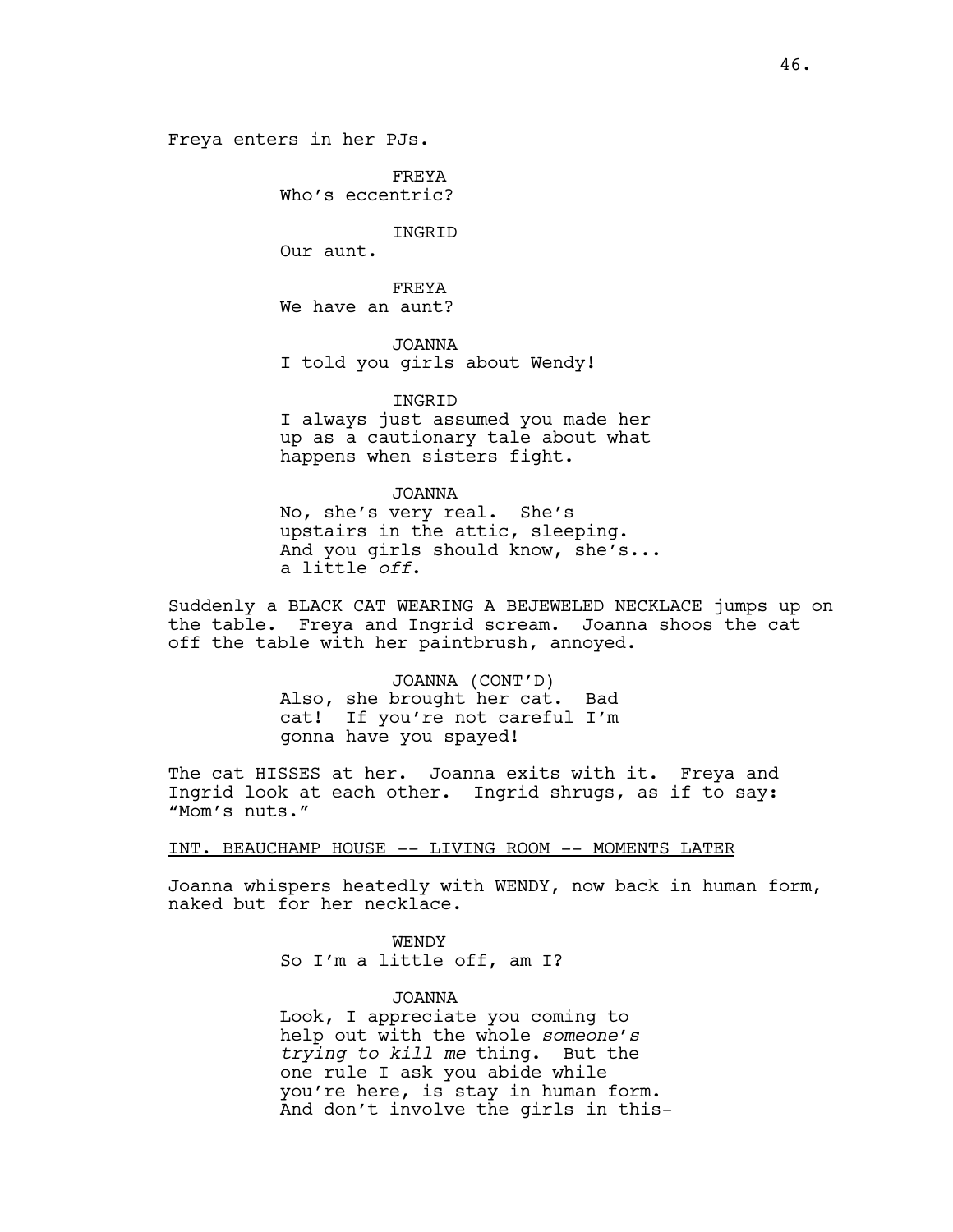JOANNA And go put on some clothes!

WENDY

-Were you not paying attention last night? The girls are gonna figure out who they are, whether you want them to or not-

JOANNA -Not if we stop this ourselves first! Now get dressed!

WENDY Okay, find me something that doesn't make me look like a bowl of oatmeal!

Joanna follows Wendy up the stairs, we hover on that **PAINTING OF THE MAN IN THE DESERT AGAIN.**

INT. BEAUCHAMP HOUSE -- KITCHEN -- SAME

Freya makes herself a fancy coffee, Ingrid flips pancakes. Freya makes a foam heart in the coffee.

FREYA

Do you think it's possible to have two soulmates?

Freya stares at the heart in her coffee. It breaks apart..

INGRID

I don't think it's possible to have *one* soulmate. I think soulmates is a concept Hollywood invented to sell tickets to Meg Ryan movies.

FREYA Okay... do you think it's possible to be in love with two men at once?

**TNGRTD** No, I think romantic love is a concept Hollywood invented to sell tickets to Kate Hudson movies.

FREYA No you don't...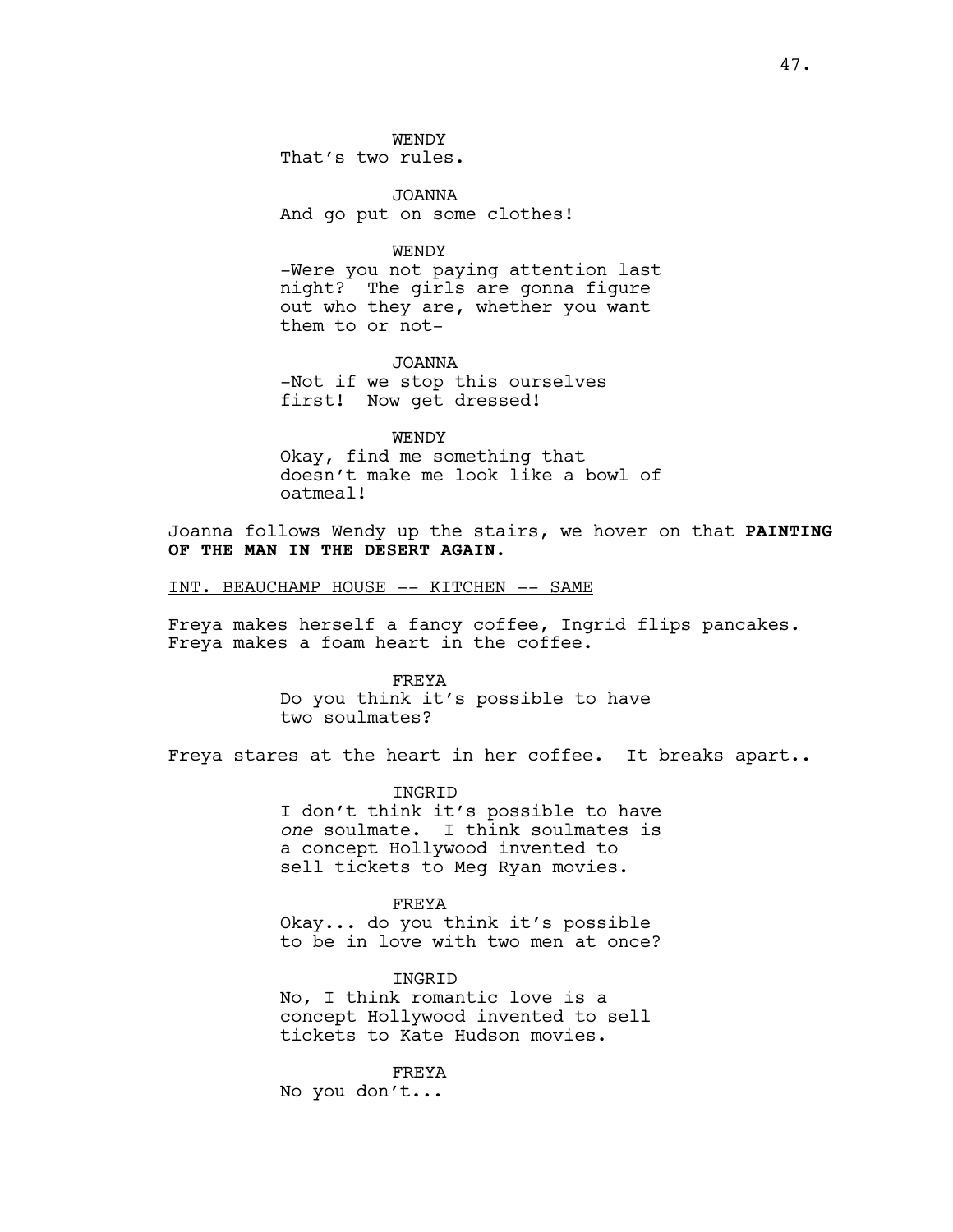Ingrid sighs. She doesn't. She looks at Freya, getting it.

INGRID So who is he?

FREYA I just meant -- hypothetically.

INGRID Hypothetically who is he?

FREYA Hypothetically... Dash's brother.

INGRID Freya, you didn't!

FREYA

I love Dash! I do. So much! He's safe and warm and comforting and familiar and hot and funny and romantic and sweet and I can totally see myself spending the rest of my life with him! And then... there's Killian. I can't explain it, but he's like... lightning bolt passion crazy amazing awesome soulmate sexual insanity!

(Ingrid shakes her head) Stop shaking your head at me! I hate when you shake your head at me!

JOANNA (O.S.) -Girls, I'd like you to meet your Aunt Wendy...

Freya and Ingrid turn to see Joanna and Wendy have entered the kitchen. Freya stands, gives Wendy a warm hug.

> WENDY Freya, it's so wonderful to see you again... You don't remember me, I'm sure, but we met a long time ago, and we had a lot of fun together...

> FREYA Will you tell me some stories about Mom that I can use against her later please?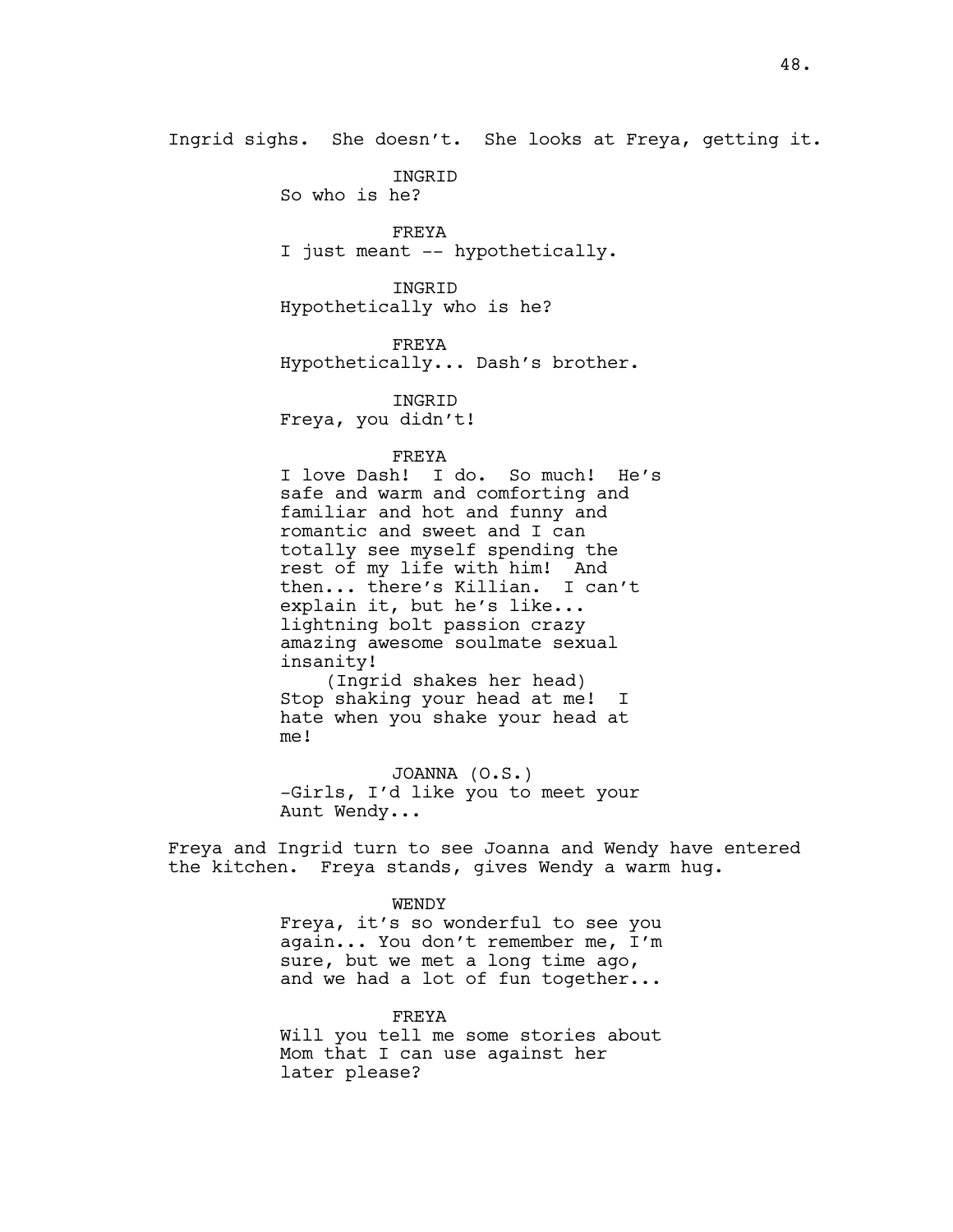Oh, I've got a million.

We notice INGRID, staring at Wendy, stunned. Ingrid flashes on-

# **THE PHOTO SHE FOUND AT FAIR HAVEN. OF HER, AND WENDY! AND THE NECKLACE. WENDY IS WEARING THE SAME NECKLACE!**

Ingrid is freaked out. Wendy smiles at her.

WENDY (CONT'D) Oh, Ingrid. You look so...

Wendy goes in for a hug, but Ingrid is opening the back door.

INGRID It's really nice to meet you, but I'm late for work. I gotta go.

She rushes out. Joanna turns to Freya.

JOANNA What was that about?

Freya shrugs.

INT. NORTH HAMPTON LIBRARY -- DAY

Ingrid throws a **BIG DUSTY BOOK** onto the counter, we see the title: **AN OCCULT HISTORY OF FAIR HAVEN.** She searches through the book and finds **THAT SAME PHOTO: HER AND WENDY HOLDING BROOMS IN FRONT OF FAIR HAVEN.**

Ingrid runs her fingers over it thoughtfully, it **SMEARS.** The faces smeared out. She turns her hand over –- **WET BLACK INK COATS HER FINGERTIPS.**

> INGRID What the hell...?

INT. EAST HAMPTON MARKET -- DAY

**FREYA** and **WENDY** shop in this quaint little upscale gourmet market, pushing a cart around the narrow aisles.

> WENDY So tell me about this boy. Dash.

FREYA He's not a boy, Aunt Wendy. He's a man. And he's... amazing.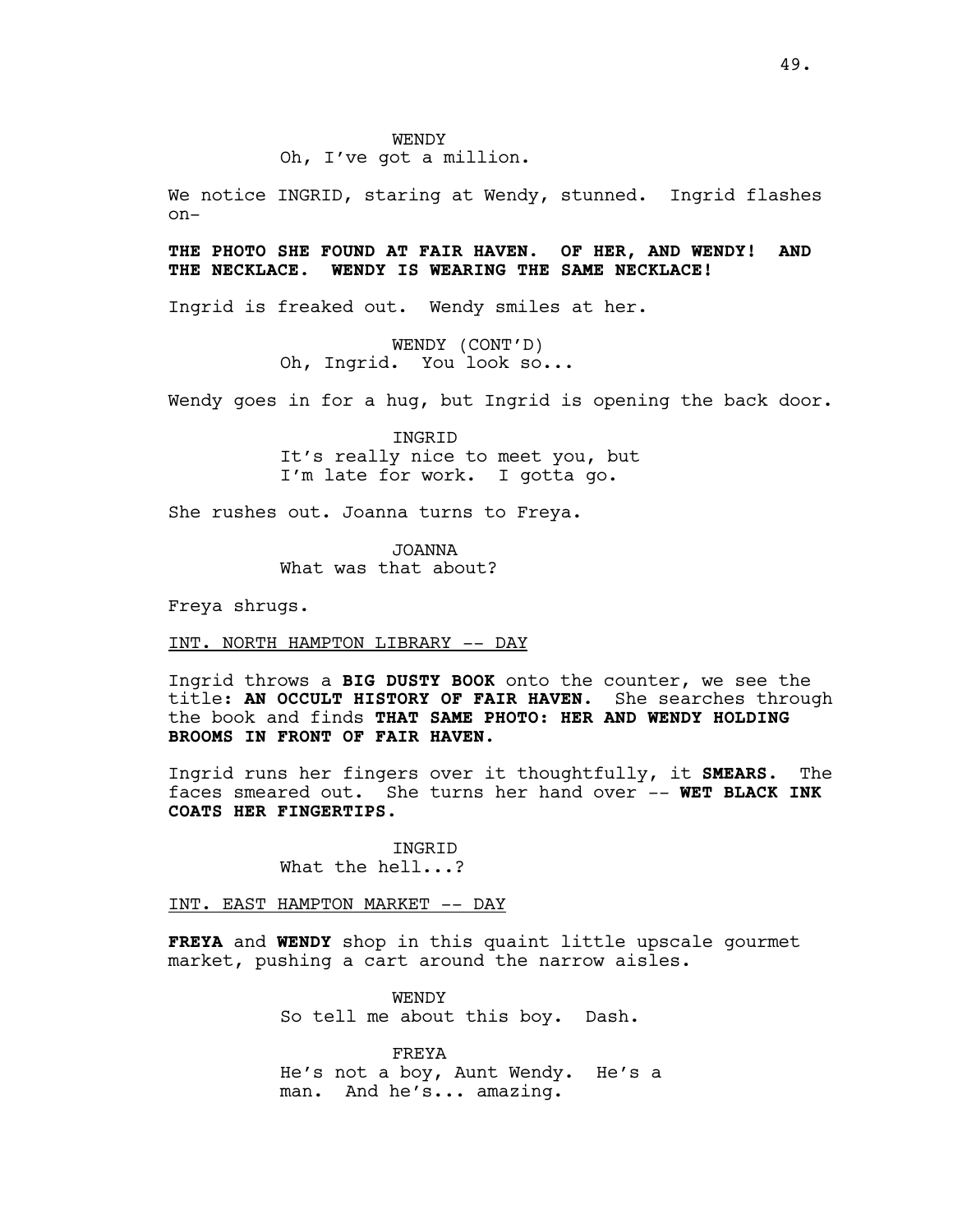Wendy gives her a knowing look.

WENDY

But...?

FREYA -But nothing! He's seriously perfect. I couldn't be happier.

Wendy stops and stares at her, assessing.

WENDY -Or more conflicted. You love him. That much is clear. But you're tempted by another...

Freya is stunned.

FREYA Oh my God. How did you...?

Wendy shrugs, turns and keeps walking. Freya catches up.

**WENDY** Your aura's like twelve different colors right now.

FREYA You can read auras?!

WENDY Mmm-hmm. Plus I'm very intuitive. Especially with other... family members.

**JOANNA** approaches with an armful of produce, throws it in the cart, staring at them suspiciously. Freya is excited.

> FREYA -I can read auras too you know! Or at least -- I can see them. Sometimes. I think.

Joanna rolls her eyes, gives Wendy a look of warning.

JOANNA Freya, there's something you should know about your Aunt Wendy. She's what people in the psychiatric profession call "a flake." You shouldn't listen to anything she says.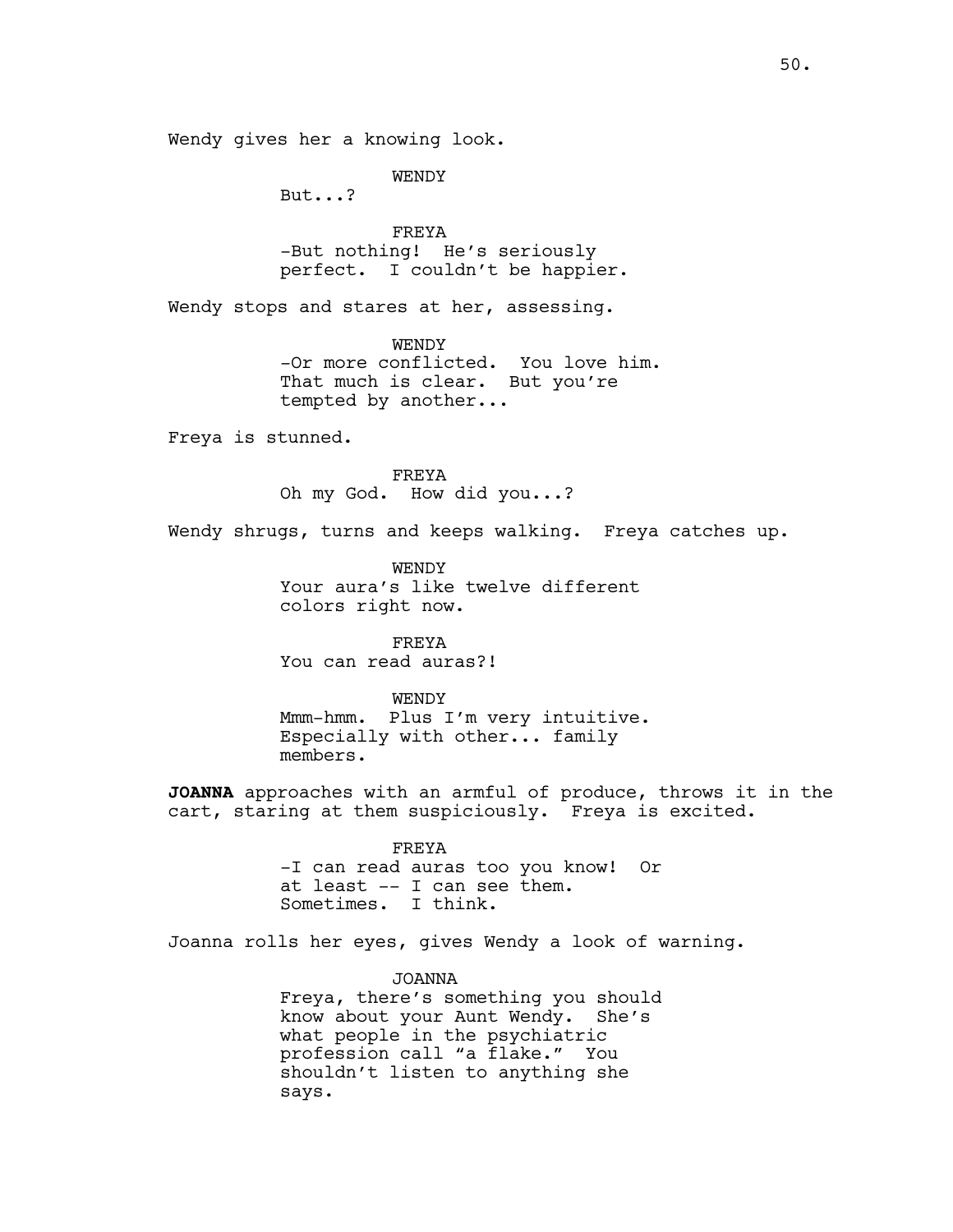FREYA Well I'm a flake too, then! Guess it runs in the family.

Freya sticks her tongue out at Joanna and walks on, happy, Joanna looks at Wendy, pissed. She whispers-

> JOANNA What part of *no magic* do you not understand?!

Wendy rolls her eyes, puts her arm around Joanna.

WENDY Relax. It's not like I levitated by the prepared foods. We really gotta get that broomstick outta your ass, babe...

And they walk on.

INT. BEAUCHAMP HOUSE -- LIVING ROOM -- DAY

We're close on the **PAINTING OF THE DESERT** again. We hear the same rhythmic **CHANTING** in an ancient language as before, the paint undulating rhythmically as if did before.

> EVIL JOANNA (O.S.) *Mysticum flamma aperire pictura... mysticum flamma aperire pictura...*

We pull back to reveal **EVIL JOANNA** holding the candle, her face **MORPHING DEMONIC** as she chants, faster and faster until - - **WE HEAR A LOUD THUD.** She looks down and we see, on the ground-

-**A MAN.** In ragged clothes. Sunburned, covered in sand. His face full of blisters. His lips painfully cracked. His breath raspy and dry.

Evil Joanna kneels beside him, hands him a glass of water, he drinks like someone who hasn't tasted liquid in a century.

> EVIL JOANNA (CONT'D) If you come with me, I can help you get revenge on the witch who did this to you...

Off his evil smile-

END OF ACT FOUR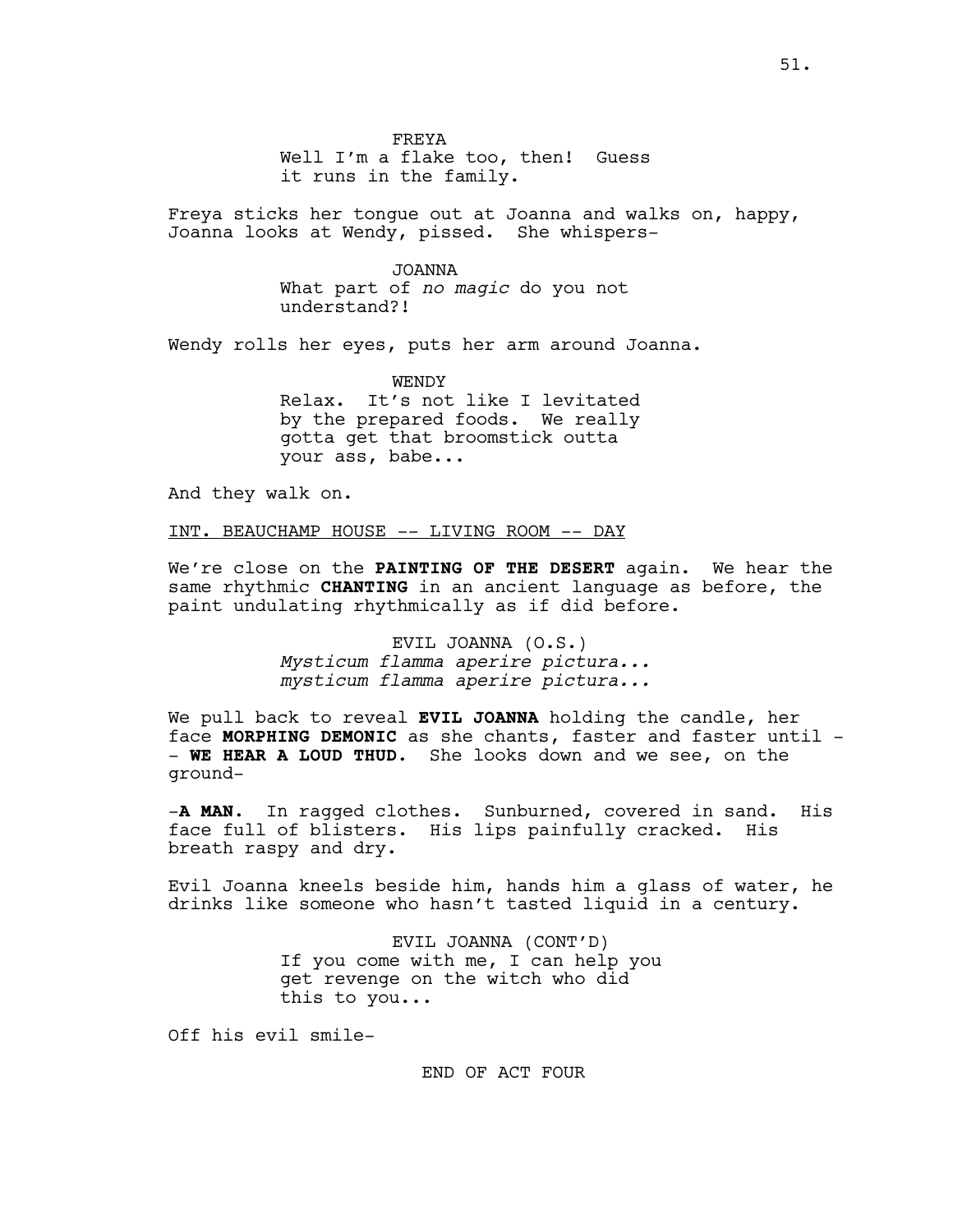ACT FIVE

INT. NORTH INN -- EVENING

**KILLIAN** enters, the place half-full with a dinner crowd eating bar food, he sits down at a table. **FREYA** walks over with a tray. He grins up at her. She's annoyed.

> FREYA I figured my not showing up at your boat last night would be a hint...

> KILLIAN Yeah well, that's not why I'm here, *conceited*!

She laughs, surprised by his playfulness.

KILLIAN (CONT'D) I decided we should be friends.

Freya looks at him skeptically, not buying it.

FREYA You wanna be friends...

# KILLIAN

Well you are marrying my brother, so in a way we're practically family. We should *at least* be friends. Hang out, get to know each other... Platonically, of course-

FREYA I don't really think that's such a good idea.

KILLIAN I get it. You're scared you won't be able to keep your hands off me.

FREYA

In your dreams.

He nods: she's right. In his dreams. She melts a little.

KILLIAN But I promise to be a gentleman.

She regards him, decides he's sincere. They shake hands.

FREYA Alright. I'm game.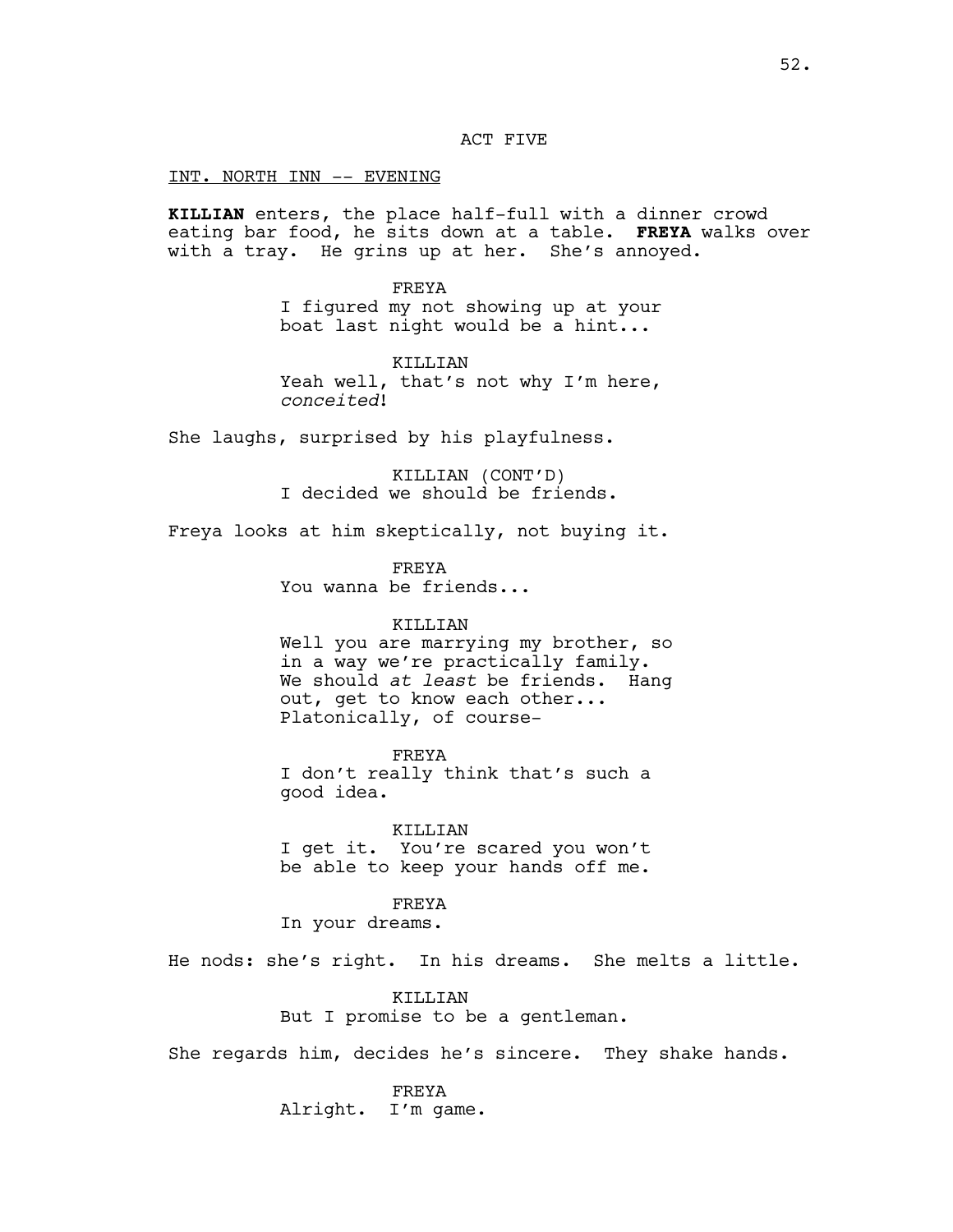KILLIAN Cool, so we'll be friends, you'll marry Dash, and then spend the rest of your life wondering what it would've been like with me.

FREYA Sorry, who's the conceited one?

KILLIAN Well that's what I'll be doing anyway.

Freya pulls her hand away, upset, knowing it's what she'll be doing too. Killian smiles at her.

> KILLIAN (CONT'D) So, can I get a drink or what, pal?

FREYA Alright, chill out buddy, I'll go make you something!

Freya walks away, Killian watches with longing...

Freya passes the **BAR**, where the **MAN WHO FELL OUT OF THE PAINTING (HENCEFORTH KNOWN AS DOUG)** sits, nursing a drink, watching her with an evil stare...

INT. NORTH HAMPTON LIBRARY -- NIGHT

INGRID shelves books, the place empty. **BARB** rushes up, still in her pajamas.

> **INGRID** Where have you been all day?

BARB Freaking out.

INGRID

Why?

Barb hands Ingrid a **PREGNANCY TEST STICK. IT'S POSITIVE.**

INGRID (CONT'D) Did you pee on this...?

BARB

(giddy) Yah-ha!

Ingrid drops the test stick, grossed out. Barb's mind reels.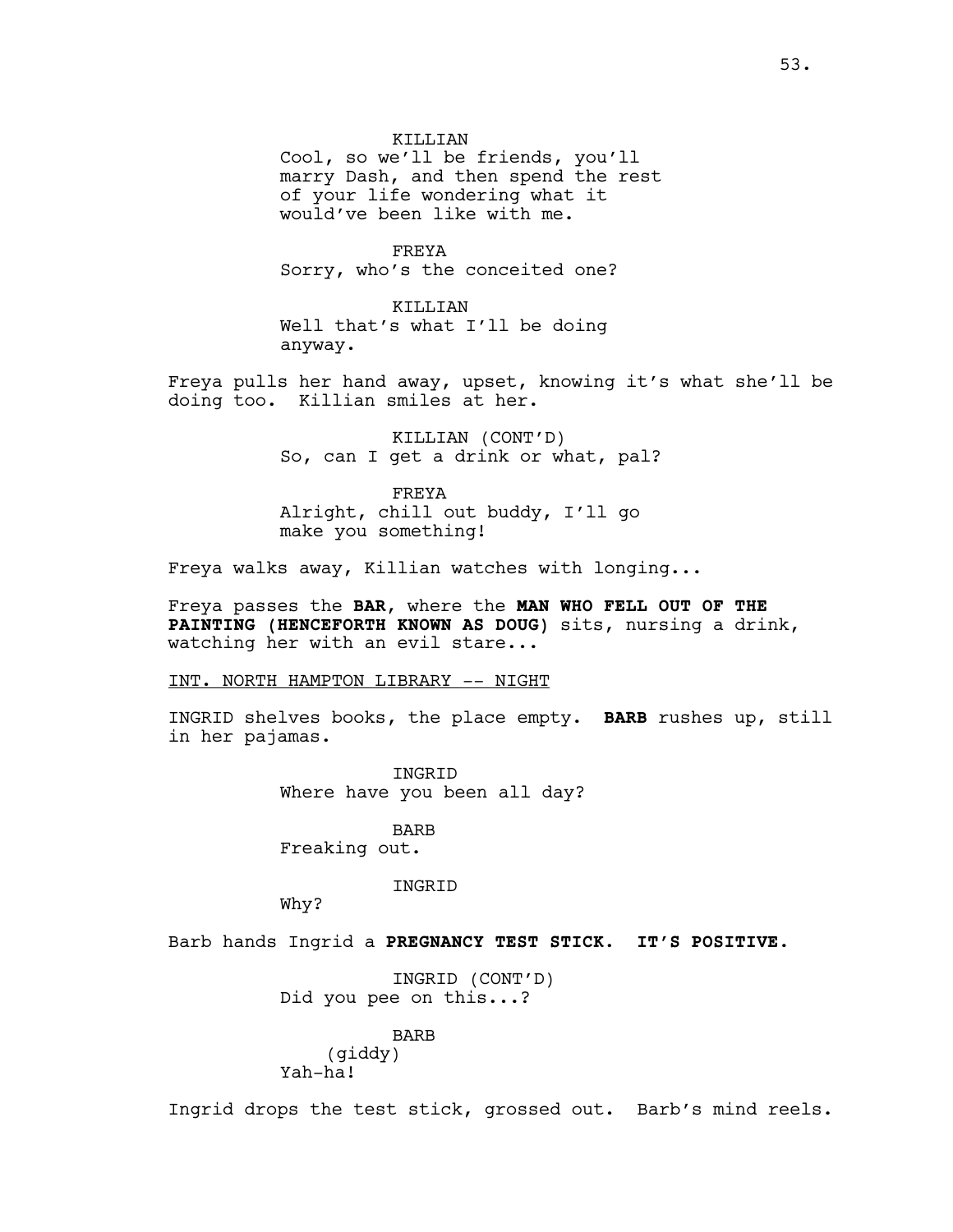BARB (CONT'D) I mean, you don't think...

INGRID -What? That it was the spell?

BARB

The doctor did say it would take a *miracle*...!

INGRID

Uh, aside from the fact that we got it off a website that misspelled both the word "fertility" *and* the word "spell" -- it's way too fast for that to have worked-

BARB But -- isn't that why they call it magic?

INGRID Barb, come on. That's *insane*-

BARB -All I know is -- yesterday, I wasn't pregnant. And we did that spell, and then... Bob and I... *you know*... *twice*... and I went to sleep, and I had a dream. You were there. You were handing me my baby...

INGRID But that was just a dream!

BARB

-I know it seems crazy. But it kinda feels *true* too, doesn't it? Like, if this were a movie, right now would be the moment where the girl who thought she was ordinary finds out that she's actually *magic*, and that the power was within her all along!

Ingrid's mind reels, looks like she wants to puke. She can't believe it, but part of her knows it's true.

### INGRID

I have to go.

Ingrid walks away, freaking out. Barb watches, confused.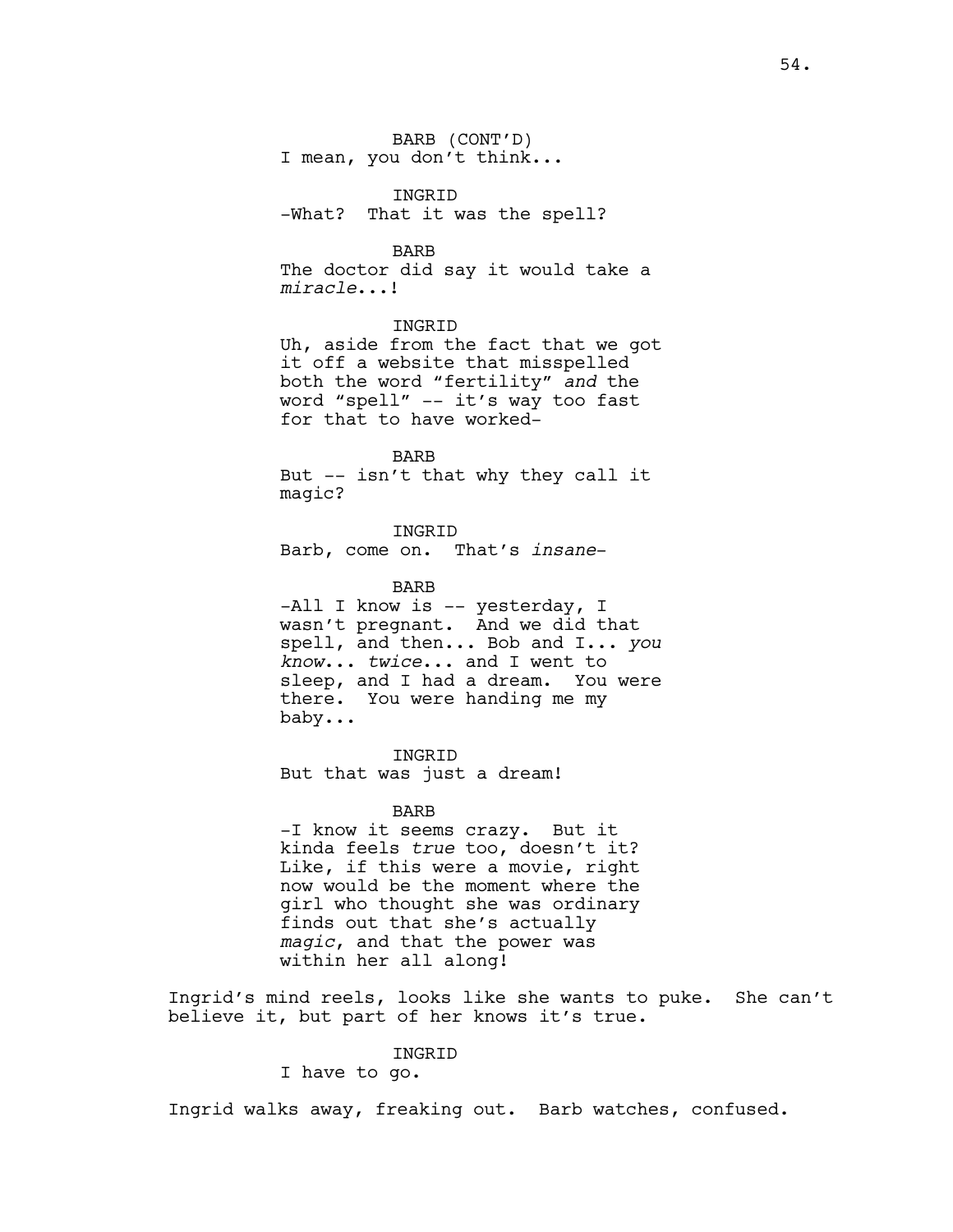Hey! What are you so upset about?!

But Ingrid just keeps walking, upset.

INT. NORTH INN -- NIGHT

**BULLSEYE!** Freya just threw a perfect dart. She turns to Killian, smug, hands him a shot glass.

# KILLIAN

You're kickin' my ass.

He downs the shot, Freya downs one too, grinning, she grabs the darts out of the dartboard.

> FREYA Never play darts against a bartender.

She hands the darts to Killian, their hands touch, it's electric, their hands linger. She pulls back. There's an awkward moment while they look at each other. Then-

> KILLIAN See, I for one think this whole platonic thing is going great. It isn't torture at all.

Freya just smiles. It's torture for her too.

FREYA I have to go to the bathroom.

He nods, she walks past **DOUG**, still at the bar, watching her, biding his time...

# INT. NORTH INN -- BATHROOM -- MOMENTS LATER

Freya puts on lip gloss in the mirror. Takes a deep breath.

FREYA I don't care how drunk you are, or how hot he is, keep it friendly, Freya. Friendly friends. Friends are friendly and we are friends. That's all we are. Just friends. Friends forever. (singing) *That's what friends are for...* 

She uses the lip gloss as a microphone, as the **DOOR IS SHOVED OPEN BY DOUG**. He locks it behind him.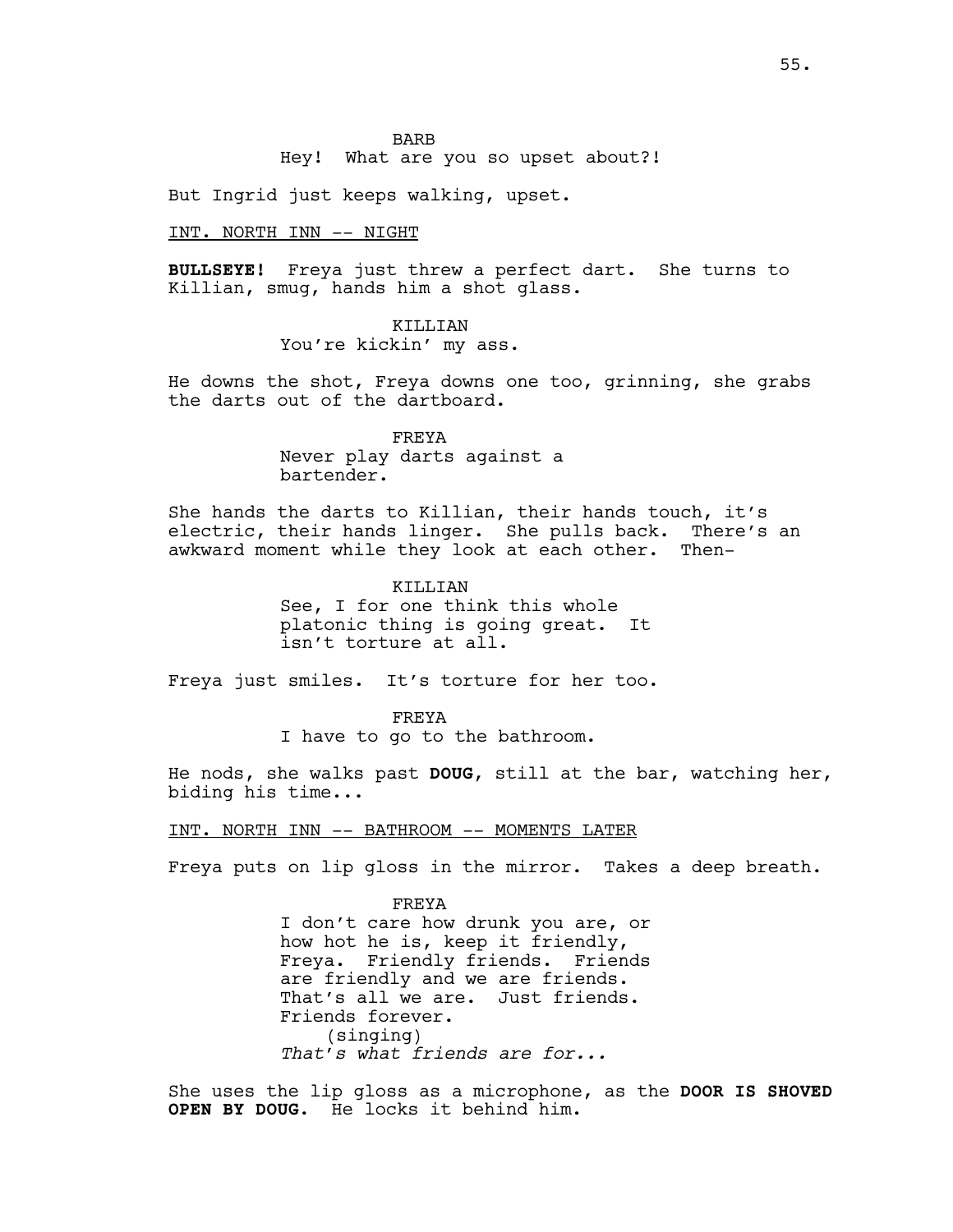FREYA (CONT'D) Whoa. Occupado, buddy.

DOUG

Hello Freya.

Freya looks at him, she's tipsy, but freaked.

FREYA Hiya... stranger. You got quite the sunburn there. If I were you, I'd get some aloe on that, ASAP.

She tries to get past him to the door, he blocks the way.

DOUG She said you'd be different. That you wouldn't remember me.

FREYA

Who said?

DOUG My benefactor. She really hates your family. Even more than I do. She said I could have you as my toy, and I could do whatever I want with you...

Freya looks at him, scared. He cocks his head, confused.

DOUG (CONT'D) You're not the same Freya, but you're still Freya...

FREYA

Um... I think you have me confused with a different Freya. It's a very common name...

She tries to get past him again, he stops her.

hit you this time.

DOUG I wanted you to be my bride, and you rejected me. All I did was get a little bit angry, and what did you do? You stuck me in a desert for eighty years. Well guess what -- I'm gonna do a lot more than just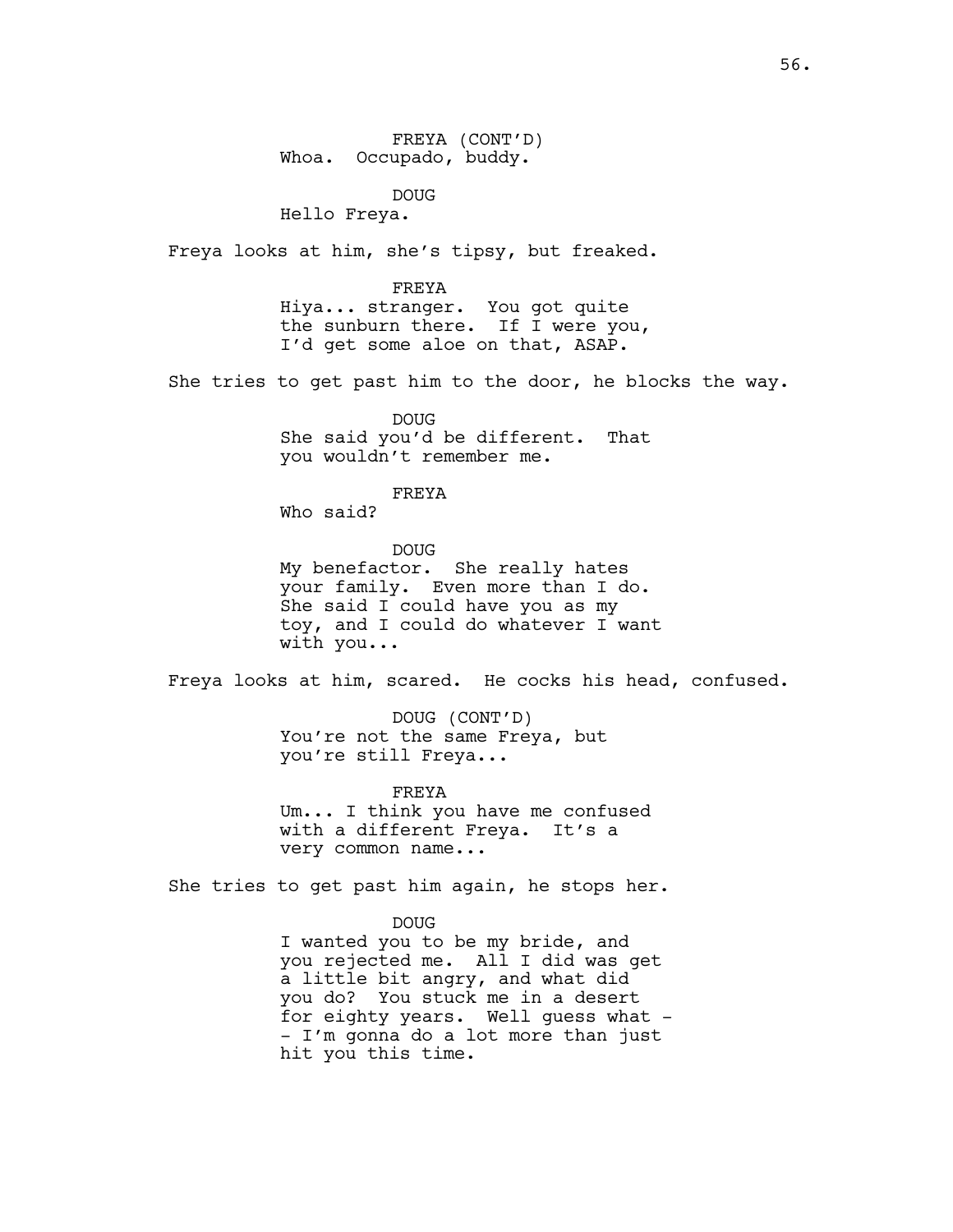# INT. NORTH INN -- HALLWAY -- SAME

-But even right outside the bathroom door, the music is SO LOUD, not to mention all the laughter, glasses clinking, etc, that we can barely hear Freya's screams.

INT. NORTH INN -- BATHROOM -- SAME

Doug grabs Freya by the shoulders, shakes her.

DOUG Hey! Stop it!

FREYA

-Please let me go!

He pulls a **KNIFE** from his pocket -- shaped like a **HALF-MOON** and covered in **ANCIENT SCRIPT**. He places it on her throat, pins her to the wall..

DOUG

My magic's a little rusty, and I was never as talented as you. Which is why you're the one who's gonna cast the spell. Take this.

He uses his free hand to grab a **LIT CANDLE** from the sink, shoves it at her, she takes it, confused.

> FREYA We're gonna cast a magic spell with a Glade scented candle?

He presses the knife against her throat a little harder.

DOUG Yes we are. Now take a deep breath, and repeat after me... (chanting) *Mysticum pictura devorare nos-*

FREYA I don't speak... that-

DOUG Yes you do! Say it Freya! (chanting) *Mysticum pictura devorare nos...*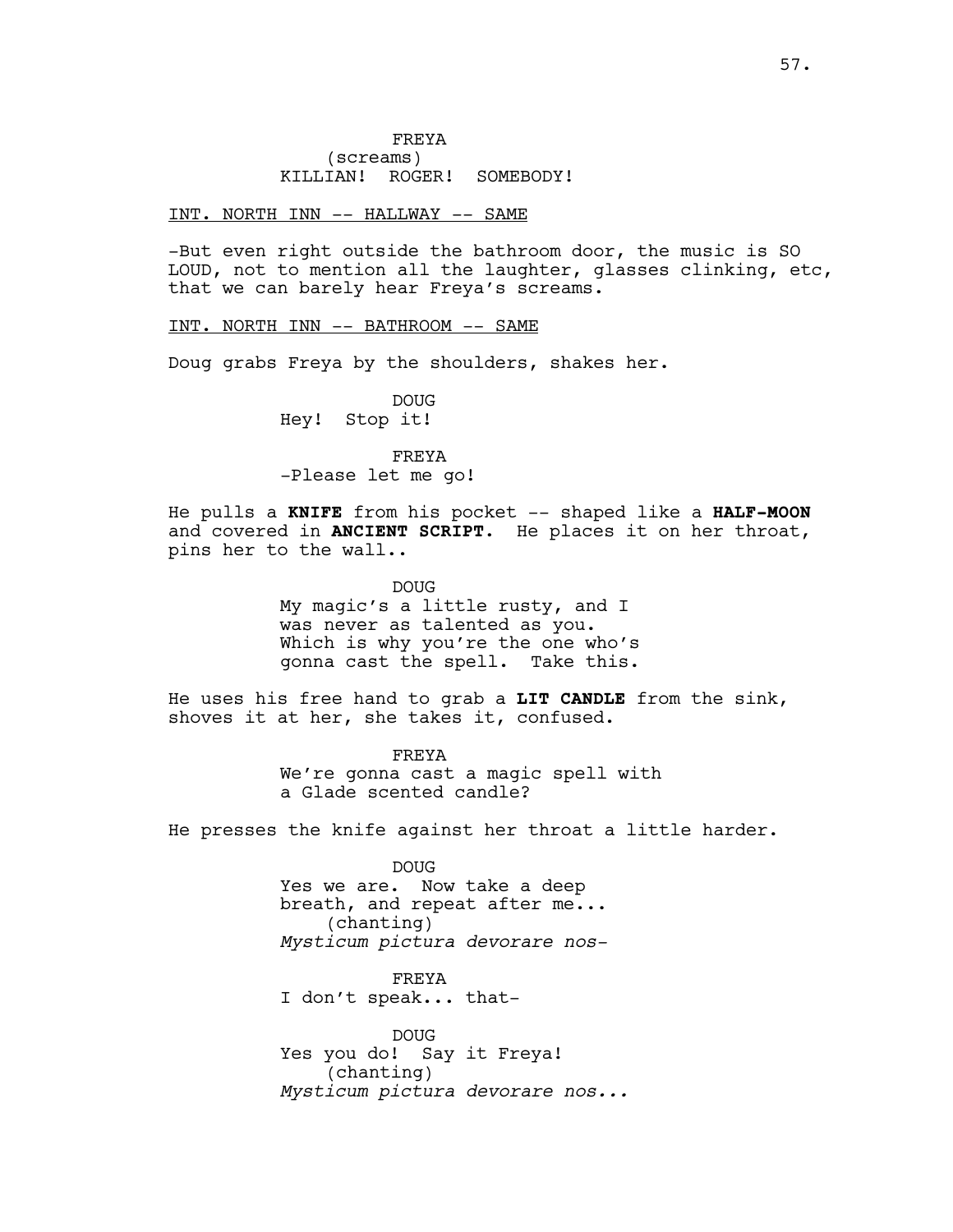DOUG *-Devorare nos*! Again-

He presses the knife into her neck harder, draws a little blood. Freya shakes, holding the candle.

> FREYA (chanting) *Mysticum pictura, devorare nos...*

We pan over their heads, to a **PAINTING ON THE WALL -- OF A 1920S SPEAKEASY... THE BRUSHSTROKES BEGIN TO MOVE AND TWIST AND SHIFT LIKE THE DESERT PAINTING DID EARLIER.**

> FREYA AND DOUG (chanting) *Mysticum picturea devorare nos...*

# INT. BEAUCHAMP HOUSE -- KITCHEN -- NIGHT

The twisting paint becomes a bubbling stew on the stove. **WENDY** throws in a **DEAD LIZARD**, she makes a "yuck" face. JOANNA enters.

WENDY

Hey! I was just making this stew I used once to track down an old boyfriend who owed me money. It's a vision stew! I thought we could use it to find our imposter -- it gives you crazy visions. Hence the name... It's kinda in the peyote family so don't be alarmed if the walls start breathing... You want a taste?

She spins around with the spoon, puts it in Joanna's mouth, a **SURPRISED, PAINED LOOK CROSSES WENDY'S FACE. SHE PEERS DOWN-**

**THERE'S A KNIFE IN HER BELLY. JOANNA'S HAND ON THE HANDLE. JOANNA'S EYES ARE EMERALD GREEN. BLOOD FLOWS FROM THE WOUND IN WENDY'S BELLY, COVERING JOANNA'S HAND, AND THE KNIFE.** 

Off Wendy's disbelief-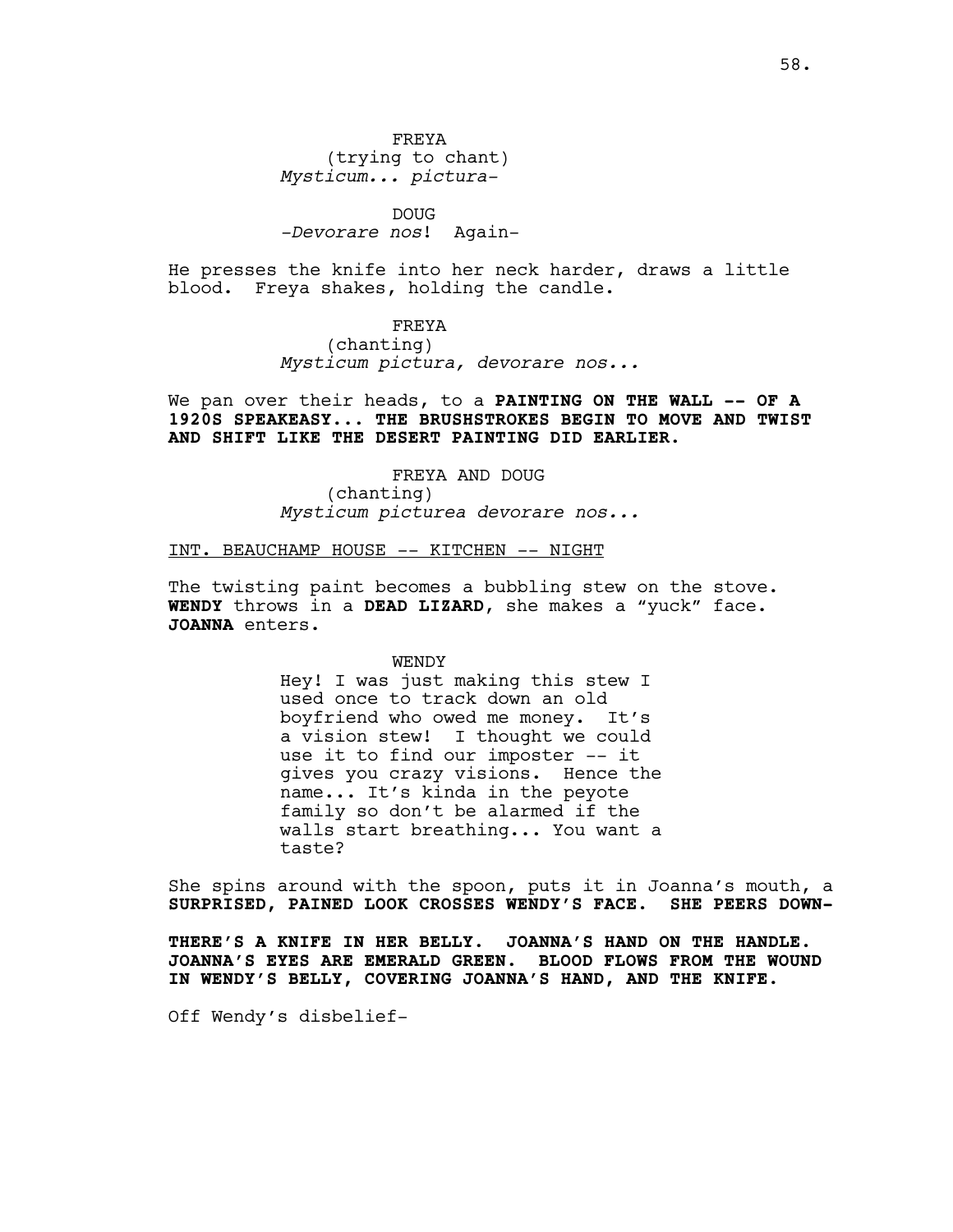### INT. SPEAKEASY -- NIGHT

**FREYA FALLS TO THE FLOOR** of a **TWENTIES SPEAKEASY**, her head hits the ground, she sits herself up, disoriented, the room spinning, she's surrounded by **DANCING FLAPPERS AND LOUD MUSIC**. She looks around, freaked.

# FREYA

What the hell...?!

She sees **DOUG** seem to fall from the ceiling, and hit the floor nearby. He scrambles to his feet, coming toward her, holding the knife.

Freya gets up and **RUNS IN SLOW MOTION THROUGH THE CROWD. DOUG FOLLOWS, DETERMINED, PSYCHOTIC...**

# INT. NORTH INN BATHROOM -- SAME

We're on the **PAINTING**. We can faintly hear **20s JAZZ MUSIC**  coming from it. We can also hear **KILLIAN KNOCKING** on the door.

# KILLIAN (O.S.) Hello? Freya? Did you fall in?

**HE FORCES THE DOOR OPEN**, looks at the empty bathroom, confused as to where Freya went. Nothing looks amiss. Killian shrugs, perplexed, and closes the door.

# INT. NORTH HAMPTON HOSPITAL -- NIGHT

**MAURA THATCHER** lays awake in bed, out of her coma. **MATTHEW** the hot cop is ushered into the room by a **DOCTOR**.

> MATTHEW I hear you wanted to see me.

Maura nods.

MAURA I know who killed my husband.

Off Matt, waiting...

INT. BEAUCHAMP HOUSE -- KITCHEN -- NIGHT

**JOANNA** and **INGRID** enter through the back door, carrying groceries. **WENDY LAYS DYING ON THE FLOOR.** Joanna falls to her knees instantly.

> JOANNA Oh my God, what happened?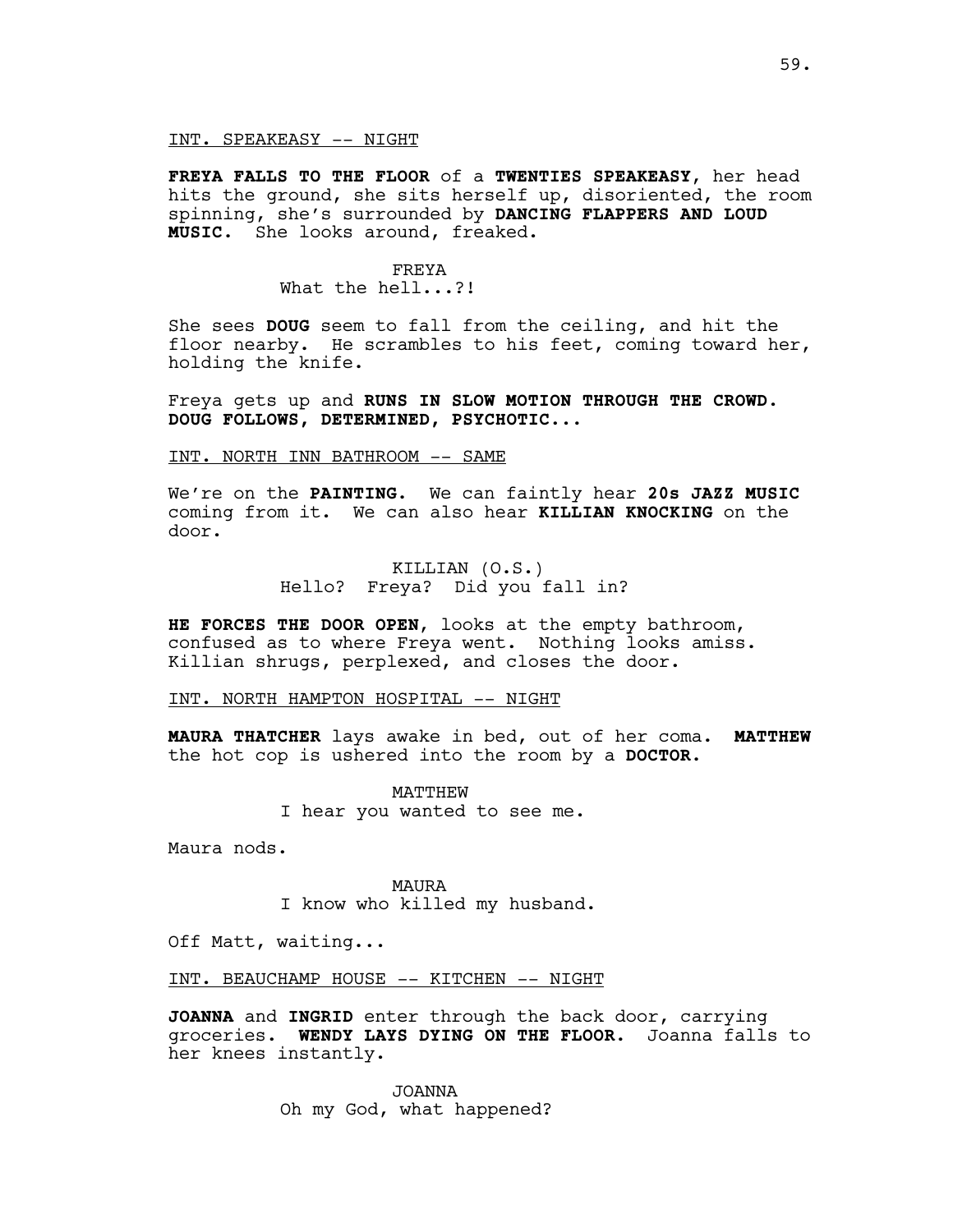Wendy is weak, bleeding. She pulls a dish towel away from her wound.

> WENDY I think I ruined your towel.

JOANNA Ingrid, call an ambulance!

Ingrid grabs the phone, dials 911, shaky.

WENDY She was here... The imposter... I managed to eat some stew, after she left... I had a vision... oh man the walls are breathing.

INGRID

(into phone) Hello? I need an ambulance, 417 Waverly Terrace... Please! Hurry!

WENDY You have to save Freya-

JOANNA -Save her from what?!

WENDY

The Inn where she works. In the bathroom. There's a painting. An old lover of Freya's wants revenge. He's going to take her inside the painting, kill her in there, because he knows if he does-

Joanna nods, with a sick realization-

JOANNA -She can't be reborn.

WENDY I wish I could help you, but-

JOANNA -This was your last life, wasn't it?

Wendy doesn't answer, Ingrid is hanging up the phone, watching this, beside herself.

> INGRID What the hell is going on here?!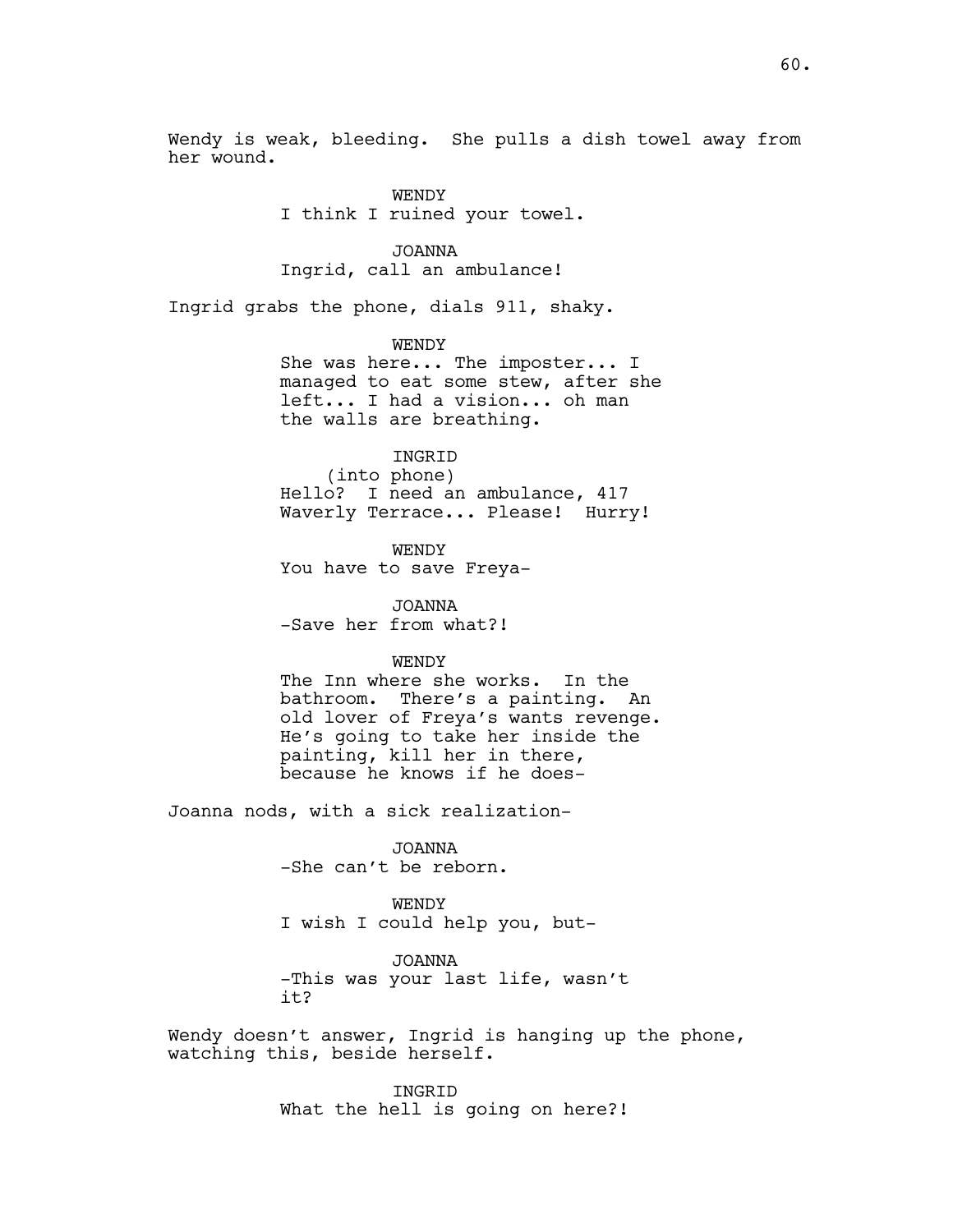Joanna turns to Ingrid, all business.

JOANNA We don't have much time. We have to help your sister. But first, there's something I need to tell you. The truth about who we are.

**INGRID** Please don't tell me we're witches-

JOANNA (overlapping) -We're witches.

Ingrid sinks into a chair, woozy.

JOANNA (CONT'D) When you were little, I put a spell on you girls, so you wouldn't figure out what you were. It barely worked on Freya, but it worked too well on you...

Ingrid realizes something.

#### INGRID

She knew. Freya knew and you lied to her... You sent her to therapy! Oh my God she is gonna be so pissed-

JOANNA -Only if we can save her.

INGRID (shaky) This isn't happening. I'm a rational skeptic. I'm a wallflower-

Joanna grabs Ingrid by the shoulders, looks her in the eye.

JOANNA -Baby, no: you're magic.

Ingrid takes a deep ragged breath. **THE DOORBELL RINGS.**

INT. BEAUCHAMP HOUSE -- LIVING ROOM -- MOMENTS LATER

Joanna and Ingrid open the door. **MATTHEW,** the hot cop, is flanked by **TWO OTHER COPS**. Ingrid looks at them, confused-

> INGRID I thought I called for an ambulance